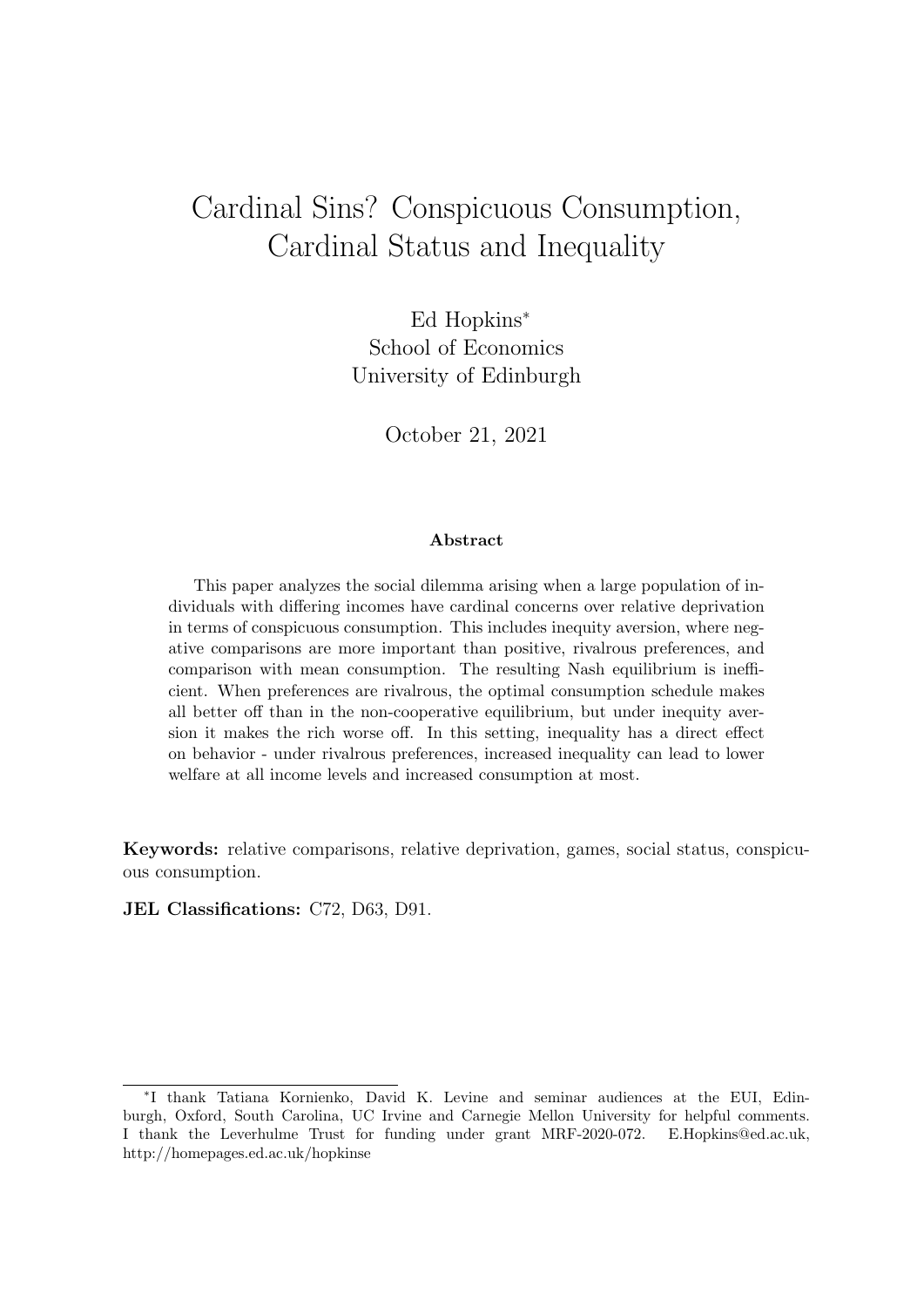### 1 Introduction

Why should we be concerned by increasing inequality? Suppose people have relative concerns, so that the incomes or consumption of others affect satisfaction. Then, an increase in incomes and consumption for the very rich could have a direct, negative effect on the rest of the population. This could work through subjective wellbeing the happiness of the non-rich is reduced. But it could also affect behavior, with an increase in the consumption of the rich leading others to increase consumption. There is considerable evidence both at the individual and at the society level for negative externalities from richer neighbors (Clark et al., 2008), just as there is evidence for social or other-regarding preferences from laboratory studies (Cooper and Kagel, 2016). There is also evidence for the specific hypothesis of consumption spillovers (Bertrand and Morse, 2016).

However, existing theoretical models of relative concerns are not consistent with most of these hypotheses. Ordinal status models, such as in Frank (1985) and Hopkins and Kornienko (2004), and signalling models such as used by Ireland (2001), Charles et al. (2009) and Moav and Neeman (2012), have two important characteristics in common. First, conspicuous consumption expenditure in fact in general *decreases* with income inequality. Second, the equilibrium is constructed bottom up so that changes in the top of the income distribution alone cannot change the behavior of the poor or middle class.<sup>1</sup> Further, in the other main alternative, sometimes known as "Keeping Up with the Joneses" (Galí, 1994), increases in inequality that do not change average income are unlikely to have an effect because the model only considers the average of others' consumption.

Here I show that the effects of inequality depend on the exact form of relative concerns assumed. In particular, suppose such concerns are cardinal and not ordinal, so that people worry about the distance between their consumption and others' and not just their relative position. Further, relative concerns have often been found to be asymmetric, as with loss aversion, negative comparisons weigh more heavily than positive ones. Indeed, if individuals specifically look upwards at their richer neighbours, one might guess that there are different results than in equilibria built from the bottom. However, to get such results is difficult because models with cardinal concerns have not have been solved for the general case of heterogenous agents and indeed require different methods from those with ordinal concerns.

In this paper, I show how to solve large population games between heterogeneous consumers who have cardinal relative concerns. Each must choose how to divide her income between conspicuous and non-conspicuous consumption. Individuals have cardinal preferences over their relative levels of conspicuous consumption, with in particular

<sup>&</sup>lt;sup>1</sup>More technically, in auction-like and signalling models, the boundary condition for an equilibrium is given by the behavior of the lowest type - here the poorest agent. But this means that each individual is only affected by the income distribution between that poorest agent and herself. Consumption can potentially increase in inequality in a signalling model but only if such consumption in convex in income. Generally, Engel curves, that is consumption as a function of income, are concave. See, for example, Heffetz (2011).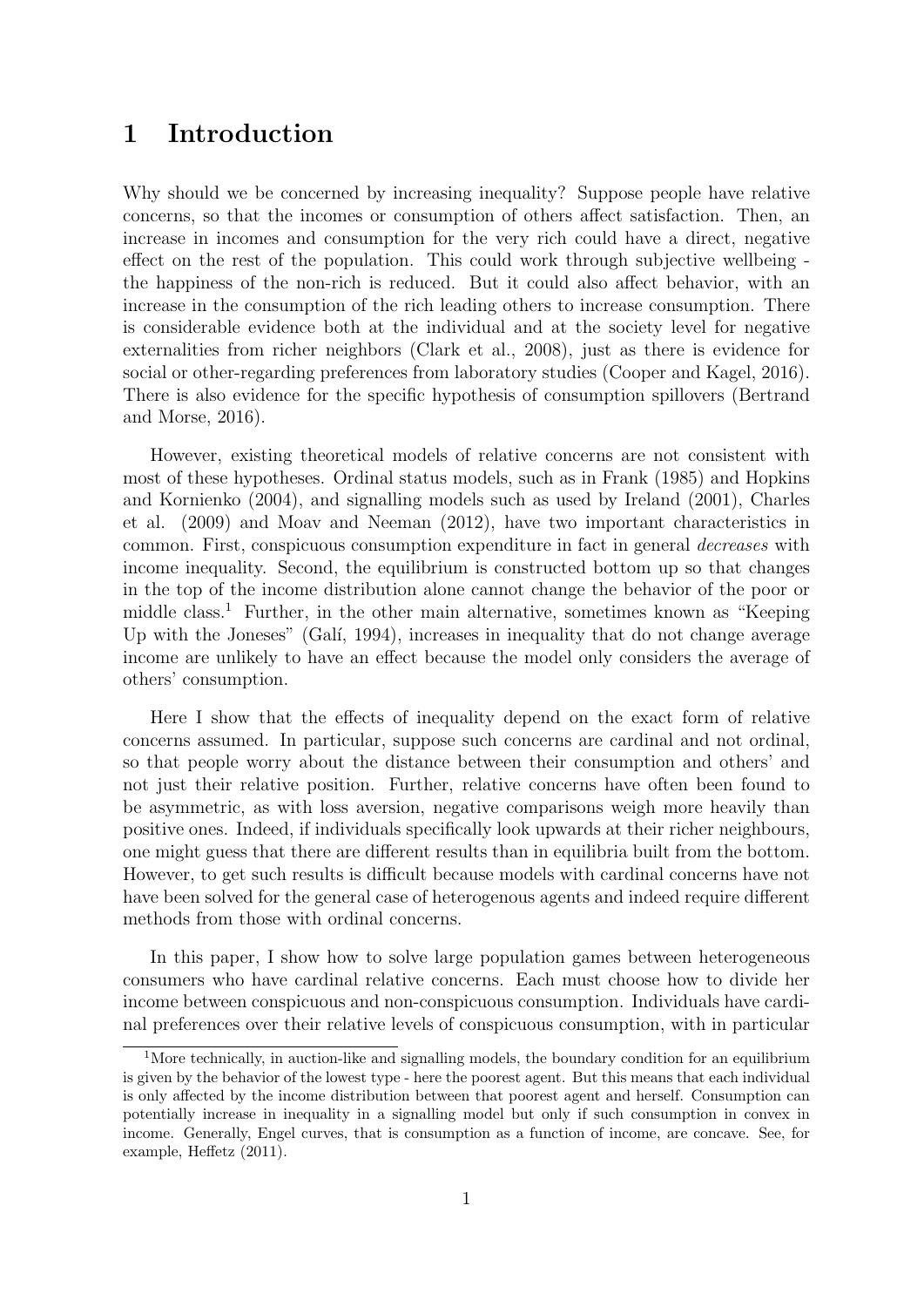utility decreasing in relative deprivation in terms of conspicuous expenditure, or equivalently the average expenditure of those above them (envy). I allow for attitudes to those below them to be either negative ("rivalrous" or "competitive" preferences) or positive ("inequity aversion"). A special case is when concerns are negative and symmetric, and then utility simply depends on the average consumption of others (known as "Keeping up with Joneses" or external habit). The model has to be solved simultaneously at all income levels, rather than starting at the lowest income level, which requires new techniques. Nonetheless, it is possible to show, under quite general conditions, that there exists a monotone Nash equilibrium in which conspicuous consumption is strictly increasing in income.

This Nash equilibrium is not efficient, with consumption mostly higher than in the absence of status concerns. That is, as originally argued in Frank (1985), the pursuit of relative position is a social dilemma. However, the nature of that dilemma differs from the ordinal case. Suppose a planner could choose consumption for each agent to maximize total welfare. I show that the resulting socially optimal consumption allocation is not always a Pareto improvement on the Nash equilibrium outcome. Instead the rich can be worse off than in the non-cooperative equilibrium. In effect, the social planner would make the rich pay for the negative externalities they cause which affect those beneath them. The situation is like that of an industrial plant that pollutes a river, only affecting those who are downstream, and suffers no ill effects itself. Thus, being made to pay for this pollution must make the polluter worse off. However, when there are also negative downward concerns, which generate a social dilemma of excessive consumption at all income levels, there is a possible Pareto improvement as in the ordinal case.

Further, I find that in this setting the distribution of income has a direct effect on behavior and hence on welfare. An increase in relative deprivation, caused by an increase in the incomes of the rich, under rivalrous preferences can lead to increased consumption and lower utility for the middle classes - even though their incomes are unchanged. Further, an increase in inequality under upward looking comparisons can lead to increased consumption by many and a reduction of welfare at all income levels. That is, the effect of greater inequality under cardinal relative concerns is quite different from that under standard assumptions and is directly opposed to that under ordinal relative concerns. This shows that the effect of greater inequality is not obvious and depends heavily on which relative concerns are assumed.

Many others have looked at the question of conspicuous consumption. Frank (1985), Hopkins and Kornienko (2004, 2009) and Becker et al. (2005) analyse the case of ordinal preferences, where individuals care about their rank in the distribution of conspicuous consumption. Turning to cardinal preferences, the most common approach has been to look at the case where individuals care about the difference between their consumption and average consumption in society, a formulation known as "Keeping Up with the Joneses" (KUJ) preferences. But prominent papers in this literature, for example Galí (1994), assume identical agents. Clark and Oswald (1998) and Barnett et al. (2019) look at comparative statics when individuals have KUJ-like preferences. Bilancini and Boncinelli (2012) also contrast ordinal and cardinal status concerns with inequality,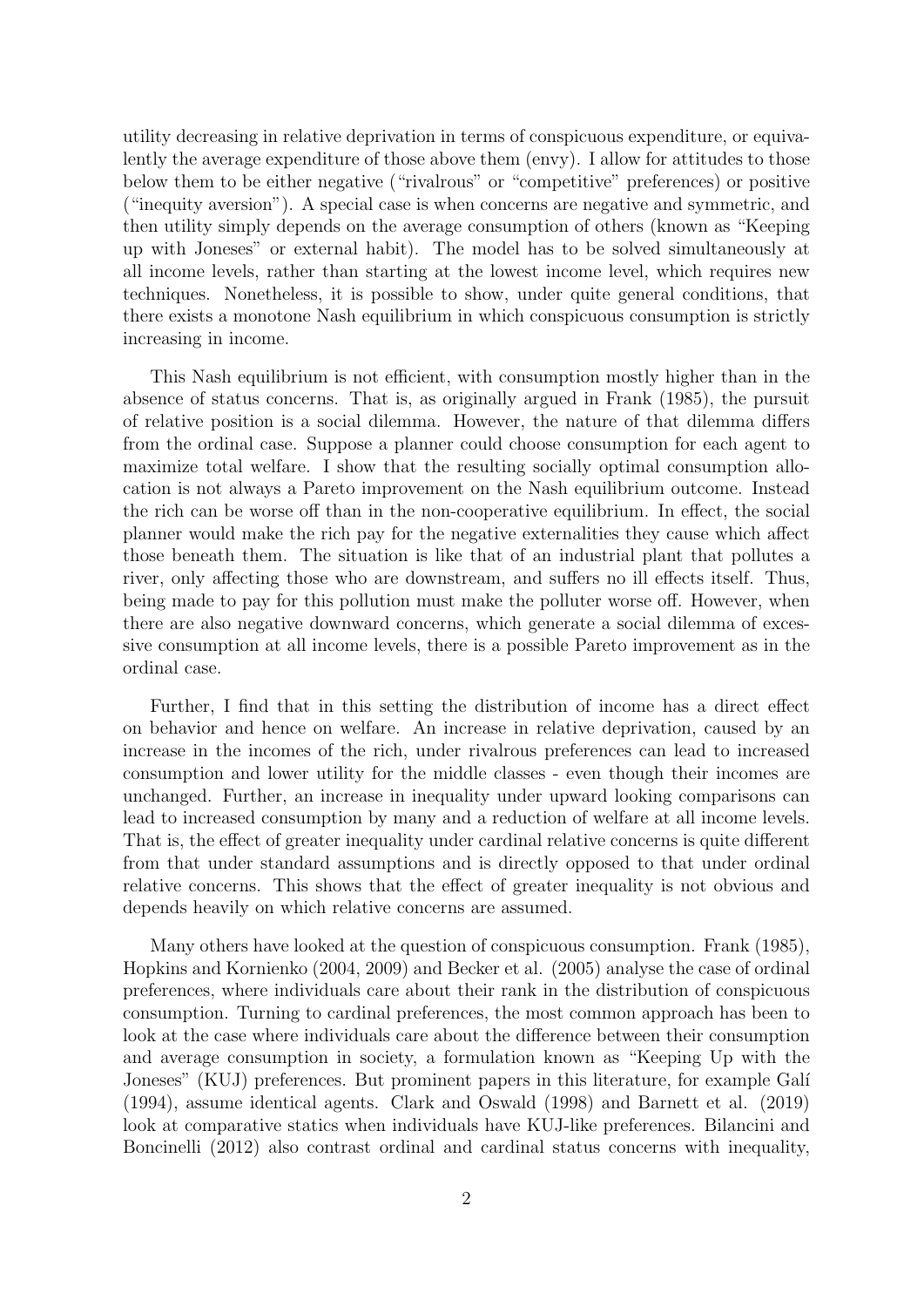but only consider two levels of income. There is a further branch of literature including Ireland (2001), Charles et al. (2009), Heffetz (2011), Moav and Neeman (2012) and Jinkins (2016) that use signalling models. In these signalling models, inequality would normally have a similar effect as in the ordinal status model: signalling/consumption decreases with greater inequality.

The only other papers, to my knowledge, to analyse conspicuous consumption with asymmetric cardinal preferences are Friedman and Ostrov (2008) and Bellet and Colson-Sihra (2018). Friedman and Ostrov consider the case where agents are ex ante identical, rather than the heterogenous case considered here. Bellet and Colson-Sihra (2018) show that conspicuous consumption will be increasing in relative deprivation (similar to Lemma 1 here), and test this result with data from India. Frank et al. (2014) consider upward-looking relative concerns but directly assume effects on consumption behavior. Thus, this is the first paper that contains analytic results on a game of status with either KUJ or asymmetric preferences under full heterogeneity and thus is able to address the effect of inequality.

Relative deprivation, crucial to this paper, was first formalized by Yitzhaki (1979). Preferences in which individuals care about relative deprivation have been extensively analysed in the context of laboratory experiments (Fehr and Schmidt, 1999, and an enormous subsequent literature). The clear difference is that this literature on social preferences defines utility over money outcomes of an individual and those she compares herself with, while here the preferences are over consumption. The justification for this is simply that consumption is more visible than income and more likely to be the cause of invidious comparisons.

Turning to recent empirical studies, Charles et al. (2009), Heffetz (2011), Jinkins (2016) and Bellet and Colson-Sihra (2018) have very different methodologies but all find evidence for conspicuous consumption being an important phenomenon. Frank et al. (2014), Drechsel-Grau and Schmid (2014), Alvarez-Cuadrado et al. (2016) and Bertrand and Morse (2016) find evidence for relative consumption effects. Perhaps the only paper that tests directly between ordinal and cardinal preferences is Brown et al. (2008) which finds that a range-frequency model that incorporates both cardinal and ordinal measures is the best fit to their data. However, note that Drechsel-Grau and Schmid's (2014) and Bertrand and Morse's (2016) findings that consumption of the rich affects the consumption of the non-rich are in contradiction to the ordinal model which in effect assumes that people only look downwards.

Finally, both relative concerns and negative externalities can be found in contexts outside conspicuous consumption. Azmat and Iriberri (2010) and Tincani (2018) investigate relative concerns as an incentive for educational performance. Gitmez et al. (2020) note that the negative externalities from risky behavior during the coronavirus pandemic have a similar form to those from conspicuous consumption. Therefore, obtaining a better understanding of negative externalities and how they interact with inequality may be timely.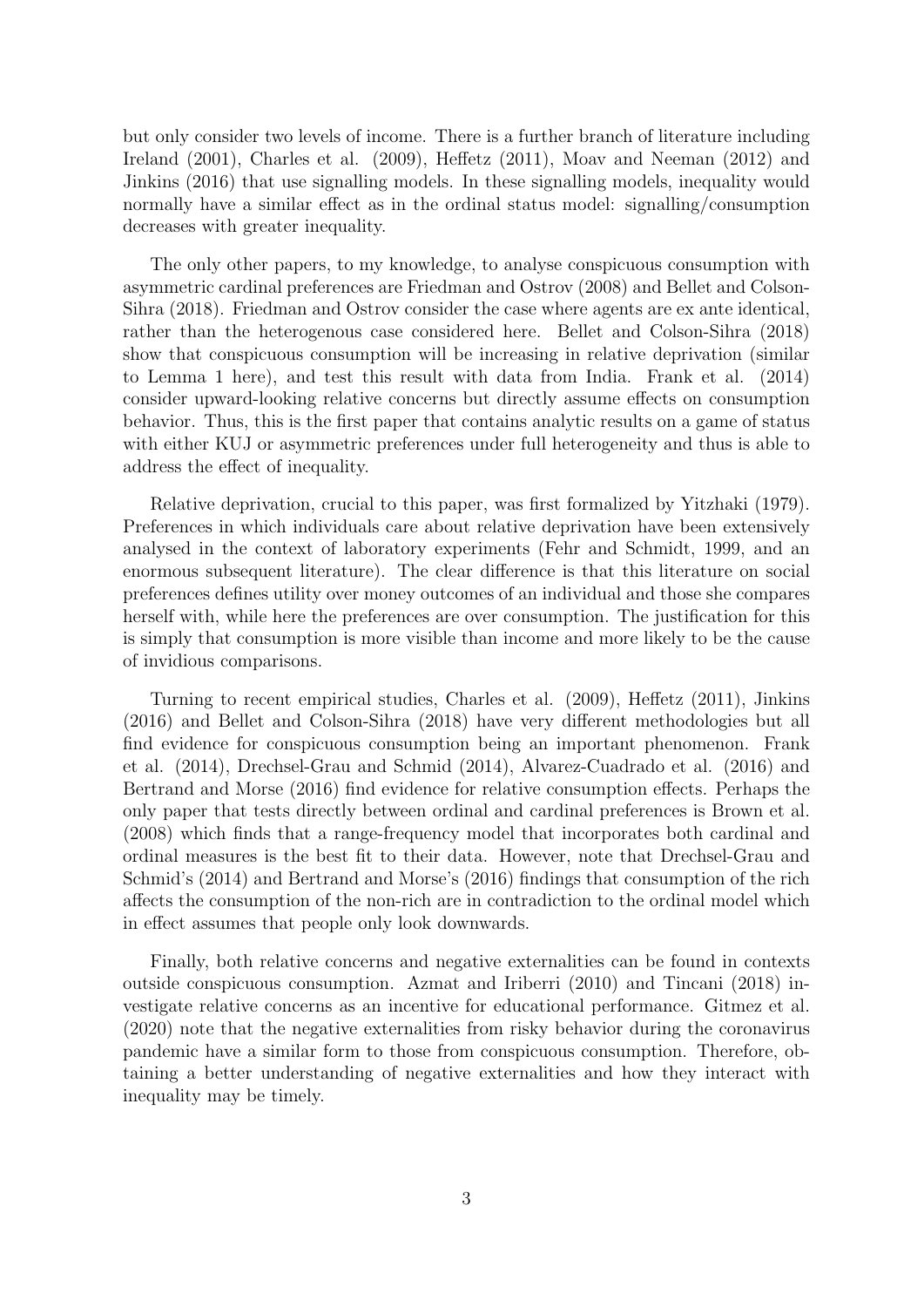### 2 The Model

Standard economic theory treats choice of consumption as a single-agent decision problem. However, if individuals compare their consumption with that of others, the decision becomes strategic because the actions of others affect the outcome of the individual. This strategic approach is taken in Frank (1985), Hopkins and Kornienko (2004) and Becker et al. (2005), but with a crucial difference. This earlier work assumed ordinal status concerns - satisfaction depends on how an individual ranks in consumption. Here, relative concerns are cardinal, depending on the difference between own consumption and that of others. Further, concerns can be asymmetric with greater weight placed on upwards comparisons.

I consider a large population of individuals who all possess similar relative concerns but who differ in income z. Income is distributed according to the exogenous distribution  $G(z)$  on  $[\underline{z}, \overline{z}]$ , where  $\underline{z} > 0$ , with continuous non-zero density  $g(z)$  and mean  $\mu$ . As in standard Bayesian games, nature moves first and informs each player of her income level which is her private information, whereas the distribution of income is common knowledge. Then, all simultaneously decide how much income z to spend on visible consumption x, with the remainder  $z - x$  spent on other non-visible consumption  $y$ <sup>2</sup> The alternative interpretations, under slightly different assumptions, are that  $x$  is consumption and  $y$  is leisure or savings. In any case, let the resulting consumption choices x be aggregated into the distribution  $F(x)$ , which thus is endogenous.

The next step is to construct a cardinal measure of relative position. Let relative deprivation in consumption of an individual who has visible consumption x facing visible consumption of others  $x_{-i}$  be,

$$
D(x; x_{-i}) \equiv \int_x^{\infty} (t - x) \, dF(t) = d(x_{-i}) - x(1 - F(x)), \tag{1}
$$

where

$$
d(x_{-i}) = \int_x^{\infty} t \, dF(t). \tag{2}
$$

That is,  $d(x_{-i})$  is the total expenditure of those having greater consumption than x. Thus the relative deprivation of an individual consuming  $x$  is equal to the average distance between x and the consumption levels higher than x. Similarly, define relative advantage as,

$$
A(x; x_{-i}) \equiv \int_0^x (x - t) \, dF(t) = xF(x) - a(x_{-i}) \tag{3}
$$

where

$$
a(x_{-i}) = \int_0^x t \, dF(t). \tag{4}
$$

<sup>2</sup>Heffetz (2011) studies empirically the visibility of different categories of consumption and finds that cigarettes, cars and clothes are the most visible, while insurance and underwear are the least. Bellet and Colson-Sihra (2018) find that in India relative concerns increase demand for goods such as clothing, dairy products, meat, fuel and lighting, packaged products and drinks, and shift demand away from cheap nutritious goods such as cereals, pulses and vegetables.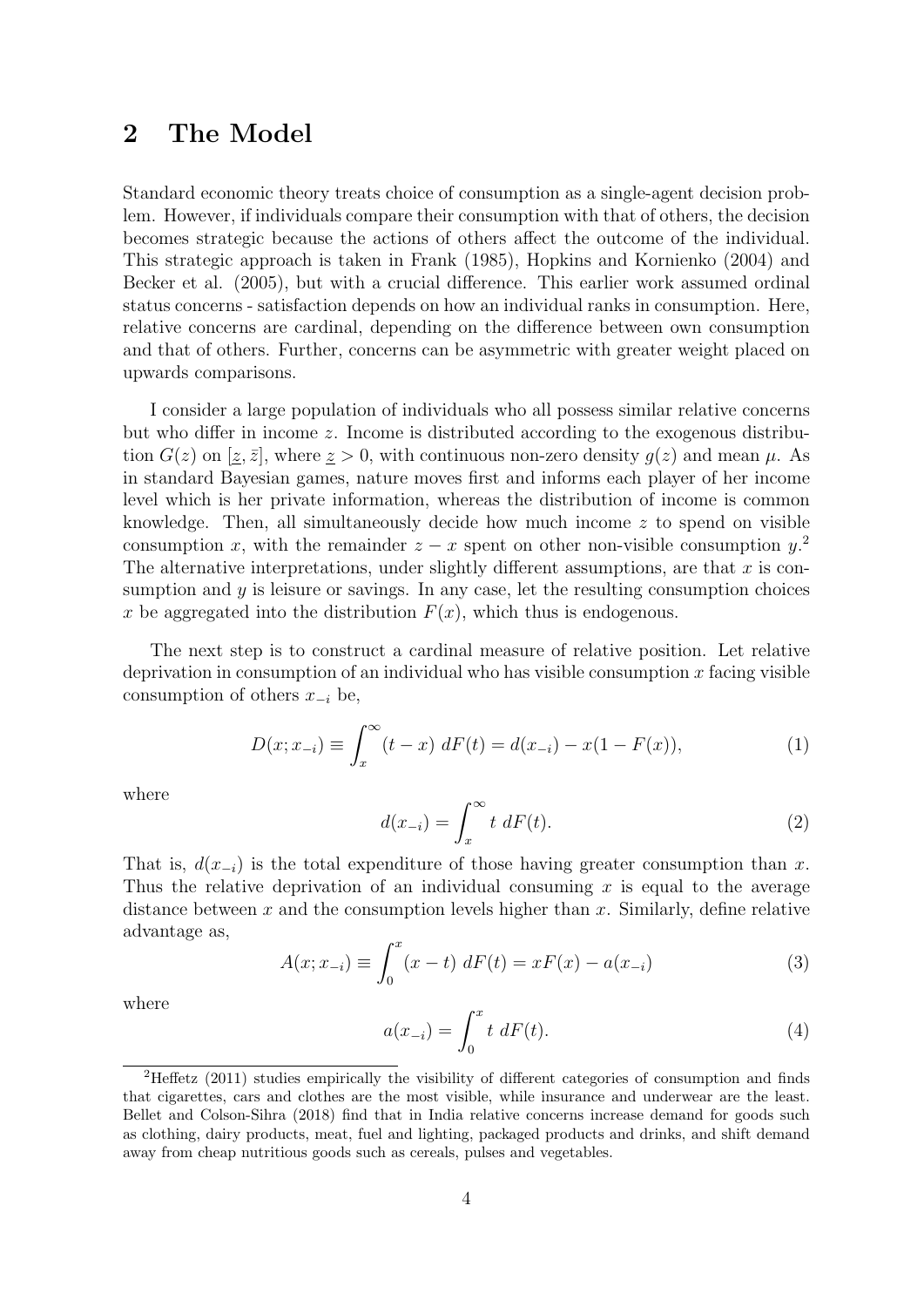That is,  $a(x_{-i})$  is the total expenditure of others who have consumption lower than x. So, relative advantage is equal to the average distance between  $x$  and the consumption levels lower than  $x$ . This formalization of relative deprivation was introduced, in terms of incomes, by Yitzhaki (1979).<sup>3</sup> The current formulation of relative deprivation and advantage is inspired by Fehr and Schmidt (1999) (extended to a continuum population in Deaton, 2003).

Let status in consumption for an individual i with visible consumption x facing others' visible consumption  $x_{-i}$  be

$$
S(x; x_{-i}) \equiv -\alpha D(x; x_{-i}) - \beta A(x; x_{-i}).\tag{5}
$$

The idea is that, in assessing her own consumption, the individual places weight  $\alpha$  on upward or negative comparisons and weight  $\beta$  on downward or positive comparisons.<sup>4</sup> Assume that  $1 > \alpha \geq 0$  and  $1 \geq \beta > -1$ . That is, status is decreasing in relative deprivation but may be decreasing or increasing in relative advantage. There are four important cases.

- 1. Inequity aversion:  $\alpha \geq \beta > 0$ . Status is decreasing in relative deprivation and relative advantage.
- 2. Neoclassical baseline:  $\alpha = \beta = 0$ . No relative concerns.
- 3. Upward comparisons only:  $\alpha > \beta = 0$ . Status is decreasing in relative disadvantage only.
- 4. Rivalrous or competitive comparisons:  $\alpha > 0 > \beta$ . Status decreases in relative deprivation but is increasing in relative advantage.

Where  $\beta$  is positive so that an agent dislikes advantage, or has "compassion" for those lower than her or "guilt", this is inequity aversion as in Fehr and Schmidt (1999). Note that usual additional assumption  $\alpha > \beta$  implies social loss aversion - negative comparisons are felt more strongly than positive. In contrast, when  $\beta$  is negative, so that an individual has "pride" in being higher up than the poor, then I refer to this as competitive or rivalrous concerns.<sup>5</sup> Here status depends on relative deprivation and relative advantage in terms of visible consumption and not income. The justification for this is that, first, visible consumption is literally more visible than income and, second,

<sup>3</sup>However, Yitzhaki defines a different counterpart to relative deprivation called relative satisfaction, in current notation,  $\int_0^x 1 - F(t) dt = x - A(x, x_{-i}).$ 

<sup>&</sup>lt;sup>4</sup>Thus, relative satisfaction might be a better descriptor for S. I use "status" because of its long association with conspicuous consumption.

<sup>5</sup>Experimental studies (Engelmann and Strobel, 2004; Iriberri and Rey-Biel, 2013) find a range of social or distributional preferences to be present in subject populations. Drechsel-Grau and Schmid (2014) find that, in an empirical study on consumption behavior, comparisons are only upward looking. Experimental research also explores dynamic aspects, such as reciprocity, which in turn can be modelled using psychological game theory (see, for example, Battigalli and Dufwenberg, 2020). Here the model is static and so it abstracts away from such issues.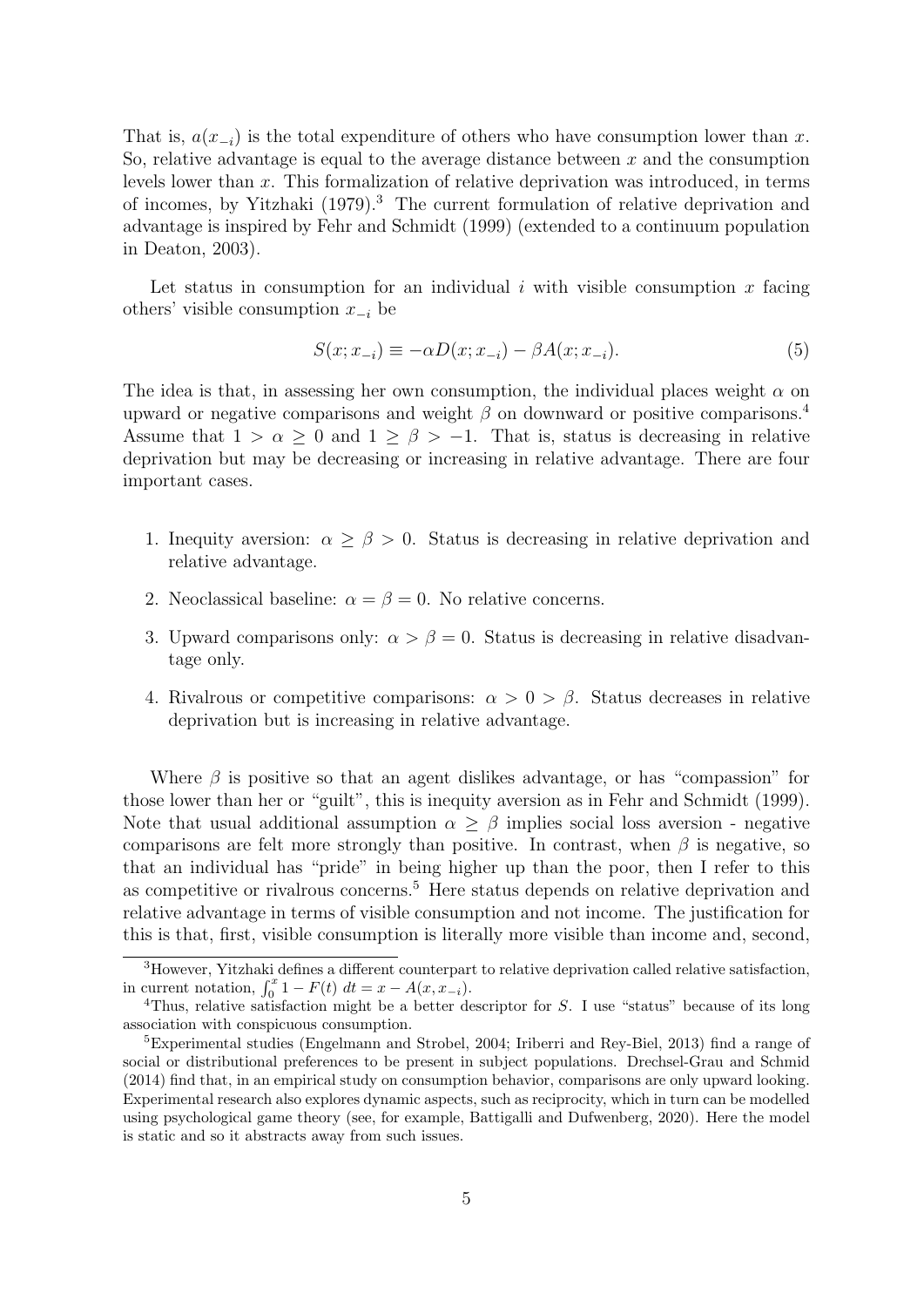plausibly negative comparisons follow from seeing the consumption of the rich, not just from them having income.

A special case is when, under rivalrous preferences, one sets  $\beta = -\alpha < 0$ . Note that

$$
A(x; x_{-i}) - D(x; x_{-i}) = \int_0^\infty (x - t) \, dF(t) = x - \int_0^\infty t \, dF(t) = x - \mu_X,\tag{6}
$$

where  $\mu_X$  is average expenditure on x. Further,  $a(z; x_{-i}) + d(z; x_{-i}) = \mu_X$ . Thus, when  $\beta = -\alpha < 0$ , status (5) becomes

$$
S = \alpha (x - \mu_X). \tag{7}
$$

This kind of relative concern that depends on the average consumption of others is known as "Keeping Up With the Joneses" (KUJ) preferences (Galí, 1994). The ERC model of relative concerns due to Bolton and Ockenfels (2000) is also based on the average of others.

However, individuals have preferences over more than just status. Specifically, take utility to be  $U(x, y, S)$ , utility is increasing in visible consumption x, non-visible consumption  $\gamma$  and status, S. Note that the good x is valued both in terms of its absolute consumption as well its contribution to status S. For example, a car is useful for transport as well as possibly giving prestige. Further, I assume a series of conditions on the utility function, similar to those in Hopkins and Kornienko (2010), that will enable the derivation of a monotone equilibrium and clear welfare results. (i)  $U$  is twice continuously differentiable (smoothness); (ii)  $U_x(x, y, S) > 0$ ,  $U_y(x, y, S) > 0$ ,  $U_S(x, y, S) > 0$  (monotonicity); (iii)  $U_{xy}(x, y, S)$ ,  $U_{ys}(x, y, S) \geq 0$  (complementarity); (iv)  $U_{ii}(x, y, S) \leq 0$  for  $i = x, y, S$  (own concavity); (v)  $U_{xy} - U_{yy} > 0$  (strict normality); (vi)  $U_x(x, z-x, S) - U_y(x, z-x, S) = 0$  has a unique solution  $x = \gamma(z, S) \in (0, z)$ and whenever  $x > \gamma(z, S)$  it holds that  $U_{xS}(x, z-x, S) - U_{yS}(x, z-x, S) < 0$ . Finally, define the "privately optimal" consumption as  $\hat{x}(z) = \gamma(z, 0)$ , the level of consumption an individual would chose in the absence of status, for example when  $\alpha = \beta = 0$ . Condition (v) ensures that  $\gamma$  is strictly increasing in income z, so that good x is strictly normal in the absence of relative concerns. The last condition (vi) seems somewhat complicated but it is automatically satisfied if utility is multiplicatively separable in S. It ensures (see Lemma 1 below) that optimal conspicuous consumption is increasing in the consumption of richer others.

The first result is a characterization of how individuals respond to changes in others' consumption. Without any assumptions on the strategies of others, one can differentiate  $U(x, y, S)$  with respect to own consumption x to obtain,

$$
U_x(x, z - x, S) - U_y(x, z - x, S) + (\alpha(1 - F(x)) - \beta F(x))U_S(x, z - x, S) = 0.
$$
 (8)

If further  $F(x)$  is differentiable (this would be the case, for example, if consumption is strictly increasing in income), then the first order condition implicitly defines a reaction function

$$
x(z; x_{-i}) = R(z; F(x); \alpha d(x_{-i}) - \beta a(x_{-i})).
$$
\n(9)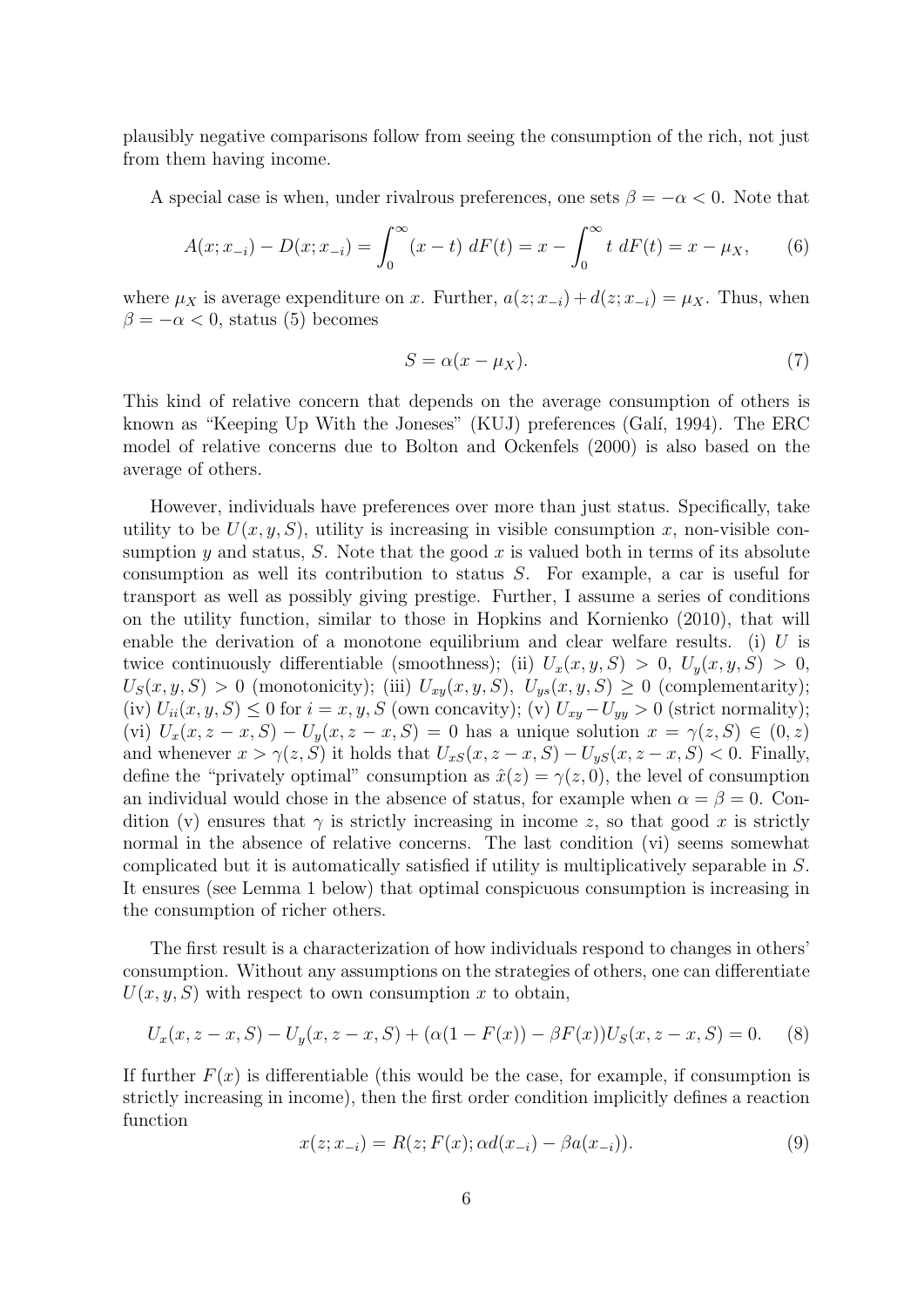I show that, under rivalrous preferences, others' consumption is a strategic complement, but under inequity aversion, changes in consumption by the rich and the poor generate different reactions.<sup>6</sup> Under inequity aversion, only expenditure by the rich is a complement, while expenditure by the poor is a substitute.<sup>7</sup> In contrast, in the well-known model of Fehr and Schmidt (1999) utility is linear and separable in D and A and hence in S. In this case, in contrast to the above result, changes in others' consumption would not change consumption choices - see Section 2.2 below.

**Lemma 1.** Let  $F(x)$  be differentiable at own consumption  $x_i$ . If  $\alpha > 0 > \beta$  (rivalrous preferences), then others' consumption is a **strategic complement**,  $\partial R/\partial d > 0$  and  $\partial R/\partial a > 0$ , own consumption  $x_i$  is increasing in the consumption of richer others and poorer others. If  $\alpha > \beta > 0$  (inequity aversion), then, for an individual whose consumption satisfies  $F(x_i) < \alpha/(\alpha + \beta)$ ,  $\partial R/\partial d > 0$ , own consumption  $x_i$  increases in richer others (strategic complement), but  $\partial R/\partial a < 0$ , own consumption  $x_i$  decreases in the consumption of poorer others (**strategic substitute**).

I now look for an equilibrium in which all individuals use a strictly monotone equilibrium strategy  $x(z) : [\underline{z}, \overline{z}] \to [0, \overline{z}]$  so that conspicuous consumption is strictly increasing in income z. When  $x(z)$  is strictly increasing, it holds that  $G(z) = F(x(z))$ . That is, an individual consuming  $x(z)$  has the same rank in the distribution of consumption as in the distribution of income. Later, Proposition 1 shows such an equilibrium exists and there is only one such strictly monotone equilibrium. Other, not strictly monotone, equilibria are considered later in Section 2.3. The reasons for initially concentrating on monotone equilibria are simplicity and plausibility. As we will see the other equilibria involve some degree of pooling - people with different incomes choosing the same consumption. This would be in conflict with the standard empirical finding that, on average, consumption is strictly increasing in income.

If visible consumption  $x(z)$  is strictly increasing then there is a one-to-one relation between income and consumption. Let  $d(z)$  and  $a(z)$  be the expenditure of those richer and poorer respectively than the income z,

$$
d(z) \equiv \int_{z}^{\bar{z}} x(t)g(t) dt; \ a(z) \equiv \int_{\underline{z}}^{z} x(t)g(t) dt.
$$
 (10)

This notation emphasizes that the solution is different from the earlier  $d(x_{-i})$  and  $a(x_{-i})$ where others' expenditure is arbitrary and not necessarily ordered by income. Similarly, let

$$
S(x; z) = x(\alpha(1 - G(z)) - \beta G(z)) - \alpha d(z) + \beta a(z), \tag{11}
$$

and  $S_x(x; z) = \alpha(1 - G(z)) - \beta G(z)$ . Thus, in the inequity averse case, S reaches an interior maximum at  $z^* = G^{-1}(\alpha/(\alpha + \beta))$ . In contrast, when  $\beta \leq 0$ , S is always increasing (see Figure 1). Utility becomes,

$$
U(x, y, S) = U(x, z - x, x(\alpha(1 - G(z)) - \beta G(z)) - \alpha d(z) + \beta a(z)),
$$
 (12)

<sup>&</sup>lt;sup>6</sup>Inequity aversion also induces technical complications such that it is not possible to sign exactly the competitive responses of high ranked agents.

<sup>7</sup>Clark and Oswald (1998), Barnett et al. (2019) alternatively derive differing strategic responses from differences in concavity or convexity of preferences.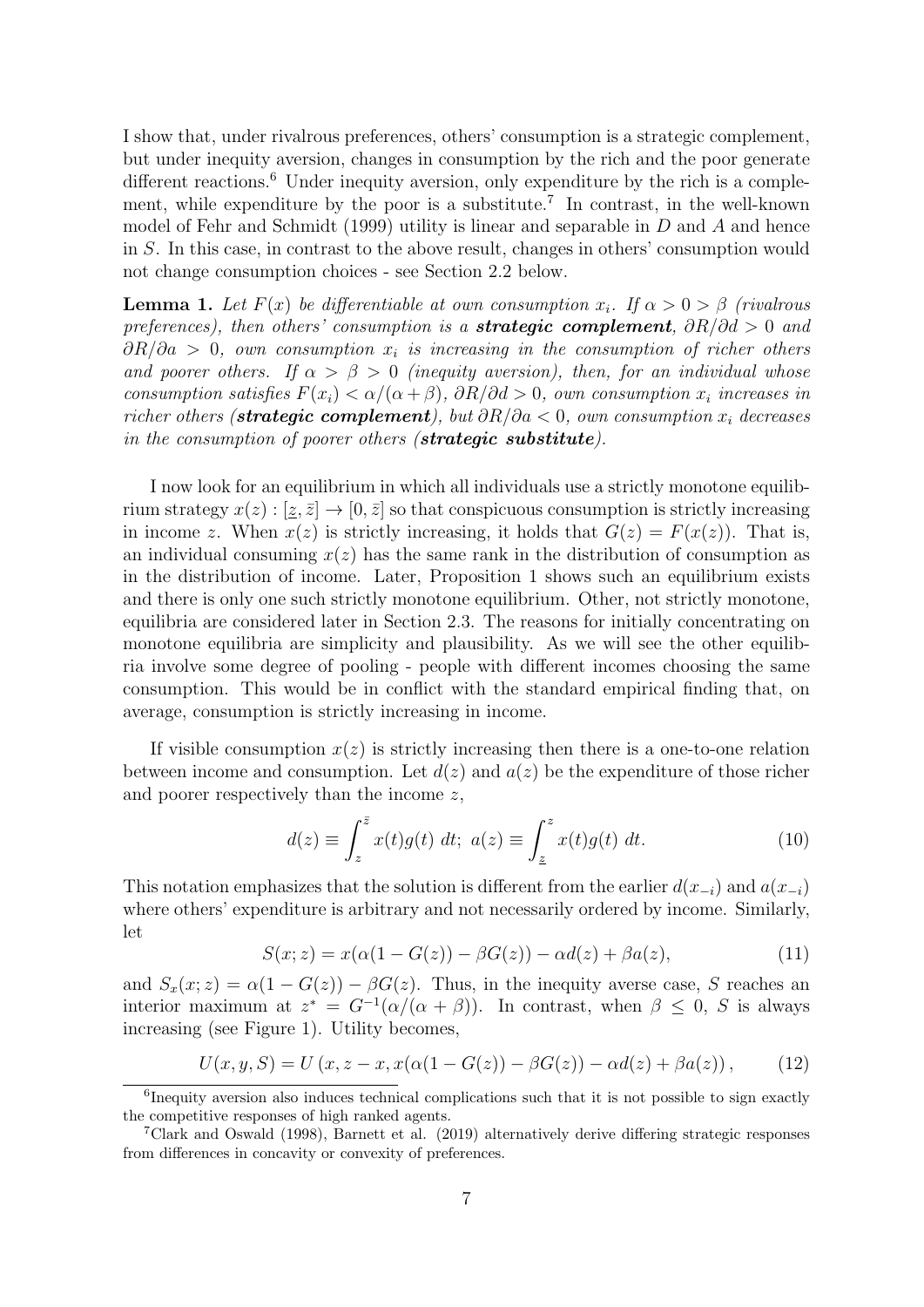using the budget constraint  $y = z - x$ .

One now can differentiate the utility function (12) to obtain the following first order condition,

$$
U_x(x, z - x, S(x; z)) - U_y(x, z - x, S(x; z)) + S_x(x; z)U_S(x, z - x, S(x; z)) = 0.
$$
 (13)

The first term is the intrinsic marginal return to visible consumption  $x$ , the second is the marginal return to other consumption y and the third represents an additional marginal return to consumption from relative concerns. When  $S_x$  is positive (negative), this additional wedge is positive (negative) and so conspicuous consumption  $x$  is greater (smaller) than in the absence of relative concerns.

Next, from (10), one can derive the following system of differential equations and boundary conditions,

$$
d'(z) = -x(z)g(z), \ a'(z) = x(z)g(z); d(\bar{z}) = 0, \ a(\bar{z}) = 0.
$$
 (14)

where  $x(z)$  solves the first order condition (13). The equations (13) and (14) together form a differential-algebraic system, the solution to which is the equilibrium of the game.

The first main result shows the above defines a strictly monotone equilibrium and derives some of its qualitative properties. In particular, while there is only one monotone equilibrium, it is the unique equilibrium only in the KUJ case ( $\beta = -\alpha < 0$ ). In other cases, there can exist partial pooling weakly monotone equilibria that I detail later in Section 2.3. Importantly, the equilibrium individual consumption depends not only on own income z but also on the distribution of income  $G(z)$ , both because of its direct presence in the first order condition (13) and because it affects the consumption of others which determines  $d(z)$  and  $a(z)$ . Nonetheless, given an explicit utility function and income distribution  $G(z)$ , one can solve for closed form solutions to (13) and (14) and hence derive an explicit result for  $x(z)$  (see, for example, Section 2.1).

**Proposition 1.** For  $\alpha$  and  $\beta$  sufficiently small, there exists a unique symmetric strictly monotone equilibrium  $x(z)$  that solves (13) and (14). It is the unique equilibrium in the KUJ case  $(\beta = -\alpha < 0)$ . Equilibrium status  $S(x(z); z)$  is strictly increasing on  $(z, \bar{z})$ if  $\beta \leq 0$ , but for  $\alpha \geq \beta > 0$  it is increasing on  $(z, z^*)$  and decreasing on  $(z^*, \bar{z})$ , where  $z^* = G^{-1}(\alpha/(\alpha + \beta))$ . Further, comparing equilibrium consumption  $x(z)$  to privately optimal consumption  $\hat{x}(z)$ , (i) if  $\alpha > \beta > 0$  then there is  $a \; \tilde{z} \in [z^*, \bar{z})$  such that  $x(z) > \hat{x}(z)$  on  $[\underline{z}, \tilde{z})$  with  $x(z) < \hat{x}(z)$  on  $(\tilde{z}, \bar{z}]$ ; (ii) if  $\alpha > \beta = 0$  then  $x(z) > \hat{x}(z)$  on  $[\underline{z}, \overline{z})$  with equality at  $\overline{z}$ ; (iii) if  $\alpha > 0 > \beta$  then  $x(z) > \hat{x}(z)$  on  $[\underline{z}, \overline{z}]$ .

The restriction on  $\alpha$  and  $\beta$  is necessary to ensure a monotone equilibrium for the following fundamental reason: from (11) one can calculate that  $S_{xz} = -(\alpha + \beta)g(z)$ and thus is strictly negative. Given utility is a function of status  $S$ , the standard single crossing condition between action x and type z can fail to hold for  $\alpha$  and  $\beta$  sufficiently large. Intuitively, an increase in income could, in the inequity averse case, increase guilt so much that an individual would spend less not more. These issues are not present in the rivalrous case where  $\beta$  is negative so that  $\alpha + \beta$  is close or equal to zero.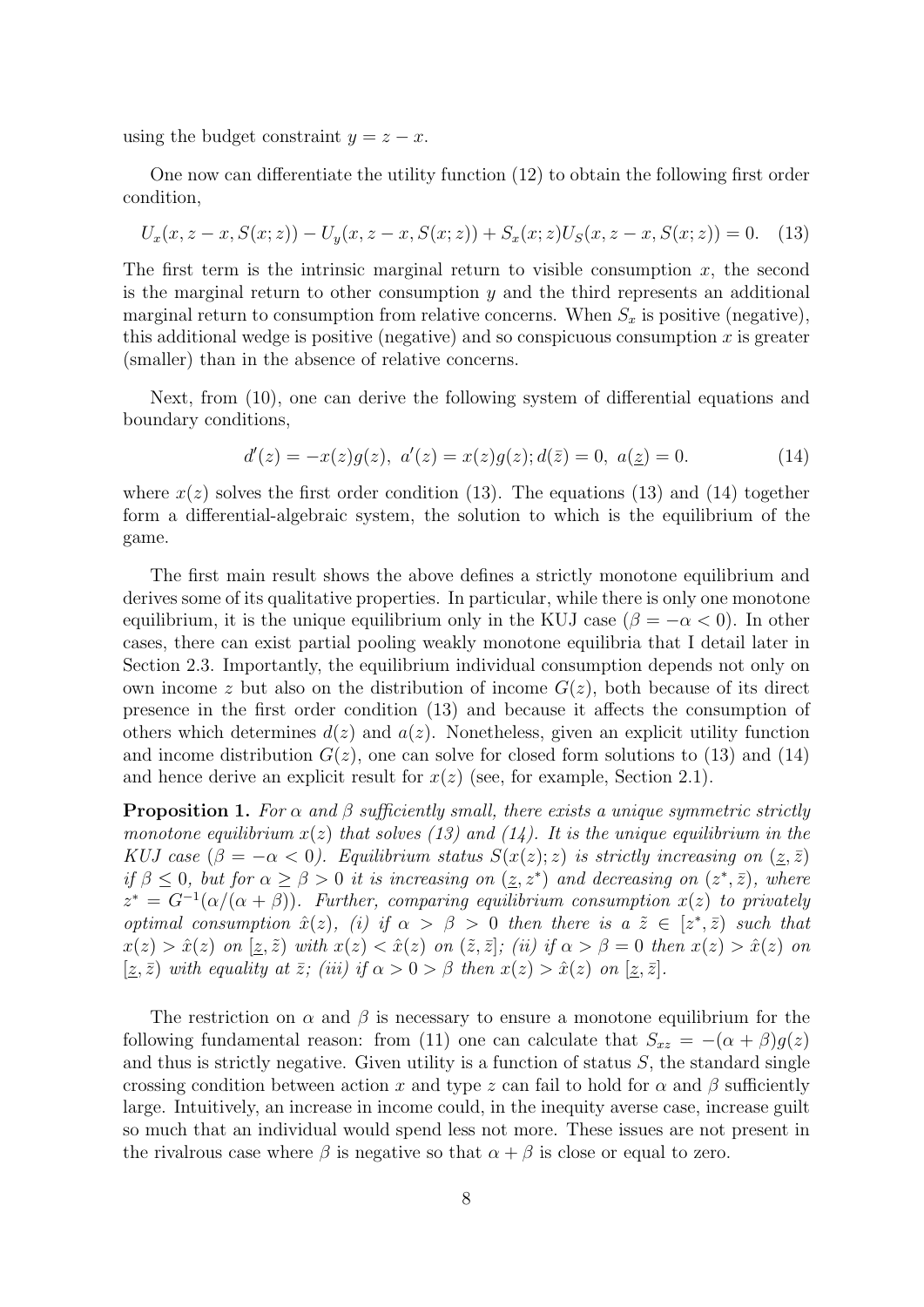

Figure 1: Equilibrium consumption choices (left) and equilibrium status (right) for different parameter values.  $\alpha > \beta > 0$  inequity aversion,  $\alpha = \beta = 0$  baseline neoclassical or "privately optimal",  $\alpha > \beta = 0$  only upward comparisons,  $\alpha > 0 > \beta$  rivalrous preferences.

The qualitative nature of equilibrium is illustrated in Figure 1. Under inequity aversion so that  $\alpha > \beta > 0$ , equilibrium status  $S(x(z); z)$  is increasing for low income levels but achieves a maximum at  $z^*$   $(z^* = G^{-1}(\alpha/(\alpha + \beta)))$ , as guilt becomes the dominant factor. The resulting equilibrium expenditure exceeds the level without relative concerns but at incomes above z <sup>∗</sup> guilt leads consumption below the privately optimal level. With rivalrous preferences  $\alpha > 0 > \beta$ , status is always increasing and so equilibrium consumption is always greater than without relative concerns.

### 2.1 Log Preferences

This section introduces a particular form of log utility that leads to a closed form solution that is useful for some applications. Indeed, this functional form is similar to that used in some of the applied literature on relative consumption effects (Drechsel-Grau and Schmid, 2014; Alvarez-Cuadrado et al., 2016; Bellet and Colson-Sihra, 2018).

Assume

$$
U(x, y, S) = \ln[x + S] + \ln[y].
$$
\n(15)

Note that this specific function is strictly monotonic and also satisfies  $U_{xx} < 0, U_{yy} <$  $0, U_{SS} < 0, U_{xy} = 0$  and  $U_{xS} - U_{yS} < 0$  and therefore fits the earlier general framework (despite the fact that  $U_{xS} < 0$  which is otherwise somewhat unusual in status models). For example, the reaction function can be explicitly derived and is strictly increasing in d. Thus, own consumption is always increasing in richer others' consumption (strategic complements) and increasing (decreasing) in poorer others' consumption if  $\beta < 0$  ( $\beta >$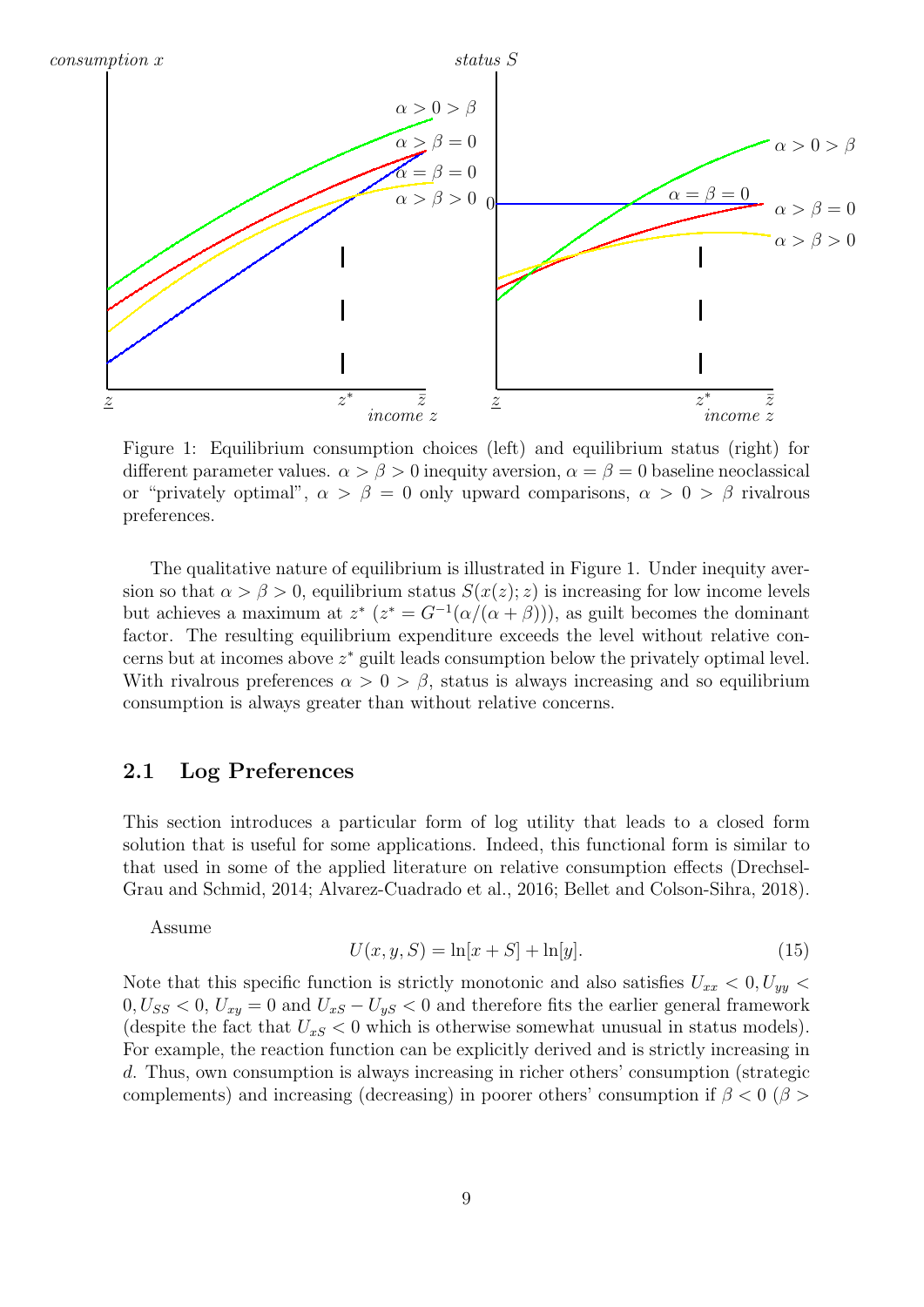0). One has

$$
x(z) = R(z; G(z); \alpha d(z) - \beta a(z)) = \frac{z}{2} + \frac{\alpha d(z) - \beta a(z)}{2(1 + \alpha(1 - G(z)) - \beta G(z))}.
$$
 (16)

This reaction function can be combined with the differential equation system (14) to solve for an explicit solution. A special case of this  $(\alpha = \beta = 0)$  is the privately optimal consumption  $\hat{x}(z) = z/2$ . Equilibrium utility will be

$$
U(z) = \ln[1 + \alpha(1 - G(z)) - \beta G(z)] + 2\ln[\frac{z}{2} + \frac{\beta a(z) - \alpha d(z)}{2(1 + \alpha(1 - G(z)) - \beta G(z))}],
$$
 (17)

where  $d(z)$  and  $a(z)$  are the solutions to the equation system (14).

The "Keeping Up With the Joneses" (KUJ) case is particularly tractable, with a complete explicit solution obtainable. Combining (7) with the reaction function (16) gives,

$$
x(z; \mu_X) = \frac{z}{2} + \frac{\alpha \mu_X}{2(1+\alpha)},\tag{18}
$$

where  $\mu_X$  is mean expenditure on x. Integrating this with respect to the income distribution  $G(z)$  results in

$$
\mu_X = \frac{\mu}{2} + \frac{\alpha \mu_X}{2(1+\alpha)} \Rightarrow \mu_X = \frac{(\alpha+1)\mu}{\alpha+2},
$$

where  $\mu$  is mean income. Thus, the Nash equilibrium strategy is

$$
x(z) = \frac{z}{2} + \frac{\alpha \mu}{4 + 2\alpha},\tag{19}
$$

(in this special case, the shape of the income distribution does not matter). It is thus easy to see that consumption is increasing in the average income of others and always higher than in the absence of social preferences. Equilibrium utility is

$$
U(z) = \ln[1 + \alpha] + 2\ln\left[\frac{z}{2} - \frac{\alpha\mu}{2(1 + 2\alpha)}\right].
$$
 (20)

It is clear that utility is decreasing in average income  $\mu$ , so that any individual will be worse off if the incomes of others increase.

### 2.2 Additively Separable Preferences

As noted, in the well-known model of Fehr and Schmidt (1999) utility is linear and separable in  $D$  and  $A$  and hence in  $S$ . In the current notation, one could write,

$$
U(x, y, S) = v(x, y) + S(x, x_{-i})
$$
\n(21)

where  $v(\cdot)$  is some standard utility function, so that overall utility U is additively separable and linear in status. The first order condition will be similar to before and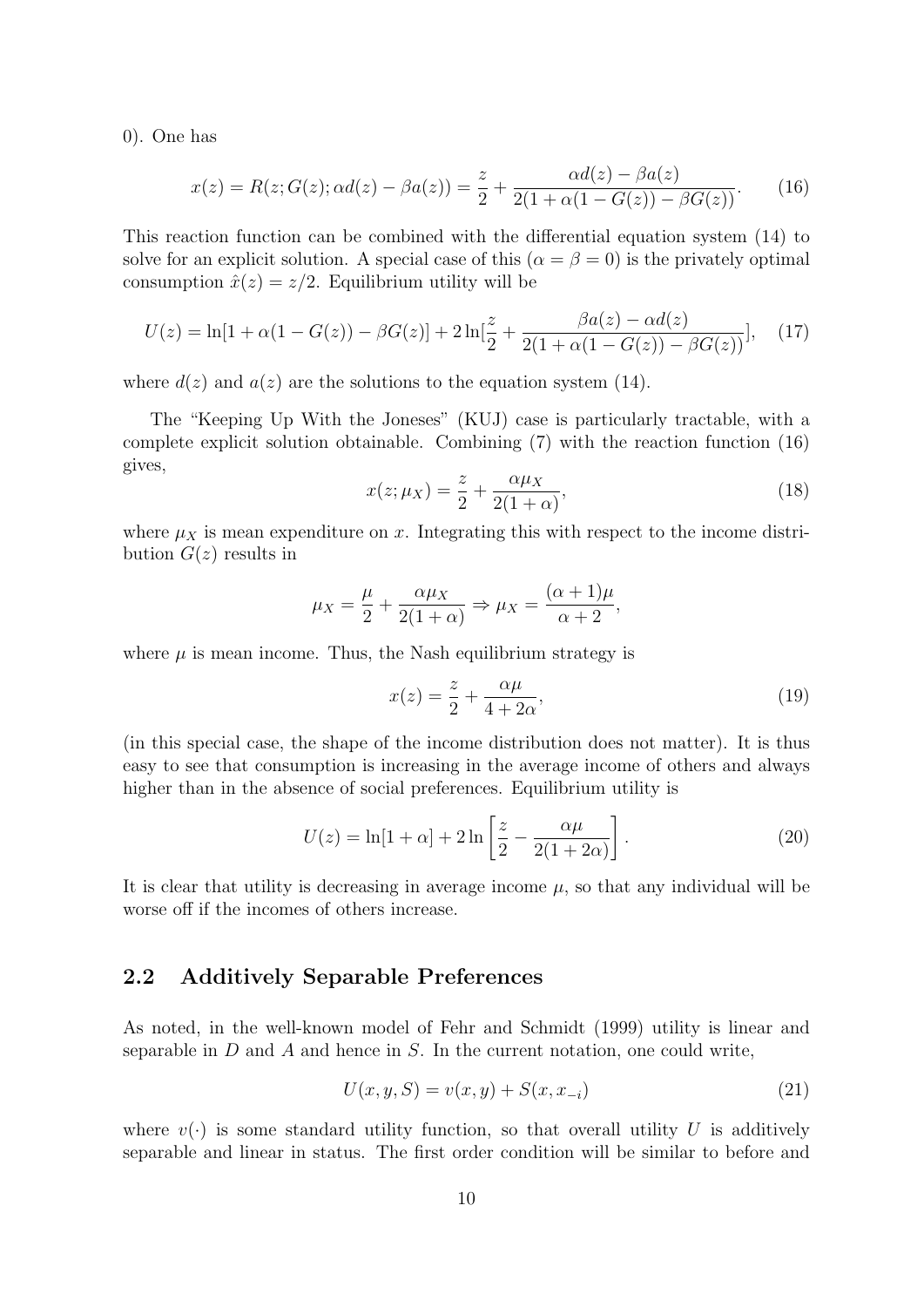consumption will be monotone in income under similar conditions to those identified in Proposition 1 - that is,  $\alpha$  and  $\beta$  should not be too large.

Note that this specification does not satisfy assumption (vi) and further  $U$  is not strictly concave in S. It can be shown that consequently Lemma 1 does not hold. The choice of conspicuous consumption by any individual is not affected by the consumption decisions of others. That is, the reaction function (9) will now be a function of income z and rank  $F(x)$  alone.

For concreteness, suppose that  $v(x, y) = xy$ , then one can solve for equilibrium consumption explicitly,

$$
x(z) = \frac{z}{2} + \frac{\alpha(1 - G(z)) - \beta G(z)}{2} = \hat{x}(z) + \frac{S_x(x; z)}{2}.
$$
 (22)

That is, consumption is still distorted from the privately optimal level  $\hat{x}$  by relative comparisons, in a qualitatively similar way to that illustrated in Figure 1. However, this distortion is now non-strategic and is no longer a function of others' consumption. Thus, the comparative statics results of Section 4 will not apply.

However, as observed by Dufwenberg et al. (2014), equilibria will still not be efficient because of the negative social externalities. One can easily check that the results of Section 3 on socially optimal consumption still apply to the additive case of this subsection.

#### 2.3 Partial Pooling Equilibria

Up to now, the focus has been on strictly monotone equilibrium. However, in general there are other equilibria. These all involve some degree of pooling in which individuals with different incomes choose the same consumption but this may be combined with a strictly monotone consumption at other income levels. The intuition behind this is that under inequity aversion, there is a tendency to avoid consumption differences and choose similar levels of consumption. But working against this, individuals have different levels of income and, absent status concerns, would choose different consumption levels. Thus, pooling must be over small income intervals. Further, one can show that if  $\beta$  is not too large, then all equilibria will be weakly monotone (so in the rivalrous case  $(\beta < 0)$ , equilibria are necessarily weakly monotone), so all equilibria are broadly qualitatively similar.

More technically, pooling can be incentive compatible because it creates mass points in the distribution  $F(x)$  of consumption (if a mass of agents choose the same consumption level  $\tilde{x}$ , then  $F(x)$  is discontinuous at  $\tilde{x}$ , with  $F_-(\tilde{x}) = \lim_{x \uparrow \tilde{x}} F(x) < F(\tilde{x})$ . While payoffs are continuous in  $x$  at such mass points, the status function is not differentiable there, with the right derivative lower than the left (except in the KUJ case). Thus marginal utility with respect to consumption can be strictly positive to the left and strictly negative to the right of the pooling level, so that there is no incentive to deviate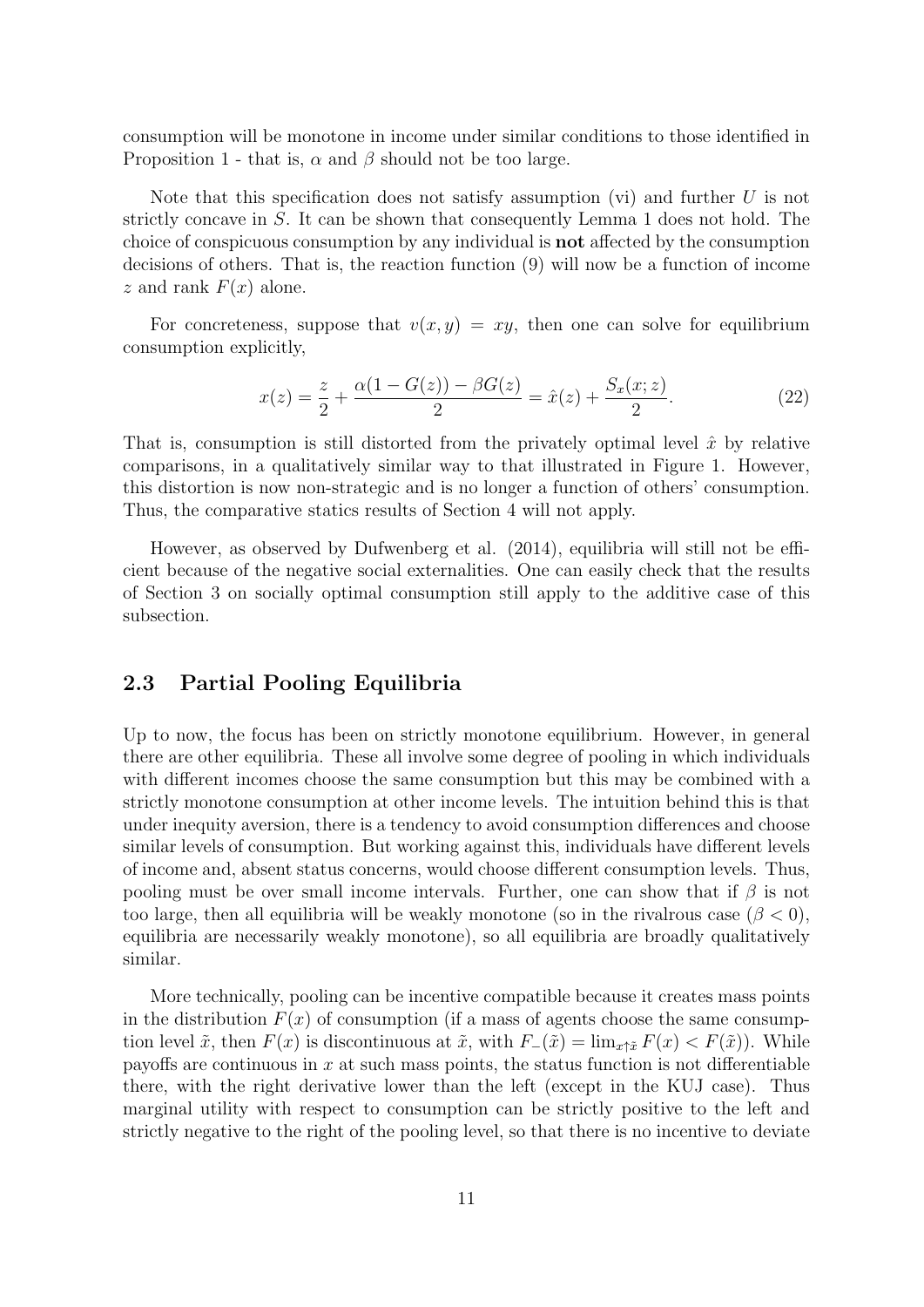

Figure 2: Strictly monotone (dashed;  $\alpha = 0.5, \beta = 0.2$ ) and partial pooling (solid;  $\alpha = 0.5, \beta = 0.4$ ) equilibria plotted against privately optimal consumption  $\hat{x}(z)$ .

either up or downwards.<sup>8</sup>

The following result characterizes equilibria that are not strictly monotone. They are qualitatively similar to strictly monotone equilibria in that the consumption function  $x(z)$  is always continuous and at least weakly increasing. Further, it is similar in its relation to the privately optimal level of consumption. For example, the below result implies that in the rivalrous case  $(\beta \leq 0)$ , equilibrium consumption always exceeds the privately optimal level.

**Proposition 2.** For  $\beta$  sufficiently small, all equilibrium functions  $x(z)$  are weakly monotone and continuous. If  $x < F^{-1}(\alpha/(\alpha + \beta))$ , then  $x(z) \geq \hat{x}(z)$ , equilibrium consumption is above the privately optimal level. If  $x > F^{-1}(\alpha/(\alpha+\beta))$ , then  $x(z) \leq \hat{x}(z)$ , equilibrium consumption is below the privately optimal level.

The amount of pooling supportable in such equilibria is increasing in  $\alpha$  and in  $\beta$ . Simply put, a high  $\alpha$  deters the lowest income types in a pooling group from deviating downwards because they then would suffer deprivation relative to the group of other agents. Similarly, a high  $\beta$  deters upward deviations from high income types because they would suffer from the advantage relative to the group

More generally, a larger proportion of agents can pool where the income distribution is relatively compact so that there are not large differences in absolute income amongst the pooling types. But this shows the limitation of such equilibria. In real populations which have significant income differences between rich and poor, the values of  $\alpha$  and  $\beta$  would have to be implausibly large to compel all to choose the same level

<sup>&</sup>lt;sup>8</sup>This observation that asymmetric relative concerns can induce non-differentiability and hence multiple equilibria was first made by Bhaskar (1990).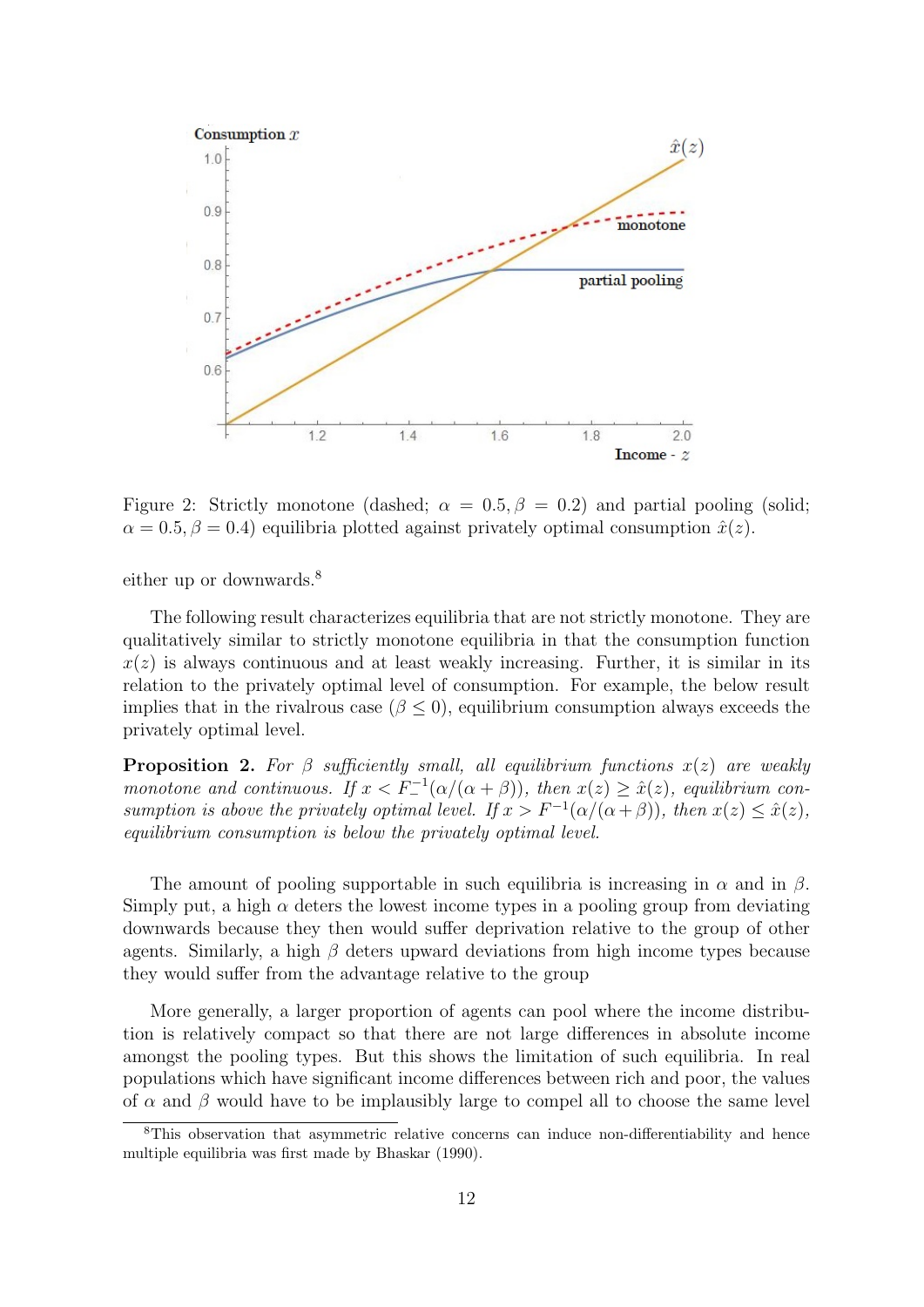of consumption. And if instead pooling is limited and local and the equilibrium has strictly monotone components, then such equilibria are qualitatively similar to a strictly monotone equilibrium.

The existence of partial pooling equilibria also partially answers the question about what form do equilibria take when  $\alpha$  and  $\beta$  are too large for a strictly monotone equilibrium to exist. Instead, a weakly monotone equilibrium is possible, with pooling at high incomes.

For example, using the logarithmic preferences of Section 2.1, it is possible to construct some numerical examples. Suppose incomes are uniformly distributed on [1,2]. Then, first, assume  $\alpha = 0.5$  and  $\beta = 0.2$ . There is a strictly monotone equilibrium, but one can see in Figure 2 that at high incomes the equilibrium consumption function  $x(z)$ is almost flat as the rich, facing guilt as the parameter  $\beta$  is strictly positive, moderate their consumption.

Second, assume now that  $\alpha = 0.5$  and  $\beta = 0.4$ . For these values of the social preference parameters guilt is too strong for there to be a strictly monotone equilibrium. However, there is still a partial pooling equilibrium with pooling at the top - in which all agents with incomes on [1.6, 2] choose  $x = 0.792$ , while consumption is strictly monotone on  $[1, 1.6]$ . This is also illustrated in Figure 2. The privately optimal consumption function  $\hat{x}(z)$  is also illustrated for comparison. The strictly monotone and partial pooling equilibria are qualitatively similar.

#### 2.4 Heterogeneity in Relative Concerns

One consistent finding of the experimental literature that attempts to measure social preferences is that there is diversity across subjects. For example, Iriberri and Rey-Biel (2013) find that the majority of subjects have some form of social preferences, selfinterest (without apparent social preferences) is the biggest single group, with inequity aversion second. Thus, an important question (which has not previously been addressed in the status literature) is what happens when there are heterogeneous preferences?

Since the experimental literature finds that the plurality of subjects have no social preferences, in this section I analyze outcomes where there is a mix of status-conscious and status-neutral individuals. Let  $\theta$  of the population have status concerns and  $1 - \theta$ have no status concerns so that they have neoclassical preferences (equivalently for them  $\alpha = \beta = 0$ . Let both types have the same income distribution  $G(z)$ . Let the status-concerned individuals use strategy  $x(z; \theta)$  and the status-neutral individuals use strategy  $\hat{x}(z)$ , which as introduced earlier represents optimal consumption in the absence of status concerns. That is, for the status-concerned their own frequency  $\theta$  will affect their consumption choice through relative consumption externalities. However, for the status-neutral choosing consumption is a single-person decision problem and so neither the population composition nor the consumption of others affects their choice.

Then a status-concerned individual consuming  $x$  will have rank,

$$
F(x) = \theta G(x^{-1}(x)) + (1 - \theta)G(\hat{x}^{-1}(x)) = \theta G(z) + (1 - \theta)G(\hat{x}^{-1}(x)).
$$
 (23)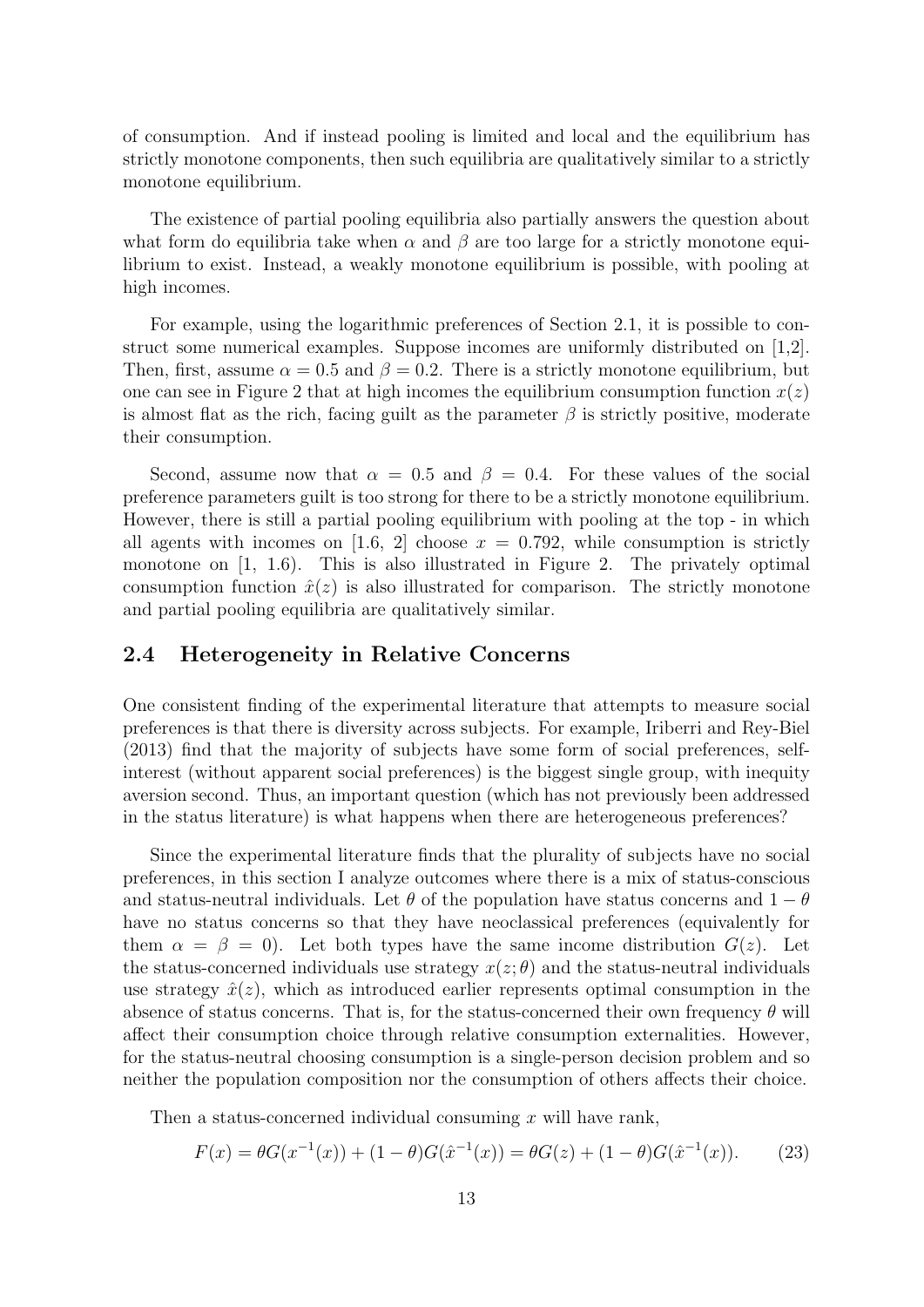One can then derive the first order conditions for the status-conscious strategy in the same way as before. However, one now has,

$$
S_x(x; z) = \alpha(\theta(1 - G(z)) + (1 - \theta)(1 - G(\hat{x}^{-1}(x)))) - \beta(\theta G(z) + (1 - \theta)G(\hat{x}^{-1}(x))). (24)
$$

This implies that  $S_x$  is generally smaller as  $G(\hat{x}^{-1}(x)) > G(z)$  because  $x(z) > \hat{x}(z)$ . Thus, conspicuous consumption is increasing in the proportion of the status-conscious  $\theta$ . The first order condition implicitly defines  $R(z; G(z; \theta); \alpha d(z; \theta) - \beta a(z; \theta))$ , where

$$
d(z; \theta) = \theta \int_{\bar{z}}^{z} x(t)g(t) dt + (1 - \theta) \int_{\bar{z}}^{z} \hat{x}(t)g(t) dt.
$$
 (25)

The derivation of  $a(z; \theta)$  is similar. One has

$$
d'(z; \theta) = -\theta x(z)g(z) - (1 - \theta)\hat{x}(z)g(z); \ a'(z; \theta) = -d'(z; \theta); \ d(\bar{z}; \theta) = 0, \ a(\underline{z}; \theta) = 0.
$$
\n(26)

The main points are that, even under heterogeneous preferences, it is possible to calculate the equilibrium and that it is qualitatively similar to the earlier result when all are status-conscious. This is true even when the proportion of status-concerned individuals is small. Note that as  $\theta \downarrow 0$ ,  $x(z; \theta)$  approaches  $R(z; G(z, 0), \alpha d - \beta \hat{a})$ , where  $\hat{d}(z) = \int_z^{\bar{z}} \hat{x}(t)g(t)dt$ , and does not approach  $\hat{x}(z)$ . For example, for the log preferences with  $\beta = 0$ ,

$$
x(z,0) = \frac{z}{2} + \frac{\alpha \hat{d}(z)}{2(1 + \alpha(1 - G(z)))},
$$
\n(27)

where  $\hat{d} = \int_{z}^{\bar{z}}$ t  $\frac{t}{2}g(t)dt = d(z;0)$ . So, status-conscious individuals will still spend more on consumption than is privately optimal, even when a vanishingly small proportion of the population.

**Proposition 3.** The monotone equilibrium in the heterogenous case is a pair  $(x(z; \theta), \hat{x}(z))$ where  $x(z; \theta)$  solves the system (13), (24) and (26), and  $\hat{x}(z)$  solves  $U_x(x, z - x, 0)$  –  $U_y(x, z-x, 0) = 0$ . In the rivalrous case  $\alpha > 0 \ge \beta$ ,  $x(z; \theta)$  is increasing in  $\theta$ , and  $x(z; 0) > \hat{x}(z)$  everywhere on  $[\underline{z}, \overline{z})$ .

That is, the consumption by the status-conscious in the heterogeneous case is qualitatively similar to the case where all are status-conscious. However, clearly aggregate or average consumption is increasing in the proportion  $\theta$  of status-conscious.

### 3 Welfare

The striking result of Frank (1985) is that, with ordinal relative concerns, the Nash equilibrium level of conspicuous consumption is Pareto inefficient. If all individuals

<sup>9</sup>This also suggests that this is another example where cardinal preferences are very different from ordinal. In the ordinal case, those who are concerned with status should have a greater incentive to consume when they are in a minority as it is easier to rise in rank when others, the status-neutral, spend less.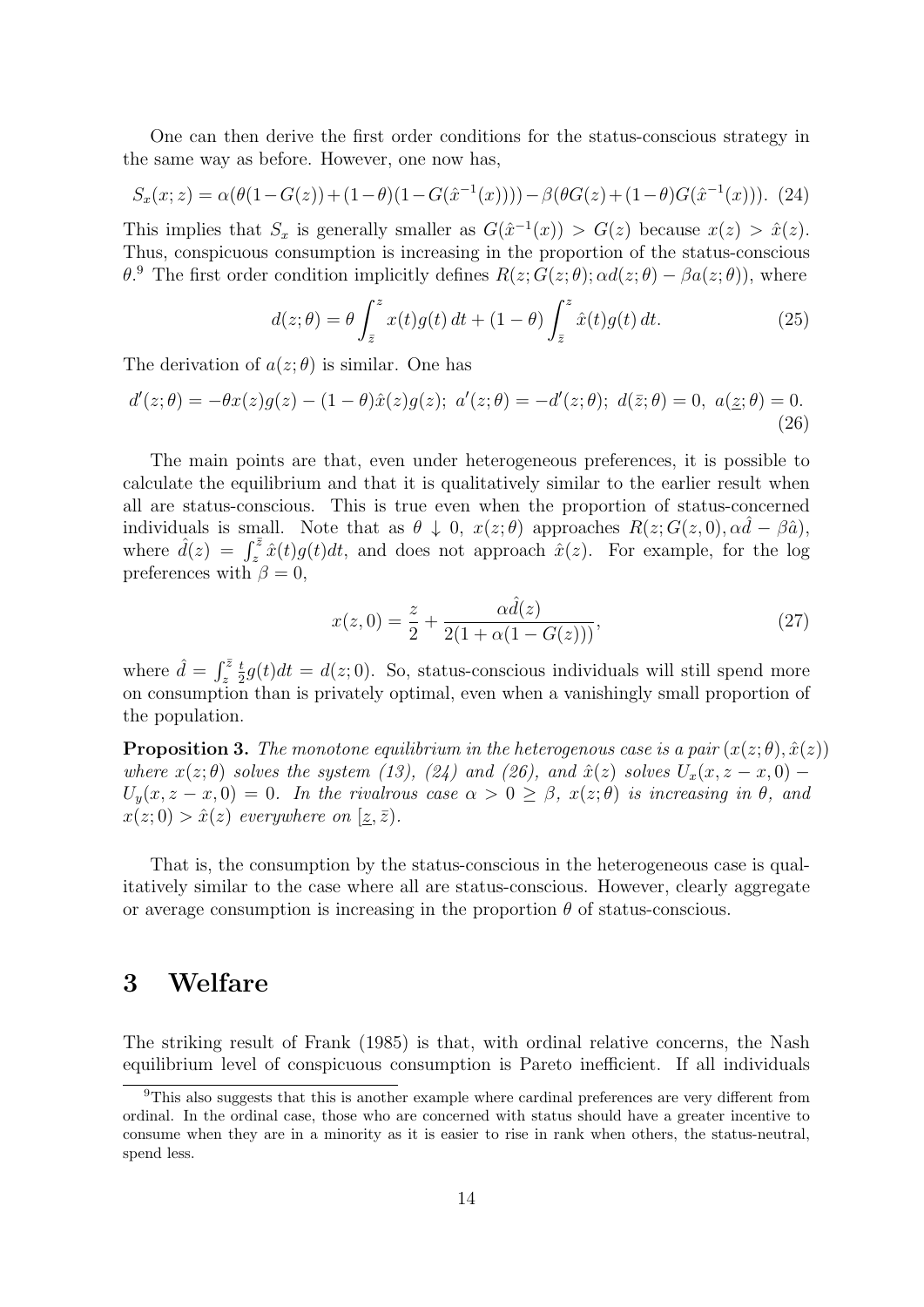simultaneously reduced their consumption in a way that maintained their relative position, everyone would have the same status but higher utility because consumption decisions would be less distorted. The cardinal case is necessarily much more complicated as utility depends on the exact differences in consumption and not just relative position. Thus, while in the ordinal case, the optimal consumption schedule is simply what is privately optimal (the consumption chosen in the absence of relative concerns), here there is no such simple formula and privately optimal consumption  $\hat{x}(z)$  is not socially optimal.

Nonetheless, one can show a simple result for rivalrous preferences, where others' consumption is always a negative. In this case, everyone can be made better off if everyone reduces consumption. However, the results are quite different under inequity aversion. I show that under the consumption schedule that maximizes utilitarian welfare either (more likely) the rich or (less likely) the poor are worse off than in Nash equilibrium. The case where  $\alpha > \beta = 0$  is particularly clear. Since people only look upwards, the very rich have a negative externality on others, but suffer little from externalities themselves, so that their consumption choice is not much distorted. A planner would want them to reduce their consumption to reduce the externality on others, but this must make them worse off as they were already at their optimum.

The utility or payoff in a strictly monotone equilibrium will be

$$
U(z) = U(x(z), z - x(z), S(z)),
$$
\n(28)

where  $x(z)$  is the equilibrium function that solves (13) and (14), and  $S(z) = x(z)(\alpha(1-\alpha))$  $G(z) - \beta G(z) - \alpha d(z) + \beta a(z)$ , where in turn  $d(z)$  and  $a(z)$  are the solutions to the equation system (14). Utilitarian welfare is

$$
W = \int_{\underline{z}}^{\overline{z}} U(z) \, dG(z). \tag{29}
$$

I consider a limited social planner problem in that there is no redistribution.<sup>10</sup> Instead, the question is, keeping the distribution of incomes unchanged, what consumption schedule  $x(z)$  would maximize welfare? I show in Lemma 2 below that the relevant first order condition is the following, using the abbreviation  $U_x(z)$  for  $U_x(x(z), z-x(z), S(z))$ and so on,

$$
U_x(z) - U_y(z) + U_S(z)S_x(z) - \alpha k(z) + \beta m(z) = 0,
$$
\n(30)

for every  $z \in [\underline{z}, \overline{z}]$ , where

$$
k(z) \equiv \int_{\underline{z}}^{z} U_{S}(t)g(t) dt; \ m(z) \equiv \int_{z}^{\overline{z}} U_{S}(t)g(t) dt.
$$
 (31)

The first order condition (30) is like the Nash first order condition (8) plus two additional terms. The first,  $-\alpha k(z)$ , reduces consumption to take into account the negative externality of conspicuous consumption by an individual with income z on those with

 $10$ If redistribution were allowed, one would obtain the well-known result that the utilitarian optimum is complete equality.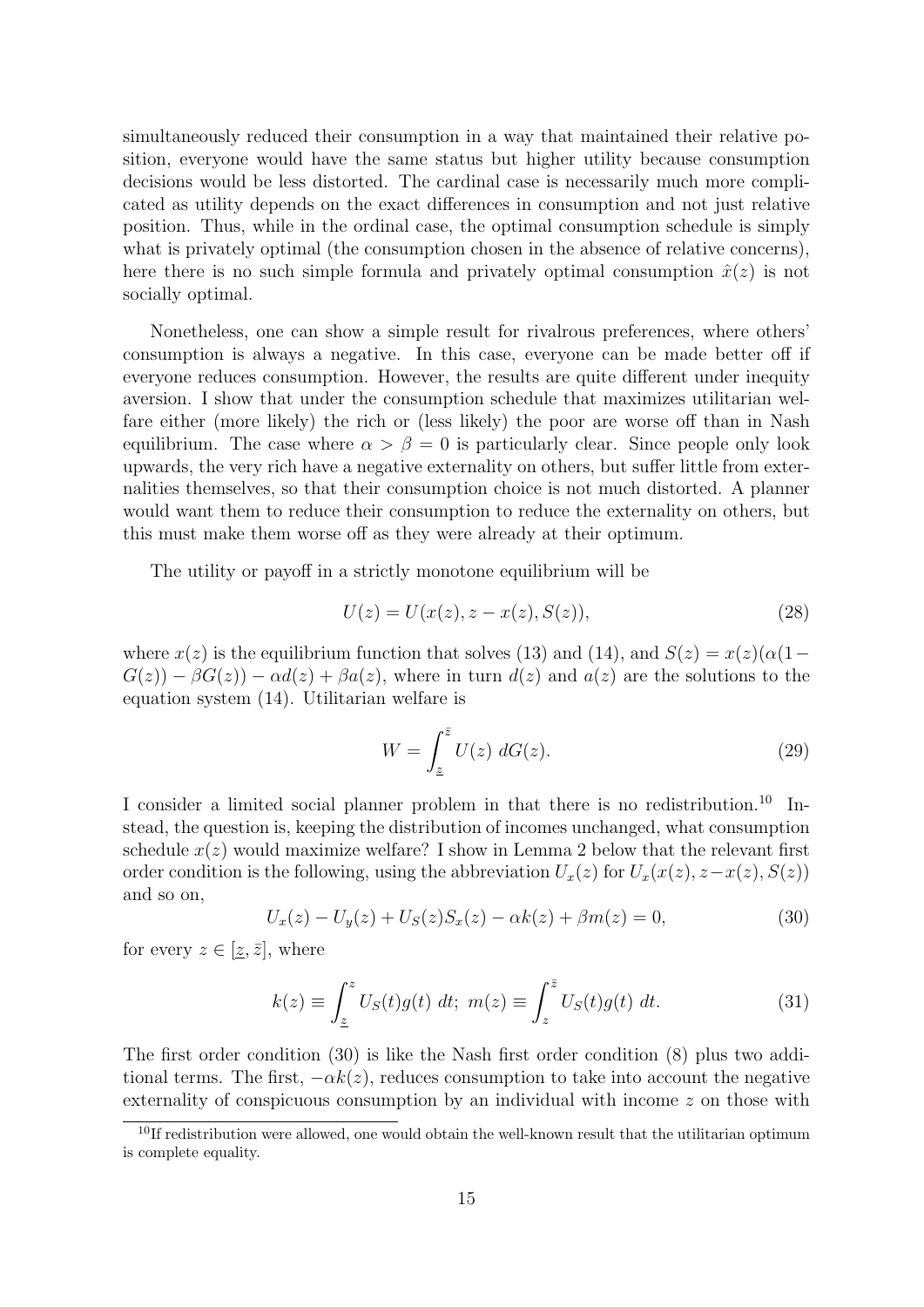

Figure 3: Illustration of Proposition 4: under inequity aversion  $\alpha \ge \beta > 0$ , the utilitarian optimal consumption schedule  $x^*(z)$  is flatter than the equilibrium schedule  $x(z)$ and differs further from the privately optimal consumption  $\hat{x}(z)$ . Optimal utility  $U^*(z)$ is higher than the Nash equilibrium utility  $U(z)$  for most but not the rich.

incomes less than z who envy z. The second,  $\beta m(z)$ , if  $\beta > 0$ , increases consumption at income z to reduce the guilt felt by those richer than z. If  $\beta < 0$ , the rivalrous case, then it also will decrease consumption to reduce the negative externality from conspicuous consumption.

Then the utilitarian solution solves the system that combines these differential equations

$$
k'(z) = U_S(z)g(z), \ m'(z) = -U_S(z)g(z); \ k(\underline{z}) = 0, \ m(\overline{z}) = 0.
$$
 (32)

with those in (14) and where  $x(z)$  now solves the condition (30) rather than (13). To be clear, in general one has to solve simultaneously a system of four differential equations plus the nonlinear first order condition. That is, solving for the utilitarian optimum in the cardinal case is vastly more difficult than in the ordinal case, where it is simply equal to the privately optimal consumption schedule. In any case, denote the solution to the above as  $x^*(z)$  and the utility obtained under this allocation as  $U^*(z)$ .

**Lemma 2.** The solution to the system  $(14)$ ,  $(30)$  and  $(32)$ , denoted  $x^*(z)$ , maximizes utilitarian welfare (29).

Starting with the case where  $\alpha > \beta = 0$ , note that this first order condition implies that the poorest agent should consume the same amount as in the Nash equilibrium but that all other agents should consume less than the Nash amount. Hence the richest agent consumes less than her optimal amount and thus must be worse off than in equilibrium. In other words, the socially efficient consumption schedule is not a Pareto improvement on the Nash equilibrium outcome.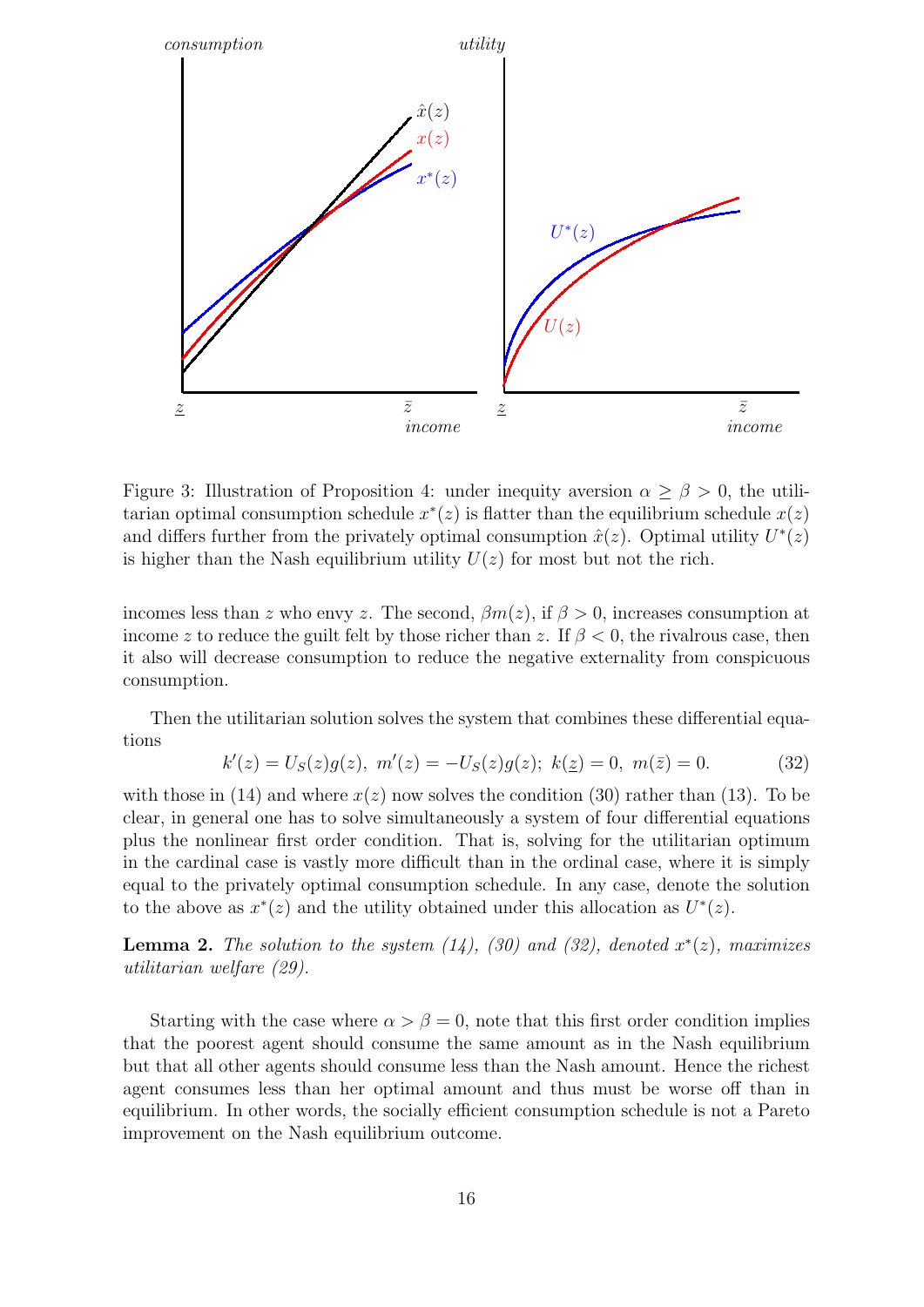

Figure 4: Illustration of Proposition 5: under rivalrous preferences  $\alpha > 0 > \beta$ , the utilitarian optimal consumption schedule  $x^*(z)$  is everywhere lower than the equilibrium schedule  $x(z)$  nonetheless it does not equal the privately optimal schedule  $\hat{x}(z)$ . Utilitarian utility  $U^*(z)$  is higher than the Nash equilibrium utility  $U(z)$  for all.

The same logic applies for  $\alpha \geq \beta > 0$ . The richest agent consumes less than the privately optimal amount in the Nash equilibrium but must consume still less to maximize welfare.

**Proposition 4.** If  $\alpha > \beta \geq 0$  then either  $x^*(\bar{z}) < x(\bar{z})$  and consequently  $U^*(\bar{z}) <$  $U(\bar{z})$ , the richest individual consumes less and is worse off under the utilitarian optimal consumption schedule than in the Nash equilibrium or  $x^*(\underline{z}) > x(\underline{z})$  and  $U^*(\underline{z}) < U(\underline{z})$ , the poorest individual is worse off.

Of course, given that average welfare is higher under the utilitarian scheme, there must be some tax and subsidy scheme that would make all better off. But if needed to balance its budget, it would need to subsidize the non-conspicuous consumption of the rich by taxing the non-conspicuous consumption of the poor.

Let us now turn to the case of rivalrous preferences  $\alpha > 0 > \beta$ . The analysis is much more like the ordinal case of Frank (1985) and Hopkins and Kornienko (2004). First,  $x^*(z) < x(z)$ , the socially optimal level of consumption is below the Nash equilibrium level at all income levels. Second, imposing the socially optimal consumption would result in a Pareto improvement. This is depicted in Figure 4. The explanation is that with rivalrous preferences everyone is engaged in an arms race in consumption and everyone would be better off if this consumption was lowered.

**Proposition 5.** In the rivalrous case  $(\alpha > 0 > \beta)$ , the utilitarian optimal level of conspicuous consumption is below the NE level at all income levels so that  $x^*(z)$  <  $x(z)$  everywhere on  $[\underline{z}, \overline{z}]$ . Further, all agents are better off. That is,  $U^*(z) > U(z)$ everywhere on  $[\underline{z}, \overline{z}]$ .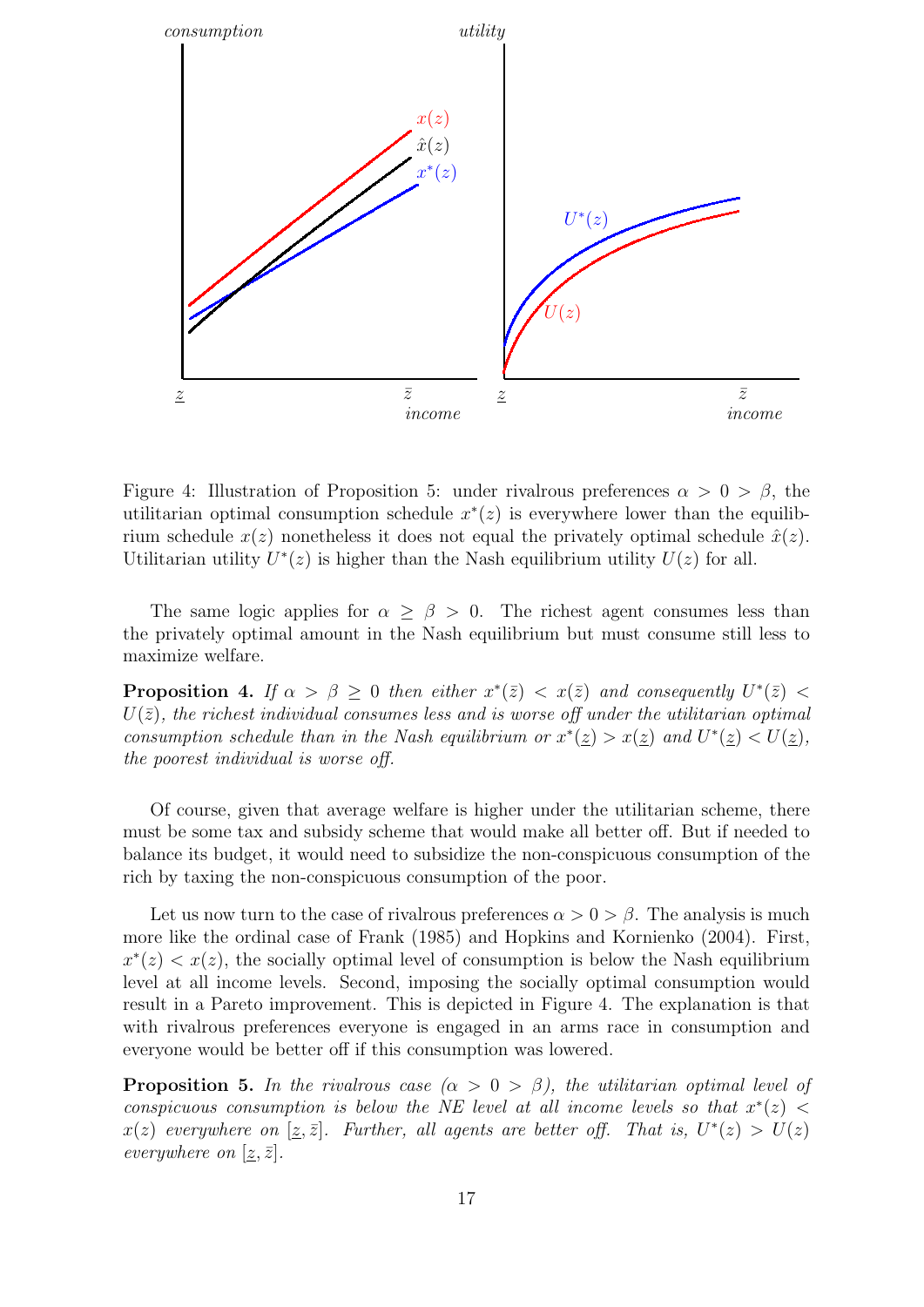However, what is different from the ordinal case is that the optimal consumption schedule is not simply privately optimal consumption. Rather it is the solution to the system of differential equations derived earlier in this section. Further, as depicted in Figure 4, the optimal schedule tends to be flatter than the privately optimal. To see this note that the utilitarian solution solves (30) while the privately optimal solves  $U_x-U_y=0$ , so the two solutions are equal only when  $U_s(z)S_x(z)=\alpha k(z)-\beta m(z)$ . This will not be true in general. Further, given that  $U_{SS} \leq 0$  and  $\partial S_x/\partial z = -(\alpha + \beta)g(z) < 0$ , the utilitarian schedule will be lower than the privately optimal at high incomes.

How could the utilitarian outcome be implemented? The usual suggestion is a Pigouvian tax on conspicuous consumption. This can be integrated into a Mirlees optimum tax framework. See Ireland (2001), Kanbur and Tuomala (2013) for some results in this direction but in signalling and non-strategic settings respectively. A full analysis of optimal tax in the presence of cardinal relative concerns is left for later research, but note the following. Looking at Proposition 4, in the inequity averse case the effect of the optimal tax would have to be redistributive, raising the consumption of the poor and reducing it for the rich. However, note the important difference from the standard optimal tax framework. There, optimality of redistribution follows from an exogenous social welfare function that places greater weight on the welfare of the poor. Here, reducing inequality in consumption follows purely from concern for efficiency.

## 4 The Effects of Greater Relative Deprivation and Greater Inequality

Suppose the distribution of income changes? How does this change behavior and welfare? Here, with relative concerns, equilibrium behavior depends on the incomes of others and so changes to others' resources can have direct effects. For reasons of tractability, in this section, I specialize to the log preferences introduced in Section 2.1.

In general, comparative static results are both more difficult and qualitatively different than under ordinal preferences or in signalling models. For example, Glazer and Konrad (1996) analyse the effects of greater inequality in a signalling model, results which were then applied to conspicuous consumption by Charles et al. (2009). In these signalling models, the equilibrium strategy does not depend on the distribution of income, but total expenditure can be affected by changes in the distribution due to changes in composition - total expenditure goes up if high spenders increase in relative frequency. The crucial difference in both the ordinal and cardinal games of status is that changes in inequality can have direct effects on behavior - the equilibrium strategy can itself change - as well as there being compositional effects. Further, one can observe, that as in the ordinal status model, signalling equilibria build from the bottom, so changes at the top of the income distribution have no effect on those below. Second, when the marginal propensity to consume is declining (which is the usual assumption), consumption is concave in income, the composition effect necessarily implies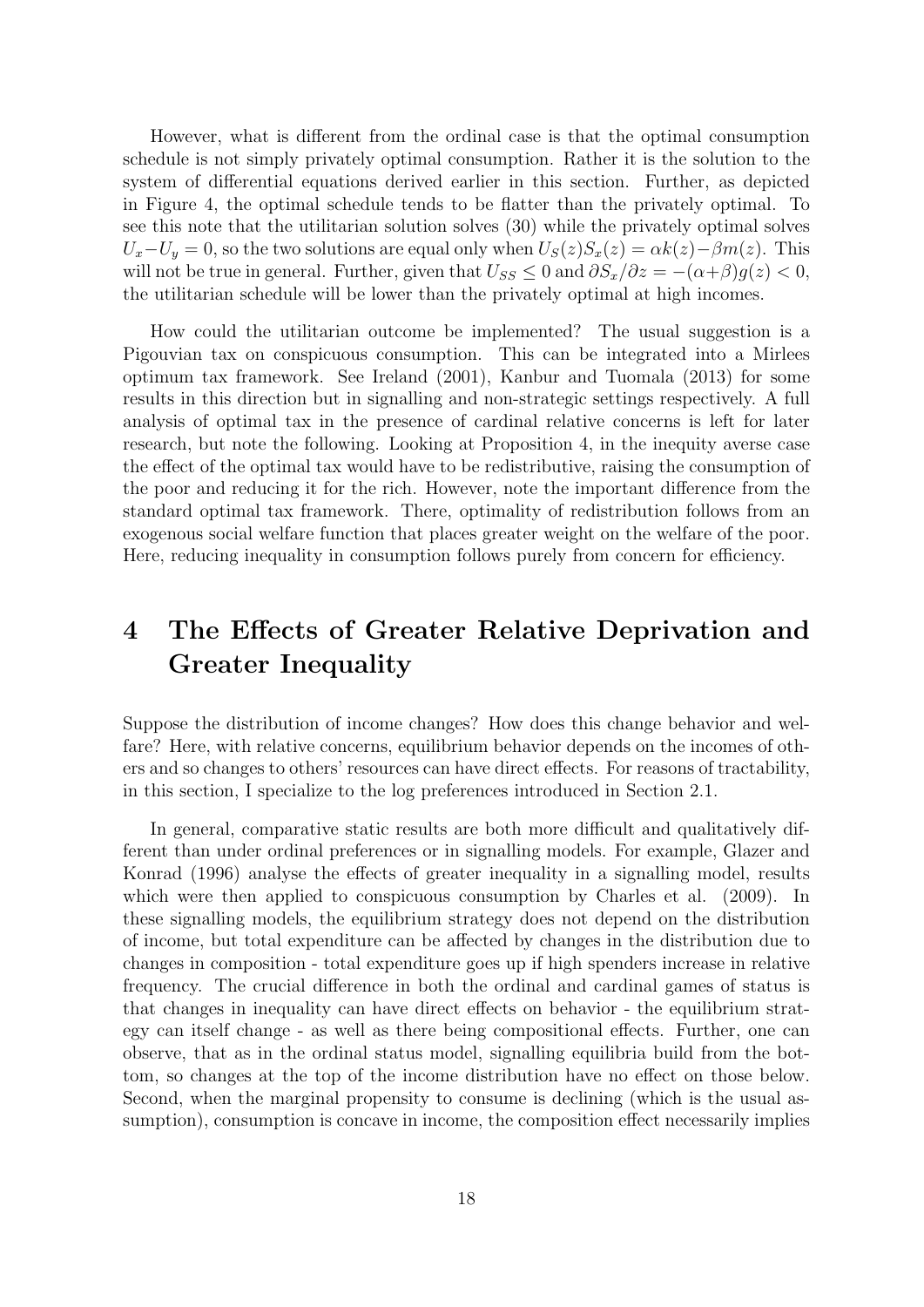that greater inequality will decrease consumption expenditure.<sup>11</sup> Here, I find that both that changes in the income of the rich can affect behavior of the poor and that higher inequality can increase conspicuous consumption.

### 4.1 Greater Deprivation

In this section, I use the approach of Hopkins and Kornienko (2009) and analyze the effect of greater relative deprivation, comparing at constant rank rather than at constant income. For example, one can compare the choices and outcomes of the median individual before and after a change in the distribution of income. This is useful as it makes clearer who benefits from changes in the income distribution. In particular, I want to investigate what happens when the rich become richer. It is simply not possible to investigate the effect of increased income by making comparisons at a constant income.

First, let us rewrite some of the earlier results in terms of rank. Let  $r = G(z)$ , and agent's rank in the distribution of income. Let  $Z(r) = G^{-1}(r)$  be the inverse distribution of income. Next, if  $x(z)$  is the strictly monotone equilibrium strategy in terms of income derived in Section 2, then  $x(r) = x(G^{-1}(r))$ . Given this monotone relationship between  $x(z)$  and  $x(r)$ , there will exist a monotone equilibrium in terms of rank if and only if there exists one in terms of income. Thus, as pointed out in Hopkins and Kornienko (2009), this is not a new model, it is just a different way of presenting the existing approach.

For what follows, it will be helpful to add that, given  $r = G(z)$  one has  $g(z)dz = dr$ , so that

$$
d(r) = \int_{r}^{1} x(t) dt; \, a(r) = \int_{0}^{r} x(t) dt. \tag{33}
$$

Status becomes  $S(x; r) = x(\alpha(1 - r) - \beta r) - \alpha d(r) + \beta a(r)$ . Rewriting the reaction function for log preferences (16) in terms of rank, one obtains,

$$
x(r) = \frac{Z(r)}{2} + \frac{\alpha d(r) - \beta a(r)}{2(1 + \alpha(1 - r) - \beta r)}.
$$
 (34)

Now let us consider a change in the income distribution in which only the rich get richer. Under normal assumptions this of course would represent a Pareto improvement. Here, under the assumption of rvialrous preferences, while the very rich will become better off from the increase in income, even some of the gainers in income will lose in utility. Those whose incomes do not rise are all worse off. The reasons are twofold. First, the increase in income leads the very rich to increase their expenditure, leading to increased relative deprivation for others. Second, this leads everyone to increase conspicuous consumption. It is easy to see this from the reaction function (34) where

 $11$ Heffetz (2011) estimates Engel curves (that is, how consumption changes with income) for a number of goods. There is no particular indication that one should reject (weakly) decreasing marginal propensity to consume even for visible or luxury goods.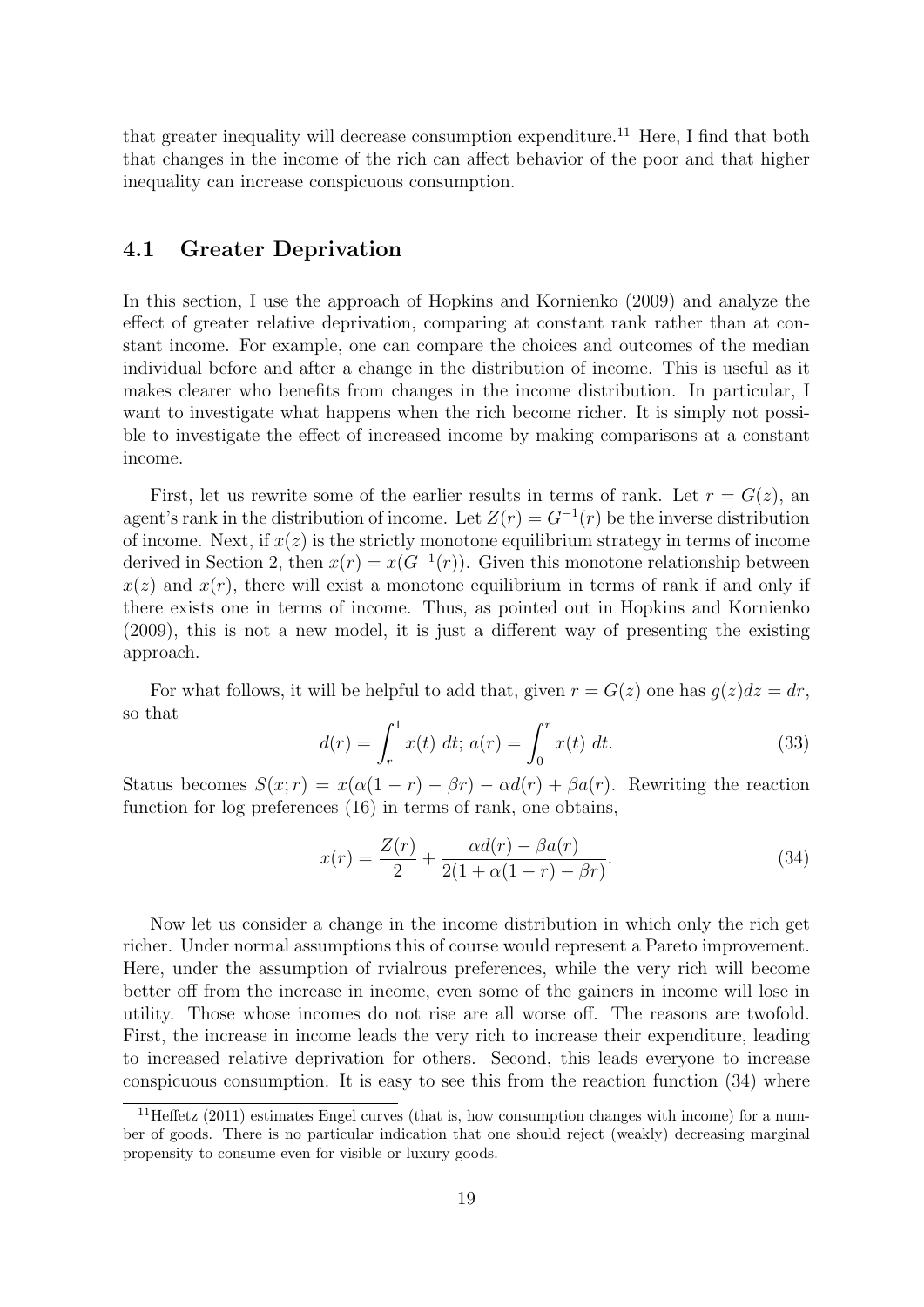

Figure 5: Illustration of Proposition 6: an increase in income only for the rich in inverse income distribution  $Z_B$  (first panel), leads to higher conspicuous consumption at all income levels (second panel) and lower utility for most (third panel) evaluated at a constant rank in the income distribution.

the increase in consumption by those at the top increases relative deprivation and hence consumption for lower ranked individuals through the  $d(r)$  term. The result is illustrated in Figure 5.

**Proposition 6.** Suppose  $\alpha > 0 \ge \beta \ge -\alpha$  and the rich become richer so that  $Z_B(r) >$  $Z_A(r)$  on  $(\hat{r},1]$  for some  $\hat{r} \in (0,1)$  but  $Z_A(r) = Z_B(r)$  on  $[0,\hat{r}],$  with  $Z'_B(r) > Z'_A(r)$ on  $(\hat{r}, 1)$ . Let  $x_A(z)$  and  $x_B(z)$  be the resulting monotone equilibrium strategies. Then consumption is higher,  $x_B(r) > x_A(r)$ , everywhere on [0,1] and utility is lower for all except the very rich, that is  $U_A(r) > U_B(r)$  on  $[0, \tilde{r}_+)$  for some  $\tilde{r}_+ \in (\hat{r}, 1)$  but  $U_A(r) < U_B(r)$  on  $(\tilde{r}_+, 1]$ .

Note that the above result is impossible under the ordinal concerns model (Hopkins and Kornienko, 2004, 2009) or the signalling models following Ireland (2001). In these other models, the equilibrium strategy at a given income only depends on the distribution of income below that level. Thus changes at the top end of the income distribution will have no effect on utility or behavior of those below.

### 4.2 Inequality

In this section, I derive some further comparative statics on the effect of greater inequality. I again use the log utility introduced in Section 2.1. Assume income distributions  $G_A(z)$  and  $G_B(z)$  that have the same support  $[z, \bar{z}]$ . Next one needs a formal definition of being more unequal. As introduced in Hopkins and Kornienko (2004), I use the Unimodal Likelihood Ratio order, defined below, which is a refinement of second order stochastic dominance. That is, if  $G_A$  dominates  $G_B$  in the ULR order, it is more equal than  $G_B$  or stochastically higher than  $G_B$ . See for example the first panel of Figure 6.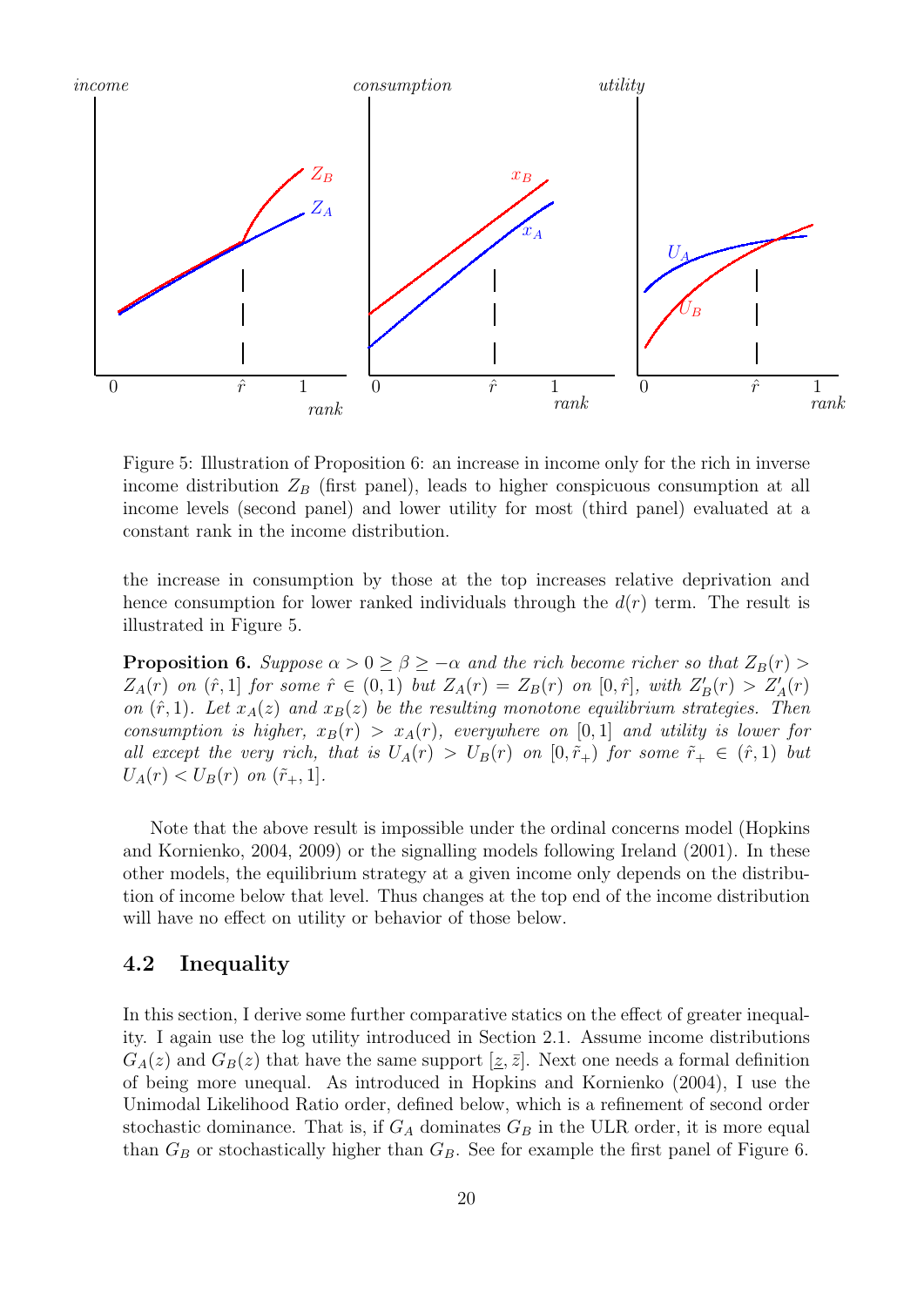**Definition (ULR):** Two distributions  $G_A$ ,  $G_B$  satisfy the Unimodal Likelihood Ratio (ULR) order and write  $G_A \succ_{ULR} G_B$  if the ratio of their distribution functions  $L(z) =$  $g_A(z)/g_B(z)$  is unimodal and  $\mu_A \geq \mu_B$ . That is, L is strictly increasing for  $z < \hat{z}$  and it is strictly decreasing for  $z > \hat{z}$  for some  $\hat{z} \in (\underline{z}, \overline{z}]$ .

The main result of this section finds that greater inequality lowers equilibrium utility under rivalrous preferences. I make this comparison at constant levels of income so that these changes are entirely driven by changes in the negative externalities driven by others' consumption. In particular, the increase of conspicuous consumption at the top end of society has a negative effect on others through an increase in their relative deprivation, and so equilibrium utility falls at most and possibly all income levels. The effect on conspicuous consumption is less clear. While consumption rises for the rich, the poor do not necessarily follow. See Figure 6 for an illustration. The welfare results are therefore not driven by wasteful emulation, rather by the direct psychological effect of higher relative deprivation.

**Proposition 7.** Suppose  $\alpha > \beta = 0$  and society B is more unequal than A,  $G_A \succ_{ULR}$  $G_B$ , but A and B have the same mean income  $\mu_A = \mu_B$ . Let  $x_A(z)$  and  $x_B(z)$  be the resulting monotone equilibrium strategies. Further, let  $\hat{z}_-$  and  $\hat{z}_+$  satisfy  $\underline{z} \leq \hat{z}_- < \hat{z} < \hat{z}$  $\hat{z}_+ < \bar{z}.$ 

 $(a)$  In the more unequal society B the rich spend more on consumption than in the more equal society A, but the effect on the poor is ambiguous. That is, first  $x_A(z) < x_B(z)$ on  $(\hat{z}_+, \bar{z})$ ; second there can be a further crossing at  $\tilde{z}$  in  $(\hat{z}_-, \hat{z}_+)$  and if so also a final crossing in  $(z, \hat{z}_-)$ .

(b) Utility is lower for most income levels in the more unequal society, so that for  $\tilde{z} < \hat{z}$ , it holds that  $U_A(z) > U_B(z)$  on  $[\tilde{z}, \bar{z})$  and possibly for all  $z$  in  $[\underline{z}, \bar{z})$ .

To give some further intuition for these results, from the first order condition (13), the marginal return to conspicuous consumption depends on  $S_x$  which in turn depends on the income distribution. In particular,  $S_{xz} = -(\alpha + \beta)g(z)$  so that the marginal return to conspicuous consumption will increase with greater inequality which lowers the density  $q(z)$ . Thus, greater inequality will tend to raise consumption, which then has spillover effects on others through relative deprivation. However, greater inequality also raises the density at low income levels, which is why consumption does not rise everywhere.

These comparative static results on the effect of greater inequality are almost the complete opposite of those obtained in Hopkins and Kornienko (2004). There, greater inequality reduced competition and increased utility. It is possible to generate similar results here, but under different assumptions on the form of cardinal preferences. In particular, if  $\alpha = 0$  but  $\beta < 0$ , then individuals only make downward negative comparisons. Perhaps strangely, then the comparative static results are now almost identical to those obtained under ordinal status concerns.

**Proposition 8.** Suppose  $\alpha = 0 > \beta$  and society B is more unequal than A,  $G_A \succ_{ULR}$  $G_B$ , but A and B have the same mean income  $\mu_A = \mu_B$ . Assume  $\underline{z} \leq \hat{z}_- < \hat{z} < \hat{z}_+ < \overline{z}$ . (a) In the more unequal society B the poor spend more on consumption than in the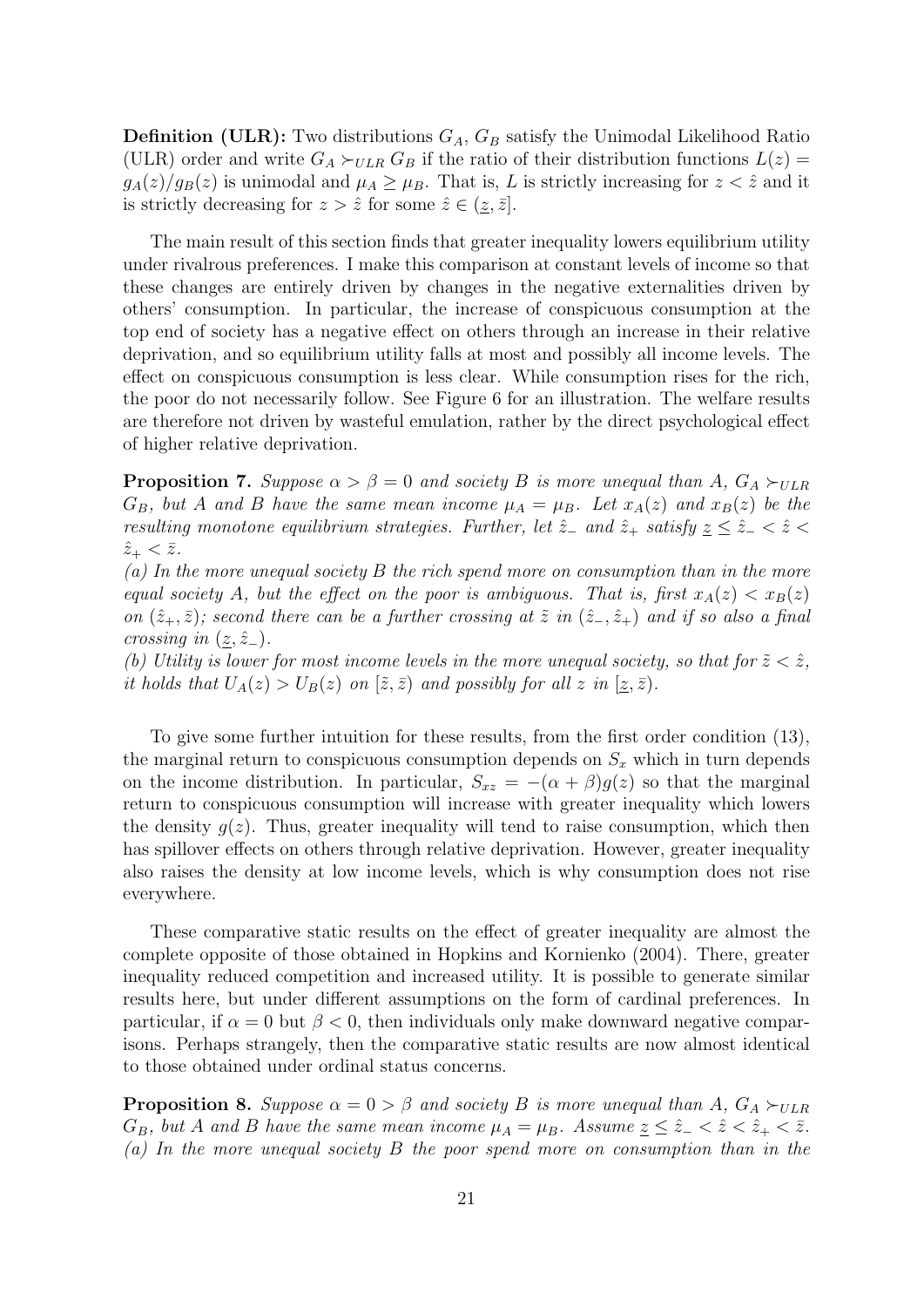![](_page_22_Figure_0.jpeg)

Figure 6: Illustration of Proposition 7: Greater inequality under income distribution  $G_B$  (first panel), leads to higher conspicuous consumption for the rich and possibly all (second panel) and lower utility at almost all income levels (third panel).

more equal society A. That is,  $x_A(z) < x_B(z)$  on  $(\underline{z}, \hat{z}_-)$ . (b) In the more unequal society B the poor have higher utility,  $U_A(z) < U_B(z) \in (\underline{z}, \hat{z}_-)$ .

Let us turn to the KUJ formulation as given in (19). There inequality has no effect on behavior because in general the distribution of income has no effect, only its mean. I give no proof for the result below as it follows from simple observation of (19) and  $(20).$ 

**Proposition 9.** Suppose  $-\alpha = \beta < 0$  (KUJ case) and society B is more unequal than A,  $G_A \succ_{ULAR} G_B$ , but A and B have the same mean income  $\mu_A = \mu_B$ . Then, there is no difference between A and B in consumption,  $x_A(z) = x_B(z)$ , or utility,  $U_A(z) = U_B(z)$ .

In contrast, suppose rather than a change in inequality, one considers an example of unequal growth in which the incomes of the rich increase at greater rate than the rest of society. Then conspicuous consumption rises and utility falls. Again, given that average income rises, the result follows from inspection of (19) and (20).

**Proposition 10.** Suppose  $-\alpha = \beta < 0$  (KUJ case) and the rich become richer so that  $G_B(z) < G_A(z)$  on  $(\hat{z}, \bar{z})$  for some  $\hat{z} \in (\underline{z}, \bar{z})$  but  $G_A(z) = G_B(z)$  on  $[\underline{z}, \hat{z}]$ , then average income is higher  $\mu_B > \mu_A$  which implies that consumption is higher  $x_B(z) > x_A(z)$  and utility is lower  $U_B(z) < U_A(z)$  everywhere on  $[\underline{z}, \overline{z}]$ .

These distributional comparative statics need to be interpreted with care. For example, this final result and Proposition 7 earlier do not in general imply that society A Pareto dominates society B or that its distribution of utility stochastically dominates that in  $B$ . The issue is that by changing the distribution some individuals have been made richer and therefore may be better off, even if utility falls at a constant level of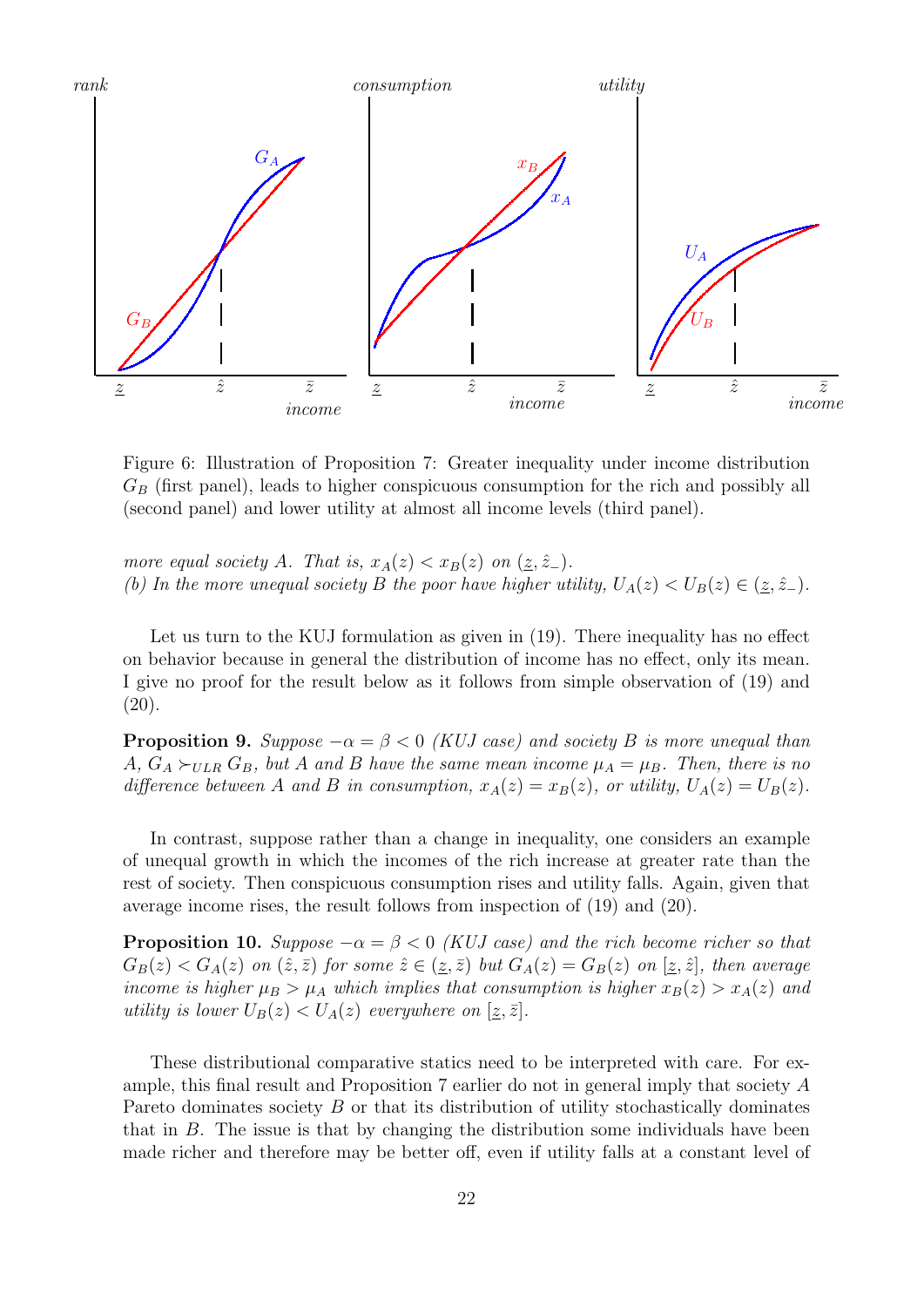income. Simply put, those who gain in income can be better off, but those who see no income gains are made worse of  $E^{12}$  One can see these issues more clearly by comparison at a constant rank rather at a constant income, which is why I presented the rank-based result, Proposition 6, first.

### 5 Conclusions

This is the first detailed analysis of the interaction between conspicuous consumption and inequality under the assumption of cardinal preferences. We find that the results here depend heavily on which exact form of cardinal preferences are assumed, inequity averse or rivalrous. But in either case, the results are different from those obtained under ordinal preferences by Frank (1985), Hopkins and Kornienko (2004, 2009) or using signalling models such as those in Ireland (2001) or Charles et al. (2009).

One of the main findings is that here there is a negative effect from increased inequality with the possibility of utility falling at every income level. This partially works through increased conspicuous consumption by the rich leading to an increase in consumption by those with lower income. However, the negative effect also works through the consequent increase in relative deprivation, people are worse off because of increased negative relative comparisons.

I hope these results, by contrasting the results under cardinal and ordinal preferences, will be useful in empirical investigations of relative concerns in actual consumption behavior. However, there is one further point about empirical identification of such effects that is not considered sufficiently frequently. Samuelson (2002) points out that relative consumption effects can also be produced by social learning. Seeing others consume could induce consumption through a learning or demonstration effect. However, the big difference in predictions between Samuelson's (2002) learning model and the ordinal status model of Hopkins and Kornienko (2004) was on the effect of inequality. It is welfare-decreasing in the former, but tends to reduce wasteful consumption in the latter. However, given the results here on cardinal status preferences, it is less clear how to test between status and social learning. Equally, if social learning and cardinal status concerns are qualitatively similar in their effects, it may be more important to separate the cardinal and ordinal models.

Finally, welfare analysis is more complicated than in the ordinal case because under cardinal preferences welfare depends on the exact level of others' consumption. It is also more complex in its implications for policy. Here, with inequity averse preferences, the rich are worse off with utilitarian optimal consumption than in the non-cooperative equilibrium. With rivalrous preferences, it is possible to construct a Pareto-improving policy, but it requires much more extensive calculations than under ordinal status concerns. Further, the effect of inequality is also complex. For example, rank-based comparisons show that the rich gain from greater inequality even if others are worse off.

 $12A$  simple analysis of equilibrium utility (20) in the KUJ case finds that one is better off if one's own increase in income is greater than the increase in average income multiplied by  $\alpha/(1+2\alpha) < 1$ .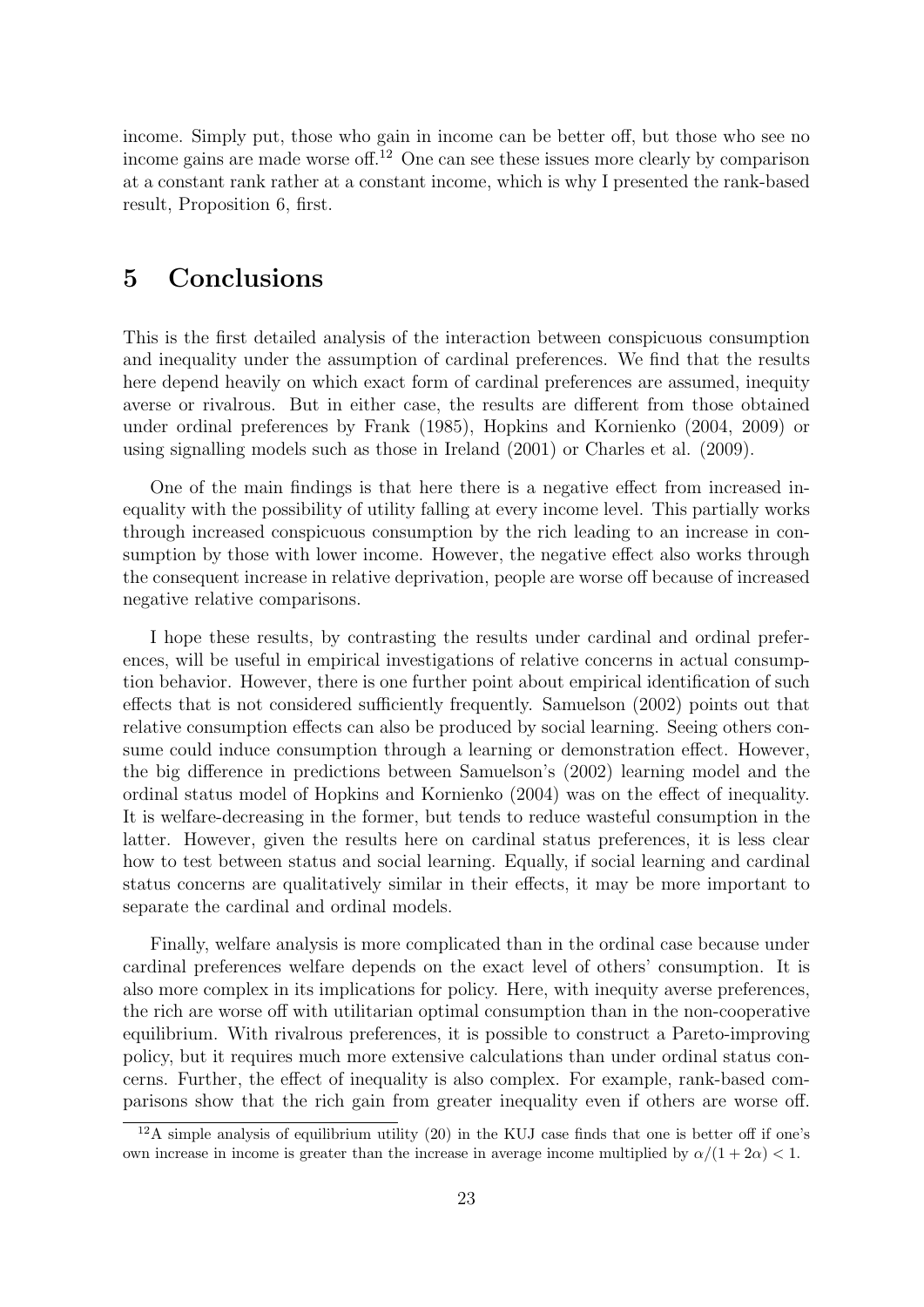These results may also interact with further behavioural issues. For example, Dal Bo et al. (2017) conduct a laboratory experiment which has a social dilemma similar to that considered here. Similarly, there exists a policy that reduces the externality and hence results in a Pareto improvement, but many subjects vote against it. Thus, policy design and political economy in situations where negative externalities are important, including, as analyzed in recent work by Gitmez et al. (2020), the current coronavirus pandemic, remain a complex and important topic.

#### Appendix: Proofs

**Proof of Lemma 1:** This follows from the application of the implicit function theorem. Write the left-hand side of (13) as  $\psi(x, z, S)$ . Then  $\frac{\partial R}{\partial d} = -\frac{\frac{\partial \psi}{\partial d}}{\frac{\partial \psi}{\partial x}}$ . One has  $\partial \psi / \partial d = \alpha (U_{yS} - U_{xS} - U_{SS}S_x)$ . Now, given  $S_x = \alpha - (\alpha + \beta)F(x)$ , one has  $S_x > 0$ everywhere when  $\beta < 0$  and, for  $\beta > 0$  for  $F(x) < \alpha/(\alpha + \beta)$ . When  $S_x > 0$ , by inspection of (8), one can see that  $x > \gamma(z, S)$  and thus by condition (vi) on the utility function,  $U_{xS} - U_{yS} < 0$ . One also has  $\alpha > 0$  and  $U_{SS} < 0$  by assumption and thus  $\partial \psi / \partial d > 0$ . Similarly, it is easy to verify that, first if  $F(x)$  is differentiable then  $\partial \psi / \partial x$ exists, and, second, that  $\partial \psi / \partial x < 0$  given the assumptions on  $U(\cdot)$ . Thus,  $\partial R / \partial d > 0$ and the result follows. The derivation of  $\partial x/\partial a$  is similar for  $z < z^*$ . But when  $z > z^*$ , one has  $S_x < 0$  and the general case is ambiguous.  $\Box$ 

Proof of Proposition 1: Suppose that

$$
\alpha \frac{g(\bar{z})U_S}{U_{yS} + g(\bar{z})U_S} + \beta < \frac{U_{xy} - U_{yy}}{U_{yS} + g(\bar{z})U_S} > 0 \Rightarrow \beta < \frac{U_{xy} - U_{yy}}{U_{yS} + g(\bar{z})U_S}.\tag{35}
$$

for the individual with the highest income  $\overline{z}$  and highest rank  $G(z) = 1$  so that  $d(z) = 0$ and  $a(z) = \mu_X$ . Thus, the arguments of  $U_{xy}$  etc. should be evaluated at  $(x, \bar{z}-x, -\beta(x-\bar{z}))$  $(\mu_X)$ , where  $\mu_X$  is the average expenditure on x across the population.<sup>13</sup> I will show that this inequality is sufficient for monotonicity.<sup>14</sup>

First, I show that an equilibrium  $x(z)$  is necessarily weakly increasing because best responses are increasing in income z. Differentiating the first order condition (8) with respect to income z one obtains,

$$
\frac{\partial^2 U(x, z - x, S)}{\partial x \partial z} = U_{xy} - U_{yy} + U_{yS}(\alpha (1 - F(x)) - \beta F(x)).\tag{36}
$$

<sup>&</sup>lt;sup>13</sup>This implies the righthand side of the inequality is also a function of  $\beta$  and also of  $\alpha$  (through x and  $\mu_X$ ). But given the assumption (v) that  $U_{xy} - U_{yy} > 0$ , and assuming all of the derivatives of U are bounded for finite positive x, it is still clearly the case that there are  $\alpha$ ,  $\beta$  small enough that the inequality holds.

 $14$ To give an indication of how restrictive this is, for the log preferences in Section 2.1, when income is distributed uniformly on [1,2], then the constraint is approximately  $\alpha + 2.2\beta < 1$ . So,  $\alpha = 0.5$  and  $\beta = 0.2$  or  $\alpha = 1$  and  $\beta < 0$  would satisfy the constraint, but not  $\alpha = \beta = 0.5$ . Empirical estimates of similar parameters (Drechsel-Grau and Schmid, 2014; Alvarez-Cuadrado et al., 2016) are lower than this.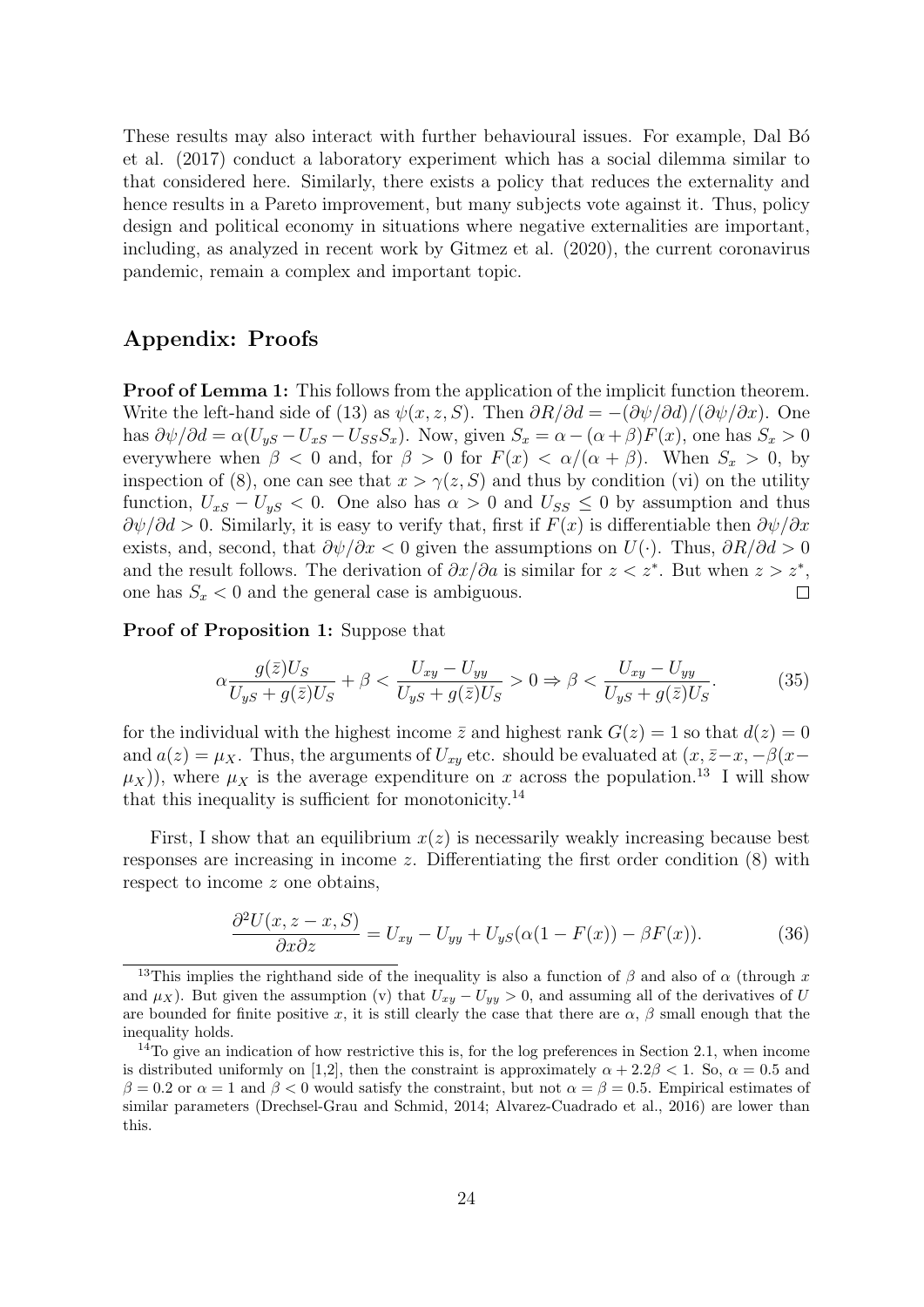This is greater than zero for  $F(x) = 0$  and is still greater than zero at  $F(x) = 1$  for  $\beta < (U_{xy} - U_{yy})/U_{ys} > 0$  which holds if (35) holds - that is, if  $\beta$  is sufficiently small. This implies that the best response for each agent is (weakly) increasing in own income  $\boldsymbol{z}.$ 

By definition, in a strictly monotone equilibrium  $F(x)$  is continuous and strictly increasing which implies that its inverse  $x(F)$  is continuous and strictly increasing. This in turn implies that, given  $G(z)$  is continuous and strictly increasing,  $x(z)$  is continuous and strictly increasing and that, in equilibrium,  $F(x) = G(z)$ . Thus, (13) is continuous and differentiable.

I show that the solution to the first-order conditions (13),  $R(z; G(z); \alpha d(z) - \beta a(z))$ is an optimum. A sufficient condition is pseudoconcavity. That is,  $U$  is increasing in  $x$ for  $x < R(\cdot)$  and decreasing for  $x > R(\cdot)$ . Now, take  $\tilde{x} < R(\cdot)$  and let  $\tilde{z}$  be such that  $\tilde{x} = R(\tilde{z})$ . Then,  $\tilde{z} < z$ . Conditional on  $dU/dx = 0$  and keeping  $x_{-i}$  fixed, one has

$$
\frac{\partial^2 U(x, z - x, S)}{\partial x \partial z} = U_{xy} - U_{yy} + U_{yS}(\alpha(1 - G(z)) - \beta G(z)).\tag{37}
$$

This is greater than zero for  $G(z) = 0$  and is still greater than zero at  $G(z) = 1$  for  $\beta < (U_{xy} - U_{yy})/U_{ys} > 0$  which holds if (35) holds - that is, if  $\beta$  is sufficiently small. Hence, for some  $\tilde{x} = x(\tilde{z}) < x(z)$ ,  $dU(\tilde{x}, z)/dx \ge dU(\tilde{x}, \tilde{z})/dx = 0$ . Thus, U is increasing in x for  $x < R(\cdot)$  and we have pseudoconcavity.

Now let us consider monotonicity and uniqueness. Applying the implicit function theorem to (13), one has  $x'(z) > 0$  if  $U_{xy} - U_{yy} + U_{yS}S_x - U_S(\alpha + \beta)g(z) > 0$ . Now,  $S_x$  is at it lowest at  $\bar{z}$  where  $S_x = -\beta$ . Thus, if the inequality (35) is satisfied, the equilibrium is monotone. Further, given that  $x(z)$  is differentiable, by the fundamental theory of differential equations, the differential equations (14) have a unique solution for the given boundary conditions, so that there is exactly one strictly monotone equilibrium.

Further, the monotone equilibrium is the unique equilibrium when  $\beta = -\alpha$ . I have shown above that strategies must be increasing, but consider a candidate equilibrium that is not strictly monotone so that a mass of agents choose some  $\tilde{x}$ . The left derivative of S with respect to x then is  $\alpha(1 - F_-(\tilde{x})) - \beta F_-(\tilde{x})$ , while the right derivative is  $\alpha(1 - F(\tilde{x})) - \beta F(\tilde{x})$  with the difference being  $(\alpha + \beta)(F(\tilde{x}) - F_-(\tilde{x}))$ , where  $F_-(\tilde{x}) =$  $\lim_{x \uparrow \tilde{x}} F(x)$ . Thus, the difference is zero when  $\beta = -\alpha$  and thus (13) is continuous and differentiable. Hence, it could not be the best response for this mass all to choose  $\tilde{x}$ . So, any equilibrium must be strictly monotone and, by the previous argument, unique.

Equilibrium status  $S(x(z); z)$  has total derivative

$$
\frac{dS(x(z);z)}{dz} = x'(z)(\alpha(1 - G(z) - \beta G(z)) - (\alpha + \beta)x(z)g(z) - \alpha d'(z) + \beta a'(z).
$$

But given (14), this simplifies to  $x'(z)(\alpha(1 - G(z) - \beta G(z))$  which is strictly positive for  $z < z^*$  and strictly negative for  $z > z^*$ .

Finally, let us turn to the comparisons with the privately optimal consumption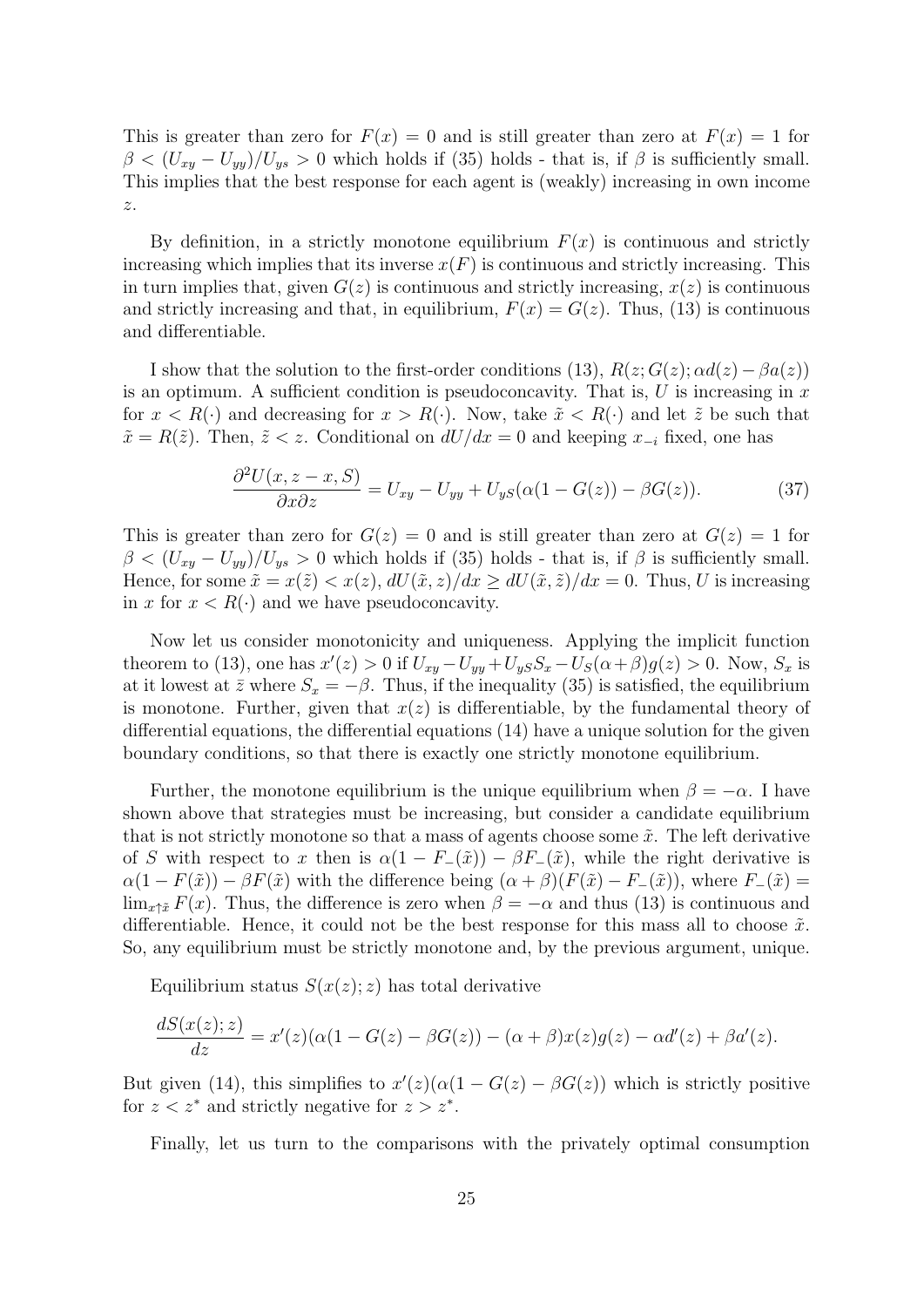$\hat{x}(z) = \gamma(z, 0)$ . For  $\beta < 0$ ,  $S_x = \alpha(1 - G(z)) - \beta G(z) > 0$  for all  $[\underline{z}, \overline{z}]$ ; for  $\beta = 0$ ,  $S_x > 0$ everywhere except  $\bar{z}$  where it is zero. Inspecting the first order condition (8), we have  $x(z) \geq \hat{x}(z)$  with equality only where  $S_x = S = 0$  which is only the case for  $\beta = 0$  and at  $\bar{z}$ .

For case (i), I show that  $x(z)$  and  $\hat{x}(z)$  cross only once and at a point  $\tilde{z} > z^* = z$  $G^{-1}(\alpha/(\alpha+\beta))$ . For  $\beta > 0$ ,  $S_x > 0$  for  $z < z^*$  and so by the above argument,  $x(z) > \hat{x}(z)$ . Given  $x(\bar{z}) = \hat{x}(\bar{z})$  when  $\beta = 0$ ,  $x(\bar{z}) < \hat{x}(\bar{z})$  for  $\beta > 0$ . So there must be a crossing point in  $(z^*, \bar{z})$ . At any point of crossing on  $(z^*, \bar{z})$ , one has, again by the implicit function theorem,  $x'(z) = (U_{xy} - U_{yy} + U_{ys}S_x - (\alpha + \beta)g(z)U_s)/(b+c) < (U_{xy} - U_{yy})/b =$  $\hat{x}'(z)$ , where  $b = -U_{xx} - U_{yy} + 2U_{xy} > 0$  and  $c = -2S_x(U_{xS} - U_{yS}) - (S_x)^2 U_{SS} > 0$ . Thus the crossing is unique.  $\Box$ 

**Proof of Proposition 2:** First, an equilibrium strategy  $x(z)$  is necessarily weakly increasing as shown in the proof of Proposition 1.

Second,  $x(z)$  is continuous. Given the previous result, only upward jumps are potentially possible. The first order condition is continuous and differentiable in  $x$  where  $F(x)$  is continuous and differentiable.<sup>15</sup> Thus, it implicitly defines a continuous  $x(z)$ . If there were an upward jump in x, say from  $x_1$  to  $x_2$ , then  $F(x)$  would be constant on  $[x_1, x_2]$  and thus continuous and differentiable. Thus,  $x(z)$  would be continuous, a contradiction.

Finally,  $x(z)$  will have the same qualitative properties as a strictly monotone equilibrium wherever  $F(x)$  is continuous and the first order conditions (13) and (8) are identical. But if  $F(x)$  is discontinuous at some point  $\tilde{x}$ , from (8),  $S_x$  is positive for sure if  $F_-(x) < \alpha/(\alpha + \beta)$  and negative for sure if  $F(x) > \alpha/(\alpha + \beta)$ .  $\Box$ 

**Proof of Proposition 3:** Given the new expression for  $S_x$  given in (24), one can see that, if  $\alpha > 0 \ge \beta$ , then clearly  $S_x > 0$  and  $S_x$  is increasing in  $\theta$ . The result then follows directly by applying the methods in the proof of Proposition 1.  $\Box$ 

**Proof of Lemma 2:** One needs to choose  $x(z)$  to maximize welfare as given in (29). I use the maximum principle approach to maximization, with  $x$  as the control variable and d and a as the state variables. The equations of motion are those given in  $(14)$ . This leads to the Hamiltonian

$$
H = g(z)U(x, z - x, x(\alpha(1 - G(z)) - \beta G(z)) - \alpha d(z) + \beta a(z)) - \lambda xg(z) + \xi xg(z),
$$

where  $\lambda$  and  $\xi$  are the costate variables for d and a respectively. Thus the first order condition here is

$$
\frac{\partial H}{\partial x} = g(z)(U_x - U_y + U_S S_x) - \lambda(z)g(z) + \xi(z)g(z) = 0.
$$
\n(38)

<sup>&</sup>lt;sup>15</sup>At points where  $F(x)$  is discontinuous,  $F(x)$  jumps upwards because a mass of agents on an interval, say  $[\tilde{z}_-, \tilde{z}_+]$ , choose the same  $\tilde{x}$ . That is,  $F(x)$  is discontinuous but  $x(z)$  is constant and thus continuous on  $[\tilde{z}_-, \tilde{z}_+]$ .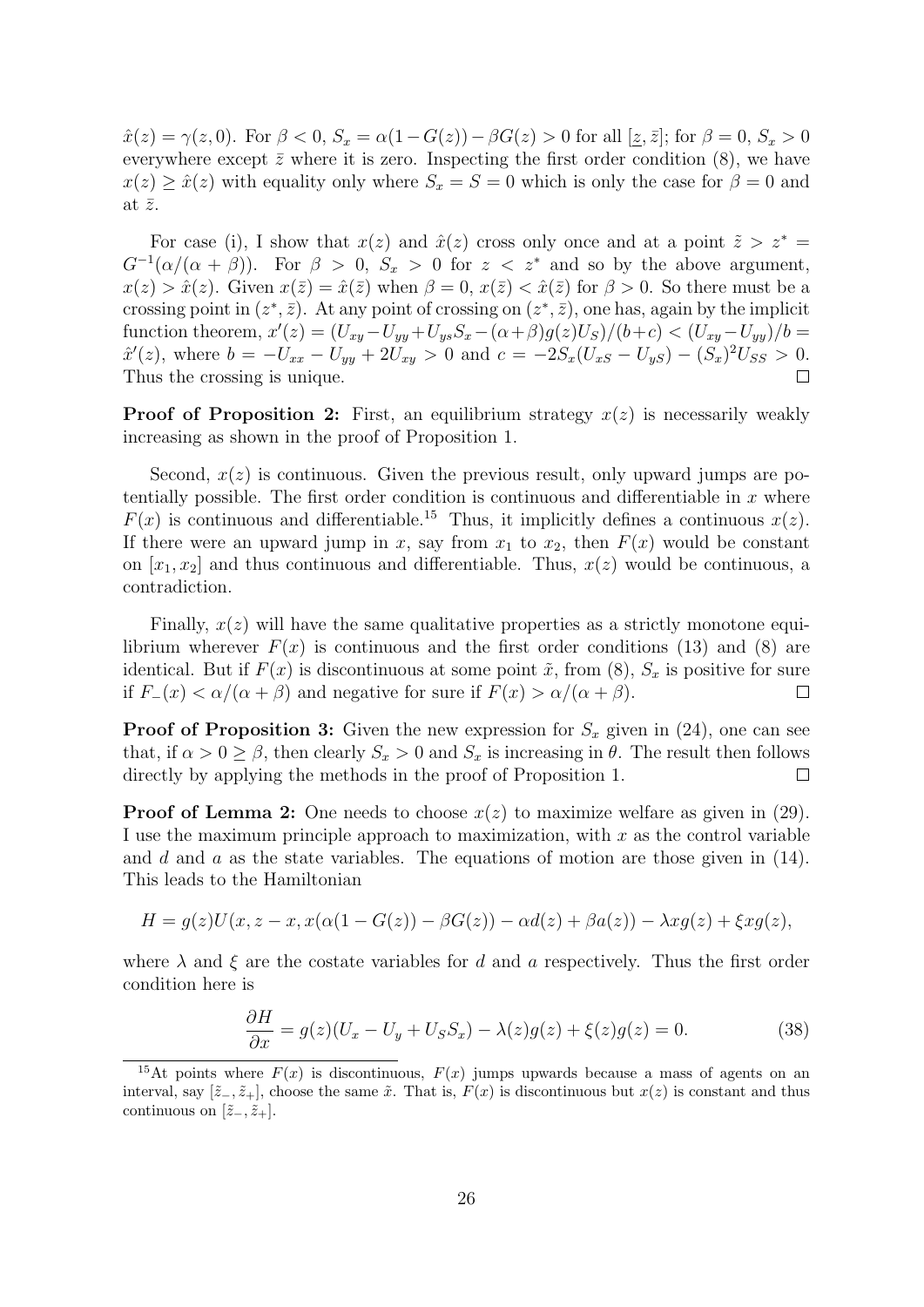One has further

$$
\lambda'(z) = -\frac{\partial H}{\partial d} = \alpha U_S(z)g(z); \ \xi'(z) = -\frac{\partial H}{\partial a} = -\beta U_S(z)g(z).
$$

The boundary condition is  $\lambda(z) = 0$ , because the lowest income agent has no negative externality on others through her influence on d. Thus, one has

$$
\lambda(z) = \alpha \int_{\underline{z}}^{z} U_{S}(t)g(t) dt = \alpha k(z).
$$

Applying a similar method to solve for  $\xi(z)$ , then substituting into (38), I obtain the first order condition (30) and (31) given in the text.  $\Box$ 

**Proof of Proposition 4:** Start with  $\beta = 0$  and obtain

$$
U(x; \bar{z}) = U(x, \bar{z} - x, 0)
$$

because  $d(\bar{z}) = 0$  and  $G(\bar{z}) = 1$  so that  $S(\bar{z}) = 0$  irrespective of choice of own consumption x. So, clearly this utility is maximized by  $x = \hat{x}(\bar{z})$  where  $U_x - U_y = 0$ . So the Nash choice of  $x$  is optimal for the richest agent, irrespective of the choices of others. However, evaluating (30) at  $\bar{z}$ , one has

$$
U_x - U_y - \alpha k(\bar{z}) = 0.
$$

This condition only differs from the equilibrium first order condition by the extra negative term  $-\alpha k(z)$ , so clearly  $x^*(\bar{z}) < x(\bar{z}) = \hat{x}(\bar{z})$ .

In the general case with  $\beta > 0$ , there are two possibilities. Either (more likely)  $a^*(\bar{z}) = \mu_X^* \leq \mu_X = a(\bar{z})$ , optimal total consumption is lower than in equilibrium to reduce the negative externality, or possibly  $\mu_X^* > \mu_X$  if guilt dominates. In the first case, let  $\tilde{x}(\bar{z})$  maximize the richest agent's utility  $U(\bar{z}; x, \mu^*_{X})$ , that is taking the socially optimal total consumption  $\mu_X^*$  as given. Then, because the agent's utility is increasing in  $a(\bar{z}) = \mu_X$ , we have  $U(\bar{z}) \ge U(\bar{z}; \tilde{x}(\bar{z}), \mu_X^*)$ . But also clearly, we have  $U(\bar{z}; \tilde{x}(\bar{z}), \mu_X^*) \ge$  $U^*(\bar{z})$  and the result follows. For the other case, where  $\mu_X^* > \mu_X$ , one can apply a similar argument to show that, because the utility of the individual with income  $z$  is decreasing in  $\mu_X$ , she is worse off because  $U(\underline{z}) \geq U(\overline{z}; \tilde{x}(\underline{z}), \mu_X^*) \geq U^*(\underline{z})$ .  $\Box$ 

**Proof of Proposition 5:** First, given  $\beta < 0$ , the first order condition for the socially optimal consumption (30) has two additional negative terms compared to the Nash equilibrium first order conditions (13). Further, reductions in expenditure by others will reduce  $p \equiv \alpha d(z) - \beta a(z)$  and thus the other terms in the first order conditions,  $U_x - U_y + U_S S_x$ , will also be lower. Thus,  $x^*(z) < x(z)$  everywhere.

Second, the first order condition for a social optimum (30) implicitly defines a reaction function  $x^*(z; p)$ , with  $x^*(z; p^*) = x^*(z)$ . It is easy to show that  $dx^*(z; p)/dp \le$  $dx(z; p)/dp$  where  $x(z; p)$  is non-cooperative equilibrium consumption. Because  $x^*(z)$  $x(z)$  everywhere, one can find a sequence of consumption functions that start at the Nash equilibrium solution  $x(z)$  and converges uniformly to  $x^*(z)$  with p decreasing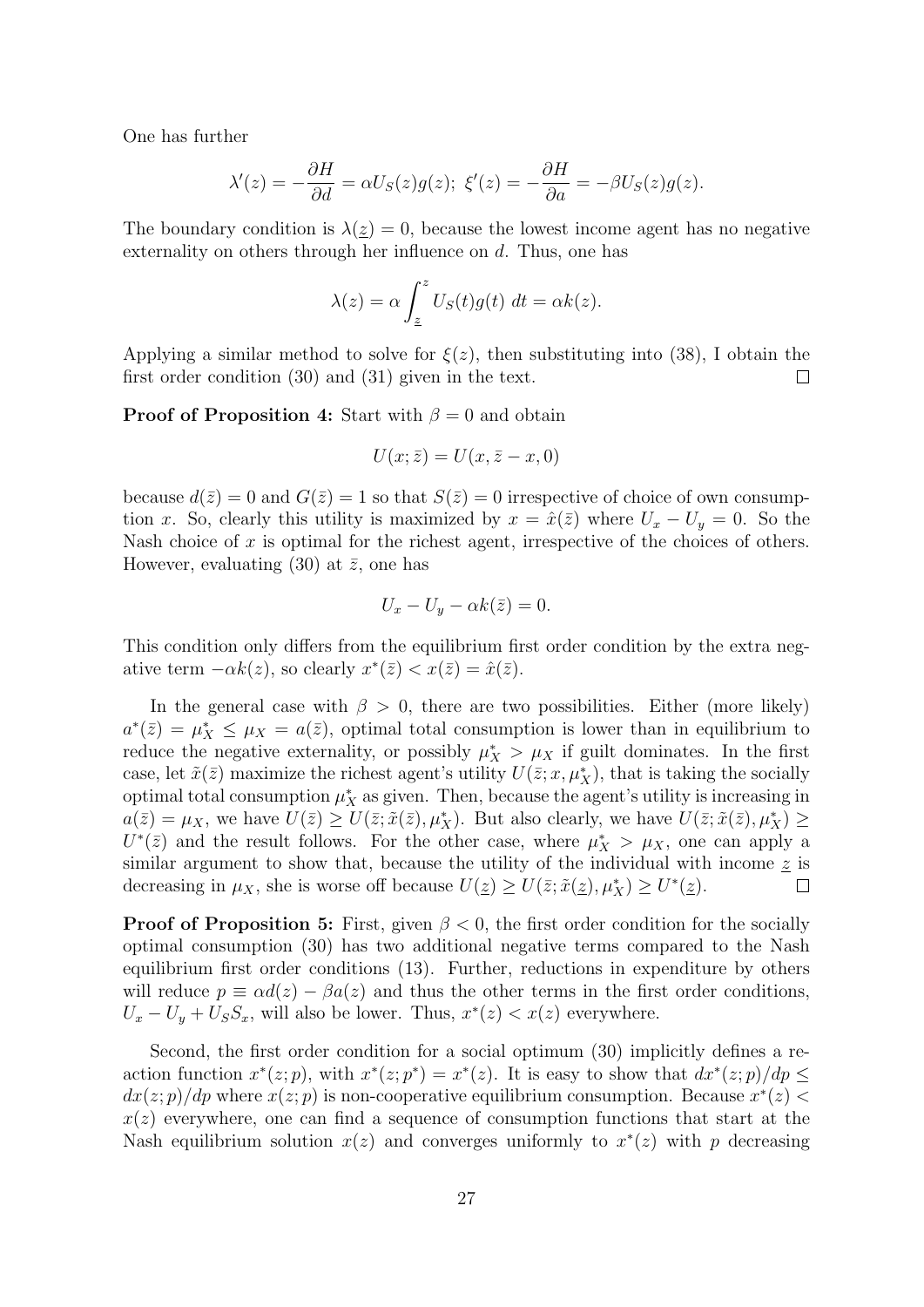monotonically along the sequence. Let  $\langle \hat{p} \rangle$  be the induced sequence of p. Consider the utility  $U(z, x^*; \hat{p})$  of an individual who chooses  $x^*(z; \hat{p})$ . First, note that the limit of the sequence  $\langle U(z; x^*; \hat{p}) \rangle$  is  $U^*(z)$ , the utility at the social optimum. Second, utility increases at every point in the sequence because

$$
\frac{dU}{dp} = \frac{\partial U}{\partial p} + \frac{\partial U}{\partial x}\frac{dx^*(z;p)}{dp} \le \frac{\partial U}{\partial p} + \frac{\partial U}{\partial x}\frac{dx(z;p)}{dp} < 0,
$$

with the final inequality following from application of the envelope theorem. Thus,  $U^*(z) > U(z)$  for arbitrary z.  $\Box$ 

**Proof of Proposition 6:** Note that from (34),  $x(1) = Z(1)/2 - \beta \mu_X/(2(1-\beta))$ , because  $a(1) = \mu_X$ , average expenditure on consumption. Further, given  $Z'_B(r) > Z'_A(r)$  on  $(\hat{r}, 1)$ , the maximum income difference is at  $r = 1$ , so that  $Z_B(1) - Z_A(1) > \mu_{XB} - \mu_{XA}$ . Thus, one has  $x_B(1) > x_A(1)$ . Define  $p(r) = \alpha d(r) - \beta a(r)$  so that  $p'(r) = -(\alpha + \beta)$  $\beta$ )x(r) and  $p(1) = -\beta\mu_X > 0$ . Given  $\beta \leq 0$ , one has  $p(r) > 0$ . We have  $\mu_B > \mu_A$ , average income is higher in B, and this implies through (34), that  $\mu_{XB} \geq \mu_{XA}$ , average conspicuous consumption is higher. Specifically, integrating (34), one has  $\mu_X = \mu/2 + q$ where

$$
q = \int_0^1 \frac{\alpha d(r) - \beta a(r)}{2(1 + \alpha(1 - r) - \beta r)} dr.
$$

Thus  $\mu_{XA} - \mu_{XB} > 0$  only if  $q_A - q_B > \mu_B - \mu_A$ . However, note that  $q_A - q_B <$  $\alpha\mu_{XA}/(1+\alpha) + \beta\mu_{XB}/(1-\beta) < \mu_{XA} - \mu_{XB} < \mu_B - \mu_A$ , given that  $\alpha > 0 \ge \beta \ge -\alpha$ . Thus,  $p_B(1) = \beta a_B(1) = \beta \mu_{XB} \ge p_A(1) = \beta \mu_{XA}$ . Then,  $x_A(1) < x_B(1)$  implies  $p_A(r) < p_B(r)$  for some interval  $(\tilde{r}, 1)$  where  $\tilde{r}$  is the largest  $r \in (0, 1)$  such that  $x_A = x_B$ - at any other potential crossing point of  $p_A$  and  $p_B$  in  $(\tilde{r}, 1)$  we have  $p'_B = -(\alpha + \beta)x_B$  $-(\alpha+\beta)x_A = p'_A$ . Thus, the greatest crossing point of  $p_A$  and  $p_B$  in [0, 1) is to the left of the greatest crossing point of  $x_A$  and  $x_B$ . This in turn implies that  $x_A(r) < x_B(r)$ everywhere on [0, 1] from (34) because  $p_B(r) > p_A(r)$  and  $Z_A(r) \leq Z_B(r)$ .

Turning to utility, one has, after some manipulation,

$$
U(r) = \ln[1 + \alpha(1 - r) - \beta r] + 2\ln[y(r)],
$$

where non-conspicuous consumption  $y(r) = Z(r) - x(r) = Z(r)/2 - (\alpha d(r) - \beta a(r))/(2(1+\alpha d))$  $\alpha(1-r) - \beta r$ ). Thus,  $U_A$  and  $U_B$  cross only when  $y_A$  crosses  $y_B$ . Further,  $y'(r) =$  $Z'(r)/2 + (\alpha + \beta)y(r)/(2(1 + \alpha(1-r) - \beta r))$  so that at a point of crossing of  $y_A$  and  $y_B$ , the relative slopes are determined by comparing  $Z'_A$  and  $Z'_B$ . We have  $Z'_A(r) < Z'_B(r)$ on  $(\hat{r}, 1)$  so that there is at most one point of crossing of  $y_A$  and  $y_B$  and thus at most one crossing of  $U_A$  and  $U_B$ . Clearly,  $U_A(1) < U_B(1)$  because again  $Z_B(1) - Z_A(1) >$  $\mu_{XB} - \mu_{XA}$  so that  $y_B(1) > y_A(1)$ . But, one can see that, because income at  $\hat{r}$  is unchanged but  $p_A(\hat{r}) < p_B(\hat{r})$  as shown above, then we have  $U_A(\hat{r}) > U_B(\hat{r})$ . So the only crossing of  $U_A$  and  $U_B$  is on  $(\hat{r}, 1)$  and not on  $(0, \hat{r})$ .  $\Box$ 

**Proof of Proposition 7:** It will be useful to differentiate the equilibrium consumption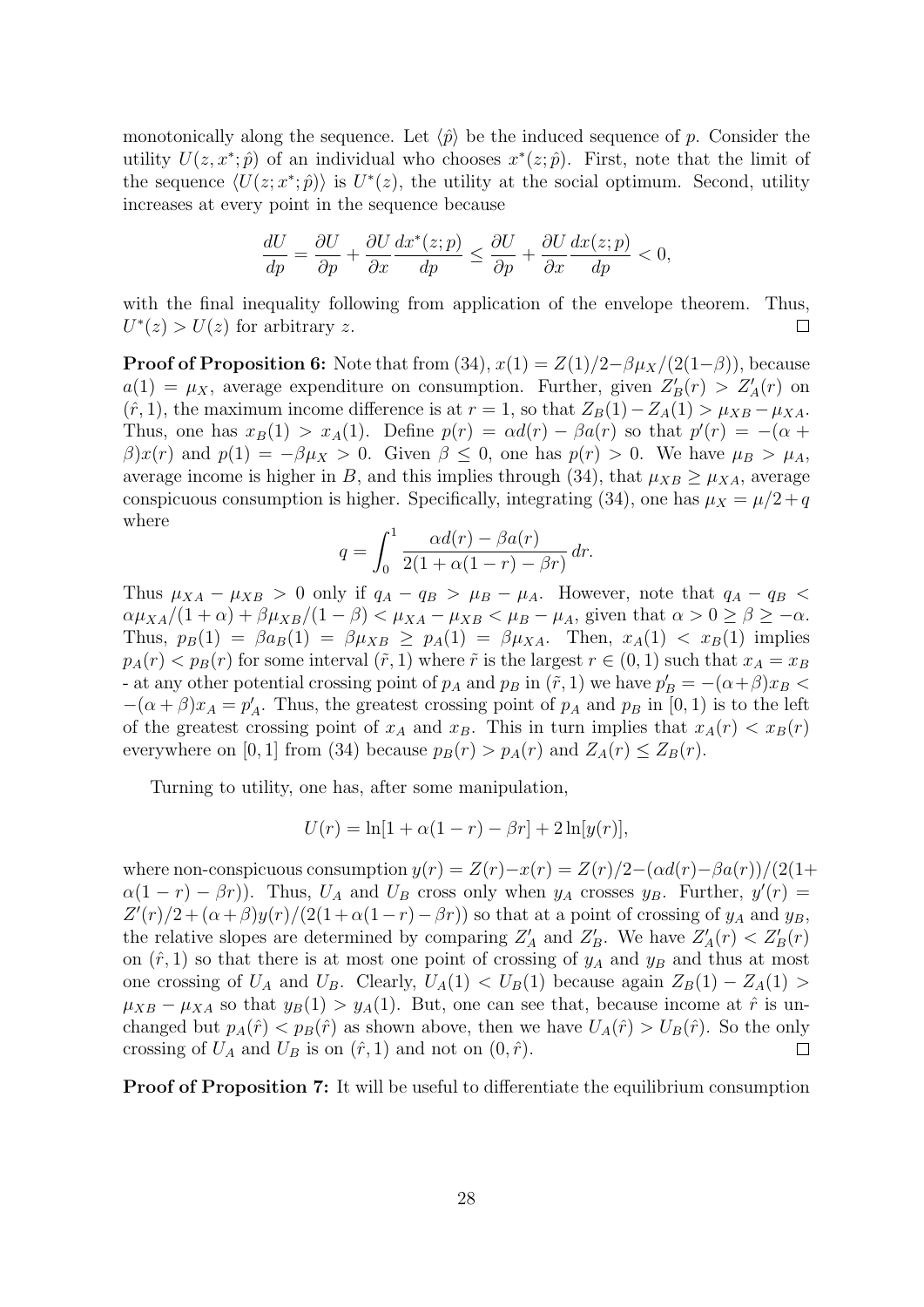function (16) with respect to z, using the derivatives given in (14), to obtain,

$$
x'(z) = \frac{1}{2} - \frac{(\alpha + \beta)g(z)(z - x)}{2(1 + \alpha(1 - G(z)) - \beta G(z))} = \frac{1}{2} + \frac{(z - x)}{2}\phi(z),\tag{39}
$$

where  $\phi(z) = -(\alpha + \beta)q(z)/(1 + \alpha - (\alpha + \beta)G(z)) < 0$ . Define

$$
Q(z) = \frac{G_A(z) - \frac{1+\alpha}{\alpha+\beta}}{G_B(z) - \frac{1+\alpha}{\alpha+\beta}}
$$
(40)

Note that  $(1 + \alpha)/(\alpha + \beta)$  is greater than one and thus  $Q(z) > 0$  for all  $[z, \overline{z}]$ . Given  $L(z) = g_A(z)/g_B(z)$ , one has

$$
\frac{\phi_A(z)}{\alpha+\beta} = \frac{g_A(z)}{G_A(z) - \frac{1+\alpha}{\alpha+\beta}} < \frac{g_B(z)}{G_B(z) - \frac{1+\alpha}{\alpha+\beta}} = \frac{\phi_B(z)}{\alpha+\beta} \Leftrightarrow L(z) > Q(z). \tag{41}
$$

The following result is effectively the reverse of Lemma A2 in Hopkins and Kornienko  $(2004).$ 

**Lemma 3.** If  $G_A(z) \succ_{ULR} G_B(z)$  then for all  $\alpha \geq 0$ ,  $Q(z)$  has two extremes, a maximum at  $\hat{z}_-$  and a minimum at  $\hat{z}_+$ , such that  $z \leq \hat{z}_- \leq \hat{z} \leq \hat{z}_+ \leq \bar{z}$ . Further  $L(z)$ and  $Q(z)$  cross only at  $\hat{z}_-$  and  $\hat{z}_+$ . Thus,  $\phi_A(z) > \phi_B(z)$  on both  $[\underline{z}, \hat{z}_-]$  and  $(\hat{z}_+, \overline{z}]$  but  $\phi_A(z) < \phi_B(z)$  on  $(\hat{z}_-, \hat{z}_+).$ 

*Proof.* Note that  $Q(\underline{z}) = Q(\overline{z}) = Q(\overline{z}) = 1$ . Therefore, there is at least one extreme point for  $Q(z)$  on each of the two intervals  $(z, \hat{z})$  and  $(\hat{z}, \overline{z})$ . Note that  $dQ(z)/dz = 0$  if and only if  $Q(z) = L(z)$ . That is,  $Q(z)$  and  $L(z)$  cross at the turning points of  $Q(z)$ . Now since  $L(z)$  is increasing on  $(z, \hat{z})$ , at any crossing point  $L(z)$  must cross  $Q(z)$  from below and so there can only be one crossing point on  $(z, \hat{z})$ . Equally there can be only one extreme for  $Q(z)$  on  $(\hat{z}, \hat{z})$ . Lastly,  $Q(z)$  is increasing iff  $L(z) < Q(z)$  and we can see that the maximum is at  $\hat{z}_-$  and the minimum at  $\hat{z}_+$ . The final result then follows from (41).  $\mathbf{L}$ 

(a) Because, by definition  $d_A(\overline{z}) = d_B(\overline{z}) = 0$ , we have from (16) that  $x_A(\overline{z}) = x_B(\overline{z})$ . Second, because the ULR order implies that  $g_A(\bar{z}) < g_B(\bar{z})$  (and  $G_A(\bar{z}) = G_B(\bar{z}) = 1$ ), by (39) we have  $x'_A(\bar{z}) > x'_B(\bar{z})$ . Thus,  $x_A(z)$  crosses  $x_B(z)$  from below at  $\bar{z}$  so that  $x_A(z) < x_B(z)$  on  $(\bar{z} - \varepsilon, \bar{z})$  for some  $\varepsilon > 0$ . Third, there can be no crossing point in  $(\hat{z}_+, \bar{z})$ . Suppose there was such a point then simultaneously one would have  $x_A = x_B$ and  $x'_A < x'_B$ . But  $\phi_A(z) > \phi_B(z) \in (\hat{z}_+, \bar{z})$  by Lemma 3, so that  $x'_A > x'_B$  wherever  $x_A = x_B$  on this interval. Fourth, there can be a crossing point on  $(\hat{z}_-, \hat{z}_+)$  because there  $\phi_A(z) < \phi_B(z)$ . If there is a crossing on  $(\hat{z}_-, \hat{z}_+)$ , then there can be a crossing on  $(\underline{z}, \hat{z}_-)$ , with  $x'_A > x'_B$  because  $\phi_A(z) > \phi_B(z)$  on this interval.

(b) Again because  $d_A(\overline{z}) = d_B(\overline{z}) = 0$ , and  $x_A(\overline{z}) = x_B(\overline{z})$ , it follows that  $U_A(\overline{z}) =$  $U_B(\bar{z})$ . We have by the envelope theorem

$$
U'(z) = \frac{1}{z - x}; \ U''(z) = \frac{x'(z) - 1}{(z - x)^2}.
$$
 (42)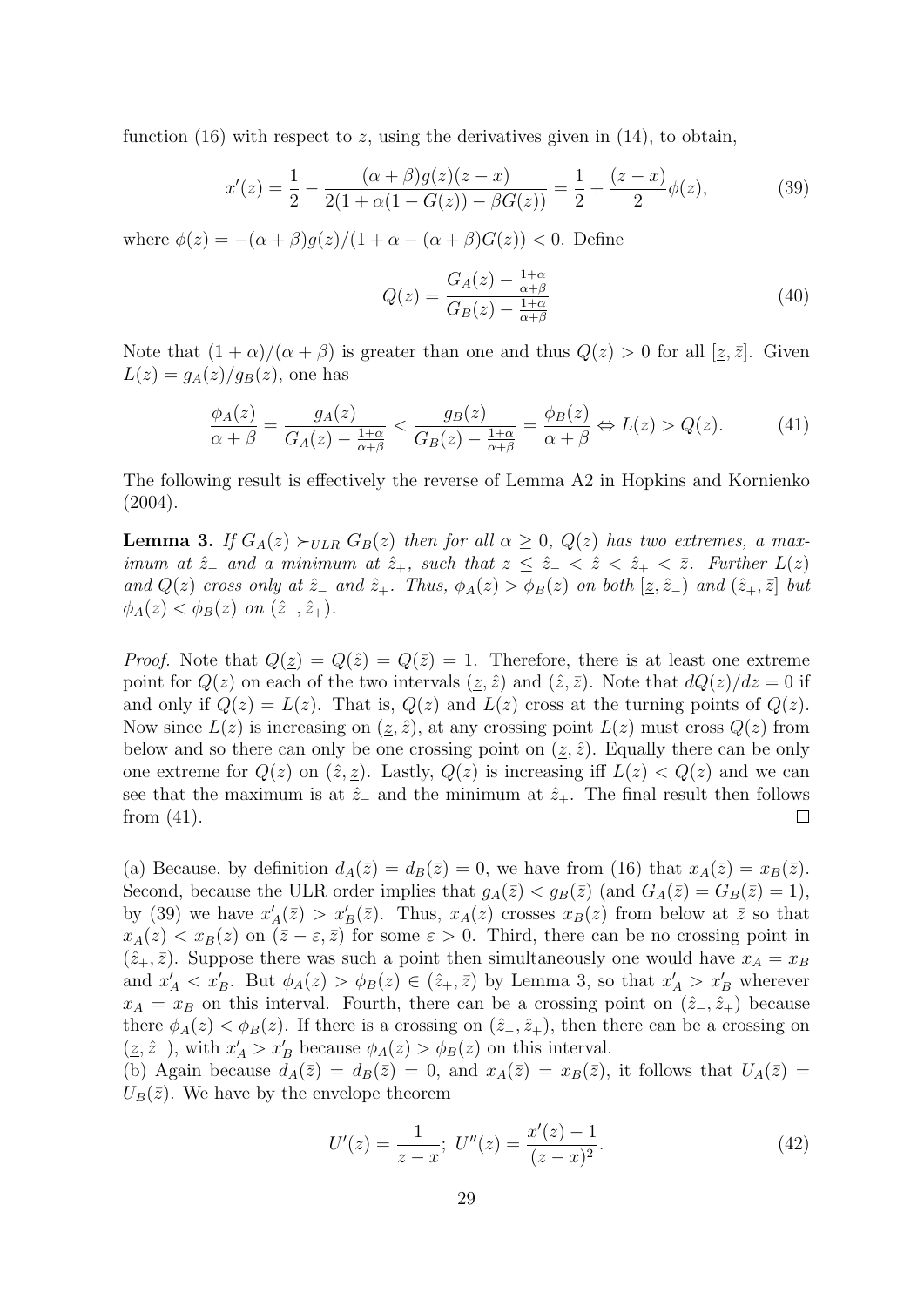So,  $U'_A(\bar{z}) = U'_B(\bar{z})$ , but as shown above we have  $x'_A(\bar{z}) > x'_B(\bar{z})$  so that  $U''_A(\bar{z}) > U''_B(\bar{z})$ so that  $U_A(z) > U_B(z)$  for z immediately lower than  $\overline{z}$ . First, take the case where  $x_A(z) < x_B(z)$  everywhere on  $(z, \bar{z})$ . Then at any potential crossing point of  $U_A$  and  $U_B$  we would have  $U'_A(z) < U'_B(z)$  so there could only be one such crossing point and  $U_B$  would cross  $U_A$  from below. But such a crossing point would contradict that  $U_A(z) > U_B(z)$  in the neighbourhood of  $\overline{z}$ . Second, suppose  $x_A$  crosses  $x_B$  at some point  $\tilde{z} < \hat{z}$ . By the above argument we have  $U_A(z) > U_B(z)$  on  $(\tilde{z}, \bar{z})$ . In fact, at  $\tilde{z}$ the function  $U_A(z) - U_B(z)$  has its maximum. Since  $U_A(\tilde{z}) - U_B(\tilde{z}) > 0$ , and because  $x_A(\tilde{z}) = x_B(\tilde{z})$  so that  $\alpha d_A(z)/(1 + \alpha(1 - G_A(z))) = \alpha d_B(z)/(1 + \alpha(1 - G_B(z)))$ , it must be from (17) that  $G_A(\tilde{z}) < G_B(\tilde{z})$  so that it follows that  $\tilde{z} < \hat{z}$ . Further, if there is further crossing point of  $x_A$  and  $x_B$  in (z,  $\hat{z}_-$ ) then this is a minimum for  $U_A - U_B$  and it also holds that  $U_A - U_B > 0$  there, so that  $U_A(z) > U_B(z)$  for all of  $[\underline{z}, \overline{z})$ .  $\Box$ 

**Proof of Proposition 8:** (a) In this case  $x_A(\underline{z}) = x_B(\underline{z}) = \underline{z}/2$ . We have  $g_B(z) > g_A(z)$ on  $[\underline{z}, \hat{z}_-)$  so that, from (39) and given  $\beta < 0$ , it follows that  $x'_B(\underline{z}) > x'_A(\underline{z})$ , implying  $x_B(z) > x_A(z)$  in the neighbourhood of z, and second, one would have  $x'_B > x'_A$  at any potential crossing point in the interval  $[z, \hat{z}_-)$ . So there can be no further crossing until  $z > \hat{z}_-.$ 

(b) Since  $x_A(z) = x_B(z) = z/2$ , one has  $U_A(z) = U_B(z)$  and  $U'_A(z) = U'_B(z)$  from (42). But because  $x'_B(\underline{z}) > x'_A(\underline{z})$ , one has  $U''_A(\underline{z}) < U''_B(\underline{z})$  so that  $U_B > U_A$  in the neighbourhood of z. Further, since  $x_B > x_A$  on  $(z, \hat{z}_-)$ , there can be no further crossing.  $\Box$ 

### References

- Alvarez-Cuadrado, F., Casado, J. M., Labeaga, J. M. (2016) "Envy and habits: Panel data estimates of interdependent preferences", Oxford Bulletin of Economics and Statistics, 78 (4), 443-469.
- Azmat, G., and N. Iriberri (2010) "The importance of relative performance feedback information: Evidence from a natural experiment using high school students", Journal of Public Economics, 94(7), 435452.
- Barnett, Richard C., Joydeep Bhattacharya, and Helle Bunzel (2019) "The fight-orflight response to the Joneses and inequality", Journal of Economic Dynamics and Control, 101, 187-210.
- Battigalli, Pierpaolo and Martin Dufwenberg (2020) "Belief-Dependent Motivations and Psychological Game Theory", Journal of Economic Literature, forthcoming.
- Becker, Gary S., Kevin M. Murphy and Ivan Werning (2005) "The Equilibrium Distribution of Income and the Market for Status", Journal of Political Economy, 113 (2), 282-310.
- Bellet, Clément, and Eve Colson-Sihra (2018) "The Conspicuous Consumption of the Poor: Forgoing Calories for Aspirational Goods", Working Paper.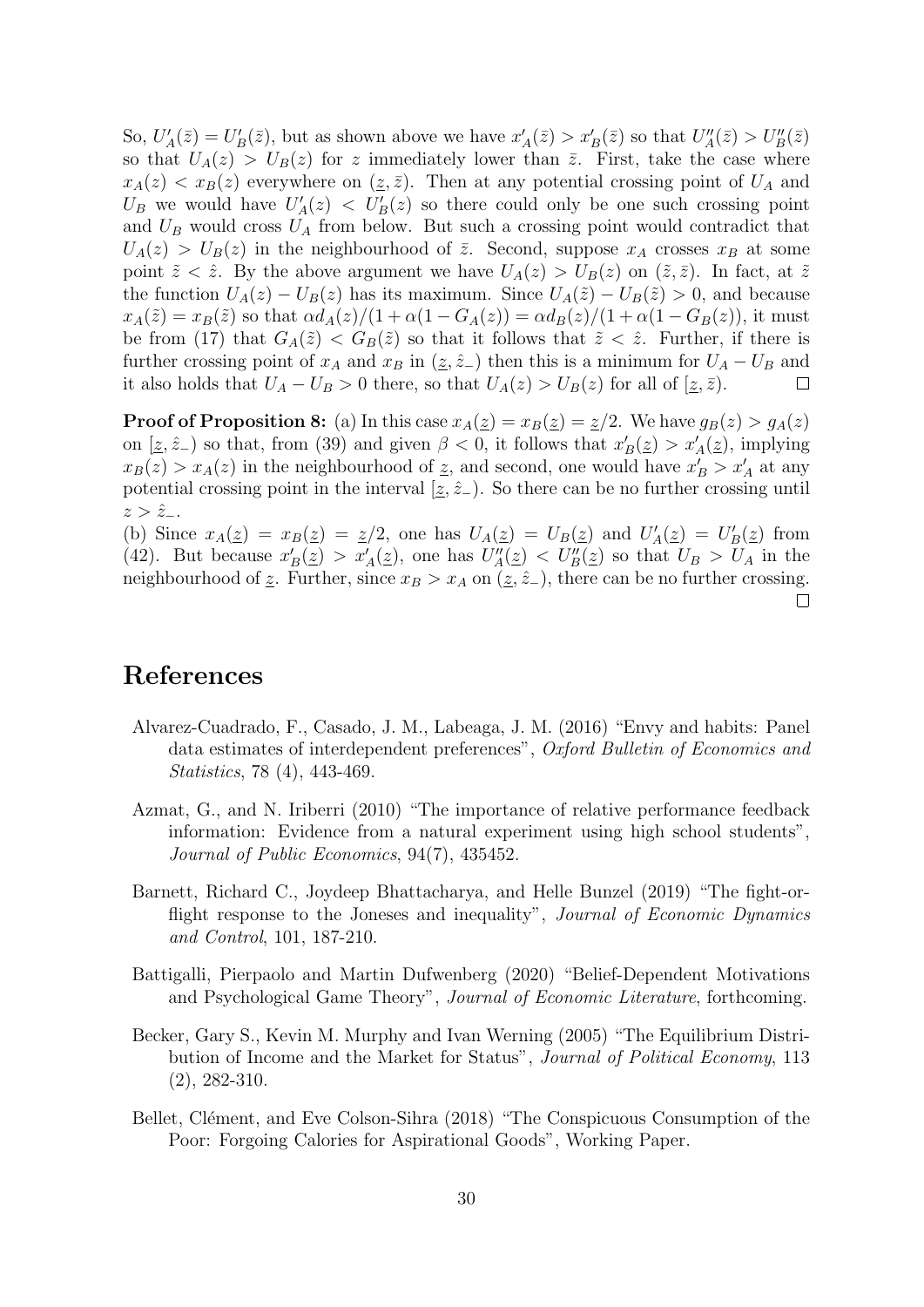- Bertrand, Marianne, and Adair Morse (2016) "Trickle-down consumption", Review of Economics and Statistics, 98(5), 863-879.
- Bhaskar, V. (1990) "Wage Relativities and the Natural Range of Unemployment", The Economic Journal, 100(400), 60-66.
- Bilancini, Ennio, and Leonardo Boncinelli (2012) "Redistribution and the notion of social status", Journal of Public Economics 96.9: 651-657.
- Bolton, Gary E., and Axel Ockenfels (2000) "ERC: A theory of equity, reciprocity, and competition", American Economic Review, 90(1), 166-193.
- Brown, Gordon DA, Jonathan Gardner, Andrew J. Oswald, and Jing Qian (2008) "Does wage rank affect employees' well-being?", Industrial Relations: A Journal of Economy and Society, 47(3), 355-389.
- Charles, Kerwin Kofi, Erik Hurst, and Nikolai Roussanov (2009) "Conspicuous consumption and race", *The Quarterly Journal of Economics*, 124(2), 425-467.
- Clark, Andrew E., Paul Frijters, and Michael A. Shields (2008) "Relative income, happiness, and utility: An explanation for the Easterlin paradox and other puzzles", Journal of Economic Literature 46(1), 95-144.
- Clark, Andrew E., and Andrew J. Oswald (1998) "Comparison-concave utility and following behaviour in social and economic settings", Journal of Public Economics, 70(1), 133-155.
- Cooper, David J., and John H. Kagel (2016) "Other-regarding preferences", The Handbook of Experimental Economics, Vol 2, J. Kagel and A. Roth (eds.), Princeton: Princeton University Press.
- Dal Bó, Ernesto, Pedro Dal Bó, and Erik Eyster (2017) "The demand for bad policy when voters underappreciate equilibrium effects", The Review of Economic Studies, 85(2), 964-998.
- Deaton, Angus (2003) "Health, inequality and economic development", Journal of Economic Literature, 41(1), 113-158.
- Drechsel-Grau, M., Schmid, K. (2014) "Consumption savings decisions under upward looking comparisons", Journal of Economic Behavior and Organization, 106, 254-268.
- Dufwenberg, Martin, Paul Heidhues, Georg Kirchsteiger, Frank Riedel, Joel Sobel (2011) "Other-Regarding Preferences in General Equilibrium", Review of Economic Studies, 78(2), 613-639.
- Engelmann, Dirk, and Martin Strobel (2004) "Inequality aversion, efficiency, and maximin preferences in simple distribution experiments", American Economic Review, 94.4, 857-869.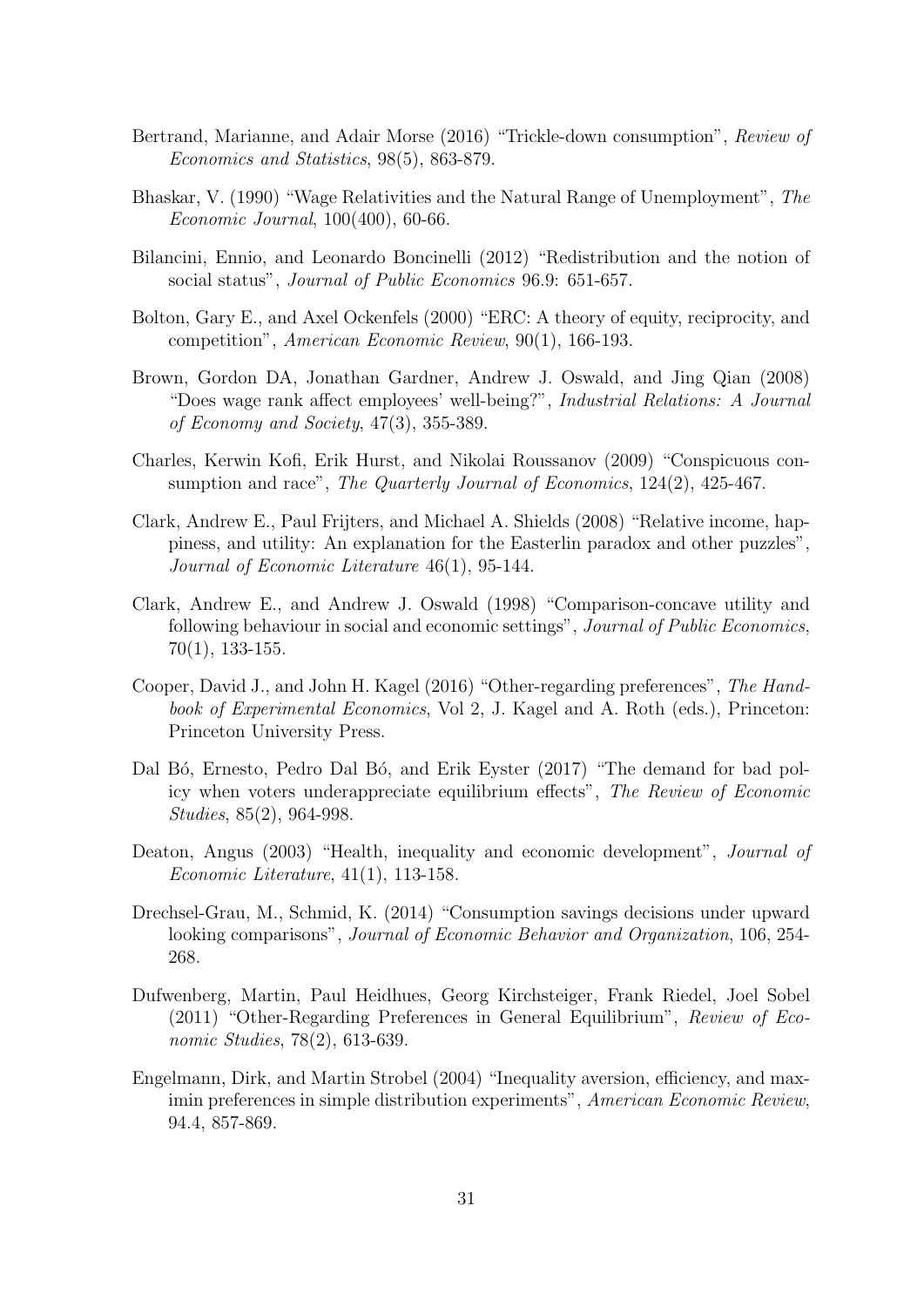- Fehr, Ernst and Klaus Schmidt (1999), "A theory of fairness, competition, and cooperation", Quarterly Journal of Economics, 114, 817-868.
- Frank, Robert H. (1985) "The demand for unobservable and other positional goods", American Economic Review, 75 (1), 101-116.
- Frank, Robert H., Adam Seth Levine, and Oege Dijk (2014) "Expenditure cascades", Review of Behavioral Economics, 1 (1-2), 55-73.
- Friedman, Daniel, and Daniel N. Ostrov (2008) "Conspicuous consumption dynamics", Games and Economic Behavior, 64(1): 121-145.
- Galí, Jordi (1994) "Keeping up with the Joneses: Consumption externalities, portfolio choice, and asset prices", Journal of Money, Credit and Banking, 26(1), 1-8.
- Gitmez, Arda, Konstantin Sonin and Austin L. Wright (2020) "Political Economy of Crisis Response", working paper.
- Glazer, Amihai, and Kai A. Konrad (1996) "A signaling explanation for charity", American Economic Review, 86(4), 1019-1028.
- Heffetz, O. (2011). A test of conspicuous consumption: Visibility and income elasticities. Review of Economics and Statistics, 93(4), 1101-1117.
- Hopkins, Ed (2008) "Inequality, Happiness and Relative Concerns: What Actually is their Relationship?", Journal of Economic Inequality, 6, 351-372.
- Hopkins, Ed and Tatiana Kornienko (2004) "Running to Keep in the Same Place: Consumer Choice as a Game of Status", American Economic Review, September 2004, 94 (4), 1085-1107.
- Hopkins, Ed and Tatiana Kornienko (2009) "Status, Affluence, and Inequality: Rank-Based Comparisons in Games of Status", Games and Economic Behavior, 67, 552-568.
- Hopkins, Ed and Tatiana Kornienko (2010) "Which Inequality? The Inequality of Endowments Versus the Inequality of Rewards", American Economic Journal: Microeconomics, August 2010, 2(3), 106-137.
- Ireland, Norman J. (2001) "Optimal income tax in the presence of status effects", Journal of Public Economics, 81.2, 193-212.
- Iriberri, Nagore, and Pedro Rey-Biel (2013) "Elicited beliefs and social information in modified dictator games: What do dictators believe other dictators do?", Quantitative Economics, 4.3, 515-547.
- Jinkins, David (2016) "Conspicuous consumption in the United States and China", Journal of Economic Behavior & Organization, 127: 115-132.
- Kanbur, Ravi, and Matti Tuomala (2013) "Relativity, inequality, and optimal nonlinear income taxation", International Economic Review, 54.4, 1199-1217.